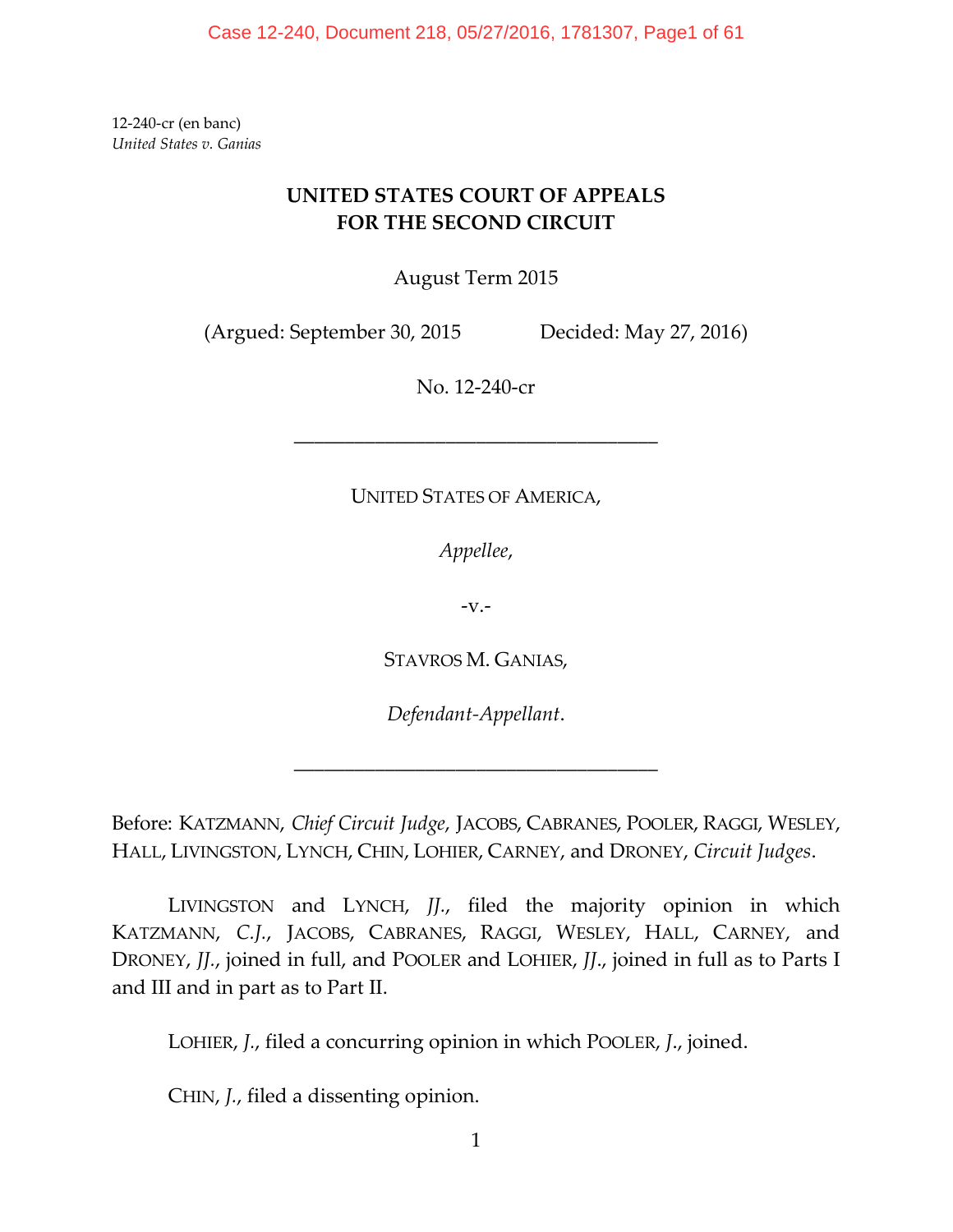Appeal from the judgment of the United States District Court for the District of Connecticut (Thompson, *J.*), convicting Defendant-Appellant Stavros Ganias of two counts of tax evasion, in violation of 26 U.S.C. § 7201. Ganias argues that the Government retained non-responsive data on mirrored hard drives acquired pursuant to a 2003 search warrant in violation of the Fourth Amendment, and that evidence acquired pursuant to a 2006 search of that data should thus have been suppressed. Because we find that the Government relied in good faith on the 2006 warrant, we need not and do not decide whether the Government violated the Fourth Amendment, and we affirm the judgment of the district court.

AFFIRMED.

SANDRA S. GLOVER (Sarala V. Nagala, Anastasia Enos King, Jonathan N. Francis, Assistant United States Attorneys; Wendy R. Waldron, Senior Counsel, U.S. Dep't of Justice, *on the brief*), *for* Deirdre M. Daly, United States Attorney for the District of Connecticut, *for Appellee United States of America*.

STANLEY A. TWARDY, JR., Day Pitney LLP, Stamford, CT (Daniel E. Wenner, John W. Cerreta, Day Pitney LLP, Hartford, CT, *on the brief*), *for Defendant-Appellant Stavros Ganias*.

(Counsel for *amici curiae* are listed in Appendix A.)

DEBRA ANN LIVINGSTON and GERARD E. LYNCH, *Circuit Judges*:

Defendant-Appellant Stavros Ganias appeals from a judgment of the United States District Court for the District of Connecticut (Thompson, *J.*) convicting him, after a jury trial, of two counts of tax evasion in violation of 26 U.S.C. § 7201. He challenges his conviction on the ground that the Government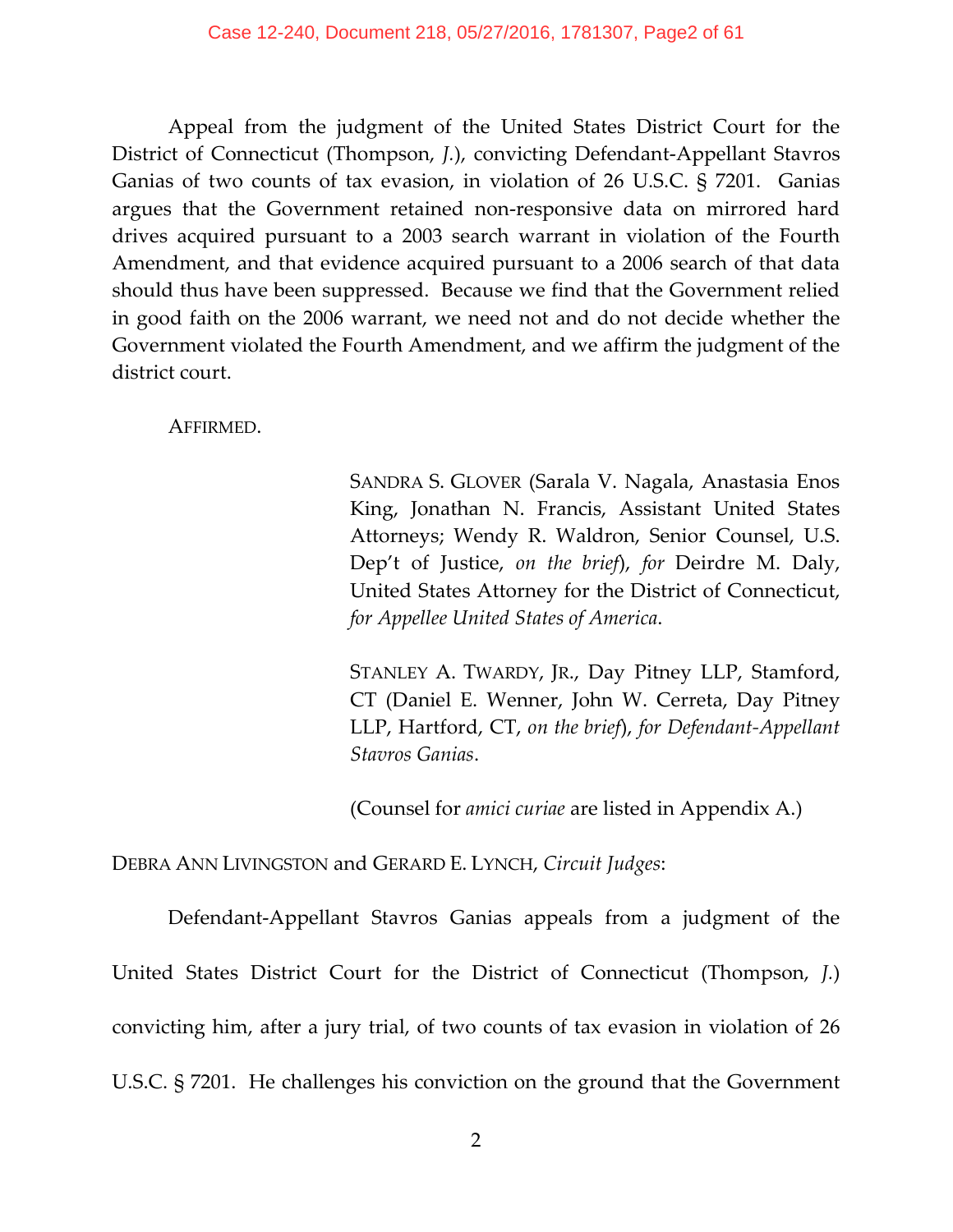violated his Fourth Amendment rights when, after lawfully copying three of his hard drives for off-site review pursuant to a 2003 search warrant, it retained these full forensic copies (or "mirrors"), which included data both responsive and non-responsive to the 2003 warrant, while its investigation continued, and ultimately searched the non-responsive data pursuant to a second warrant in 2006. Ganias contends that the Government had successfully sorted the data on the mirrors responsive to the 2003 warrant from the non-responsive data by January 2005, and that the retention of the mirrors thereafter (and, by extension, the 2006 search, which would not have been possible but for that retention) violated the Fourth Amendment. He argues that evidence obtained in executing the 2006 search warrant should therefore have been suppressed.

We conclude that the Government relied in good faith on the 2006 warrant, and that this reliance was objectively reasonable. Accordingly, we need not decide whether retention of the forensic mirrors violated the Fourth Amendment, and we AFFIRM the judgment of the district court.

3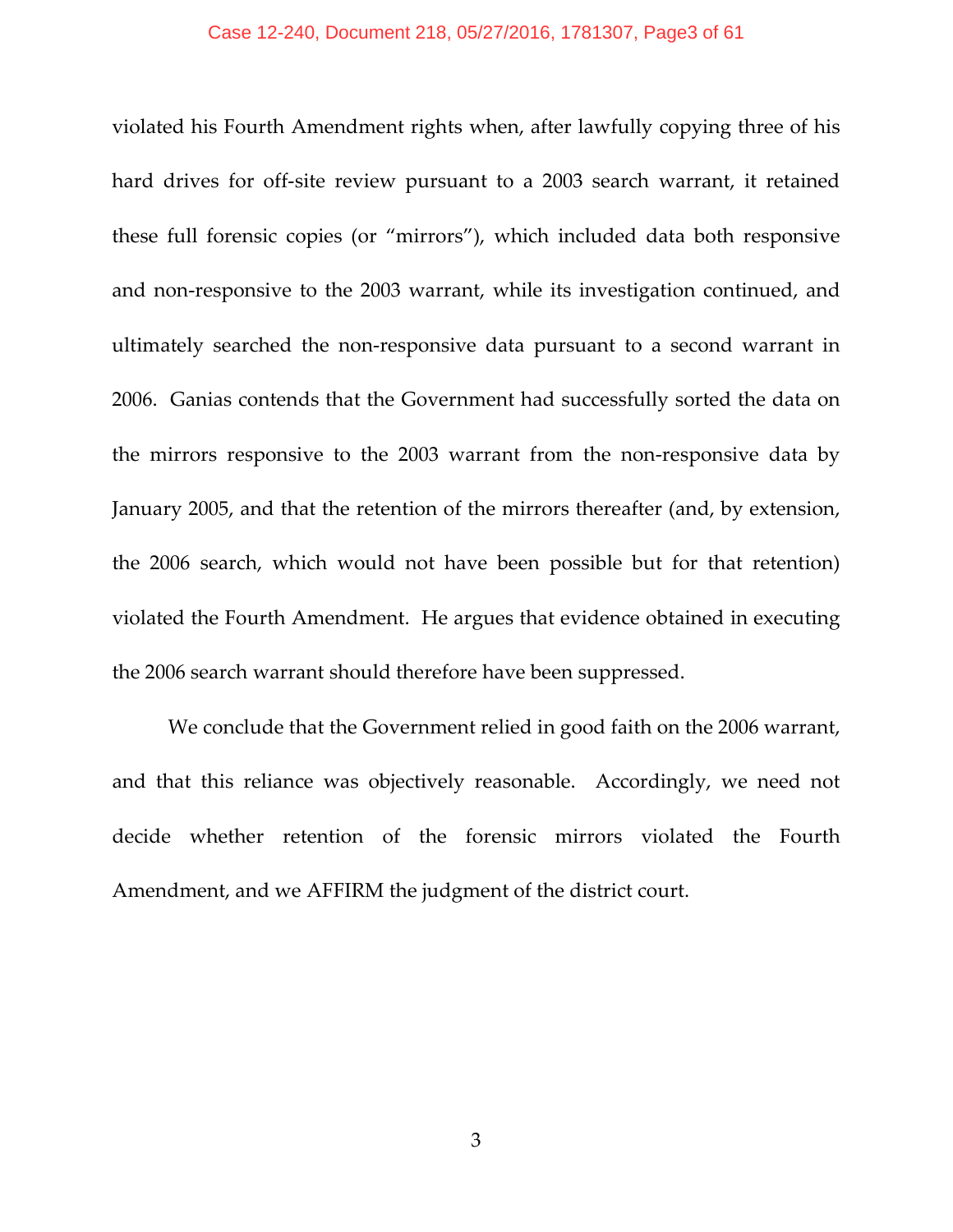**I**

### **A. Background**[1](#page-3-0)

<span id="page-3-0"></span>In August 2003, agents of the U.S. Army Criminal Investigation Division ("Army CID") received an anonymous tip that Industrial Property Management ("IPM"), a company providing security for and otherwise maintaining a government-owned property in Stratford, Connecticut, pursuant to an Army contract, had engaged in misconduct in connection with that work. In particular, the informant alleged that IPM, owned by James McCarthy, had billed the Army for work that IPM employees had done for one of McCarthy's other businesses, American Boiler, Inc. ("AB"), and for construction work performed for IPM's operations manager at his home residence. The informant told the agents, including Special Agent Michael Conner, that IPM and AB's financial books were maintained by Stavros Ganias, a former Internal Revenue Service ("IRS") agent, who conducted business as Taxes International. On the basis of the informant's information, as well as extensive additional corroboration, Agent Conner prepared an affidavit seeking three warrants to search the offices of IPM, AB,

<sup>&</sup>lt;sup>1</sup> These facts are drawn from the district court decision denying Ganias's motion to suppress and from testimony at the suppression hearing and at Ganias's jury trial. With few exceptions noted herein, the facts in this case are not in dispute.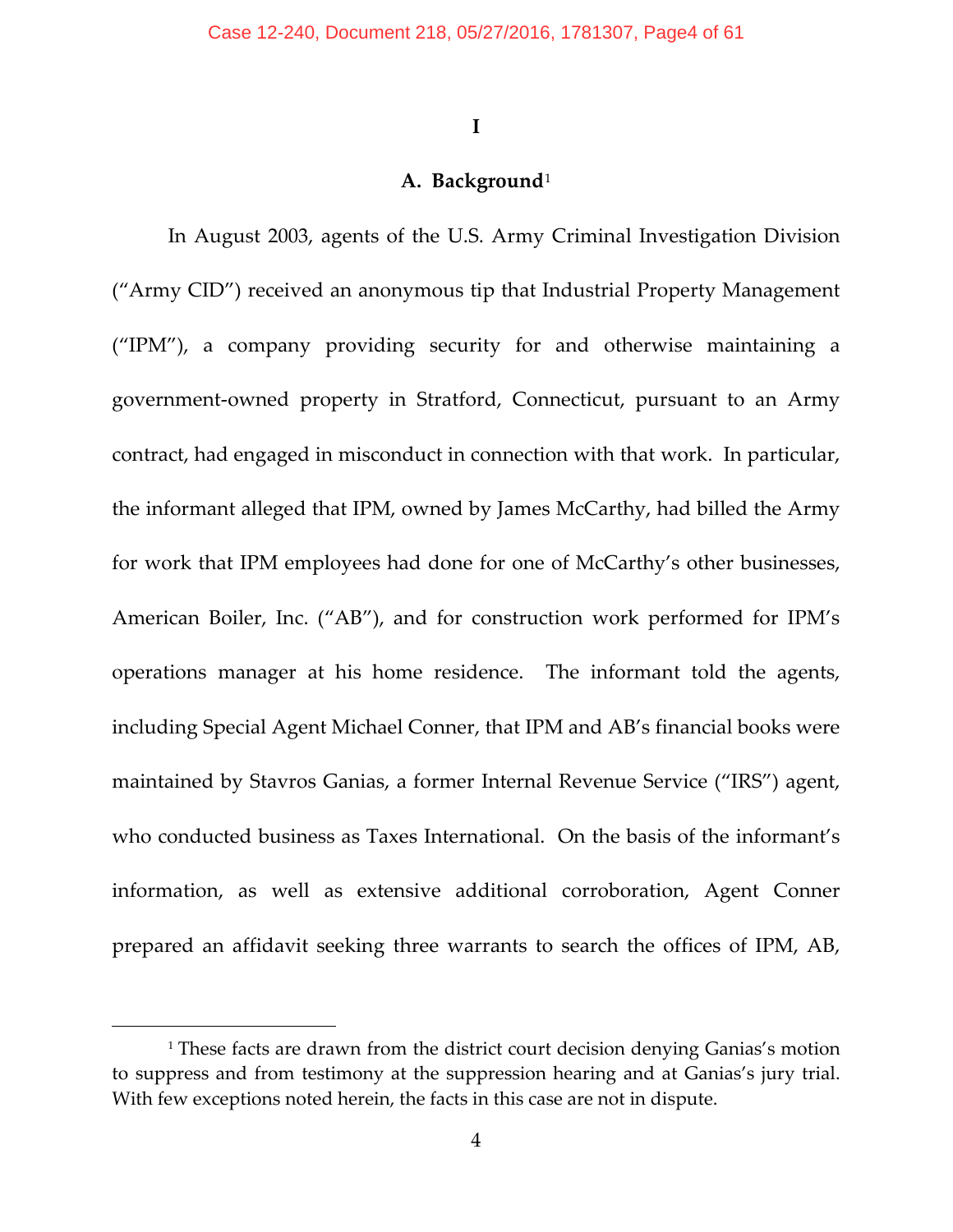#### Case 12-240, Document 218, 05/27/2016, 1781307, Page5 of 61

and Taxes International for evidence of criminal activity.<sup>[2](#page-4-0)</sup> Nothing in the record suggests that Ganias himself was suspected of any crimes at that time.

In a warrant dated November 17, 2003, U.S. Magistrate Judge William I. Garfinkel authorized the search of Taxes International. The warrant authorized agents to seize, *inter alia*, "[a]ll books, records, documents, materials, computer hardware and software and computer associated data relating to the business, financial and accounting operations of [IPM] and [AB]." J.A. 433. It further authorized seizure of "[a]ny of the items described [in the warrant] . . . which are stored in the form of magnetic or electronic coding on computer media or on media capable of being read by a computer with the aid of computer-related equipment, including . . . fixed hard disks, or removable hard disk cartridges, software or memory in any form." *Id.* The warrant also specifically authorized a number of digital search protocols, though it did not state that *only* these

<span id="page-4-0"></span><sup>2</sup> Specifically, Agent Conner sought evidence relating to violations of 18 U.S.C. § 287 (making false claims) and § 641 (stealing government property).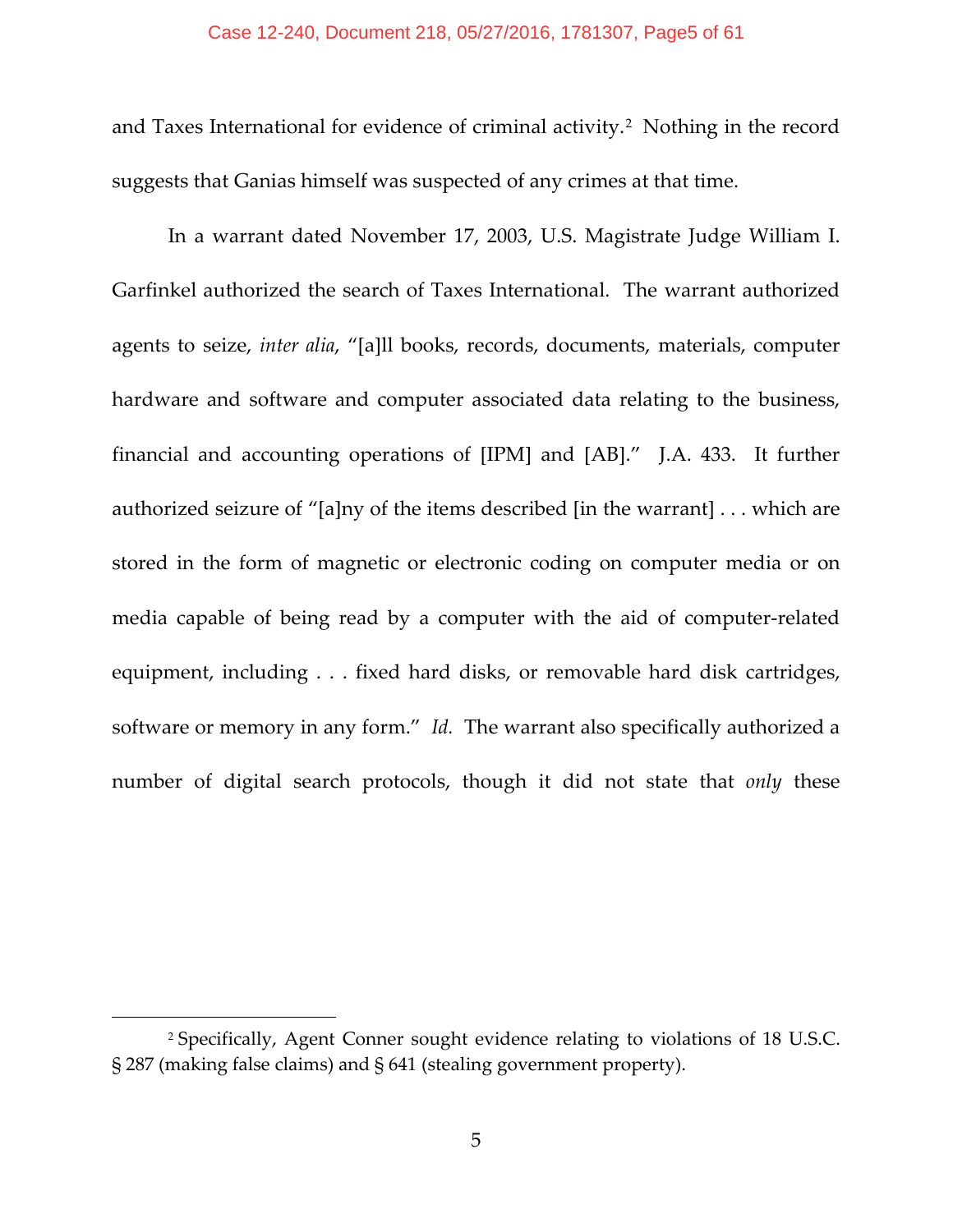#### Case 12-240, Document 218, 05/27/2016, 1781307, Page6 of 61

protocols were permitted. [3](#page-5-0) The warrant authorized seizure of all hardware relevant to the alleged crimes.[4](#page-5-1)

<sup>3</sup> The warrant specified as follows:

The search procedure of the electronic data contained in computer operating software or memory devices may include the following techniques:

- (a) surveying various file "directories" and the individual files they contain (analogous to looking at the outside of a file cabinet for the markings it contains and opening a drawer believed to contain pertinent files);
- (b) "opening" or cursorily reading the first few "pages" of such files in order to determine their precise contents;
- (c) "scanning" storage areas to discover and possibly recover recently deleted files;
- (d) "scanning" storage areas for deliberately hidden files; or
- (e) performing key word searches through all electronic storage areas to determine whether occurrences of language contained in such storage areas exist that are intimately related to the subject matter of the investigation.

J.A. 433-34.

<span id="page-5-0"></span> $\overline{\phantom{a}}$ 

<span id="page-5-1"></span><sup>4</sup> In his attached affidavit, Agent Conner offered three reasons why it was necessary for the agents to take entire hard drives off-site for subsequent search rather than search the hard drives on-site: First, he stated that computer searches had to be conducted by computer forensics experts, who "us[ed] . . . investigative techniques" to both "protect the integrity of the evidence . . . [and] detect hidden, disguised, erased, compressed, password protected, or encrypted files." J.A. 448-49. Because of "[t]he vast array" of software and hardware available, it would not always be possible "to know before a search which expert is qualified to analyze the [particular] system and its data." J.A. 450. Thus, the appropriate experts could not be expected, in all cases, to accompany agents to the relevant site to be searched. Second, Agent Conner affirmed that such searches often must occur in "a laboratory or other controlled environment" given the sensitivity of the digital storage media. J.A. 449-50. And third, he stated that "[t]he search process can take weeks or months, depending on the particulars of the hard drive to be searched." J.A. 449. The district court found, in denying Ganias's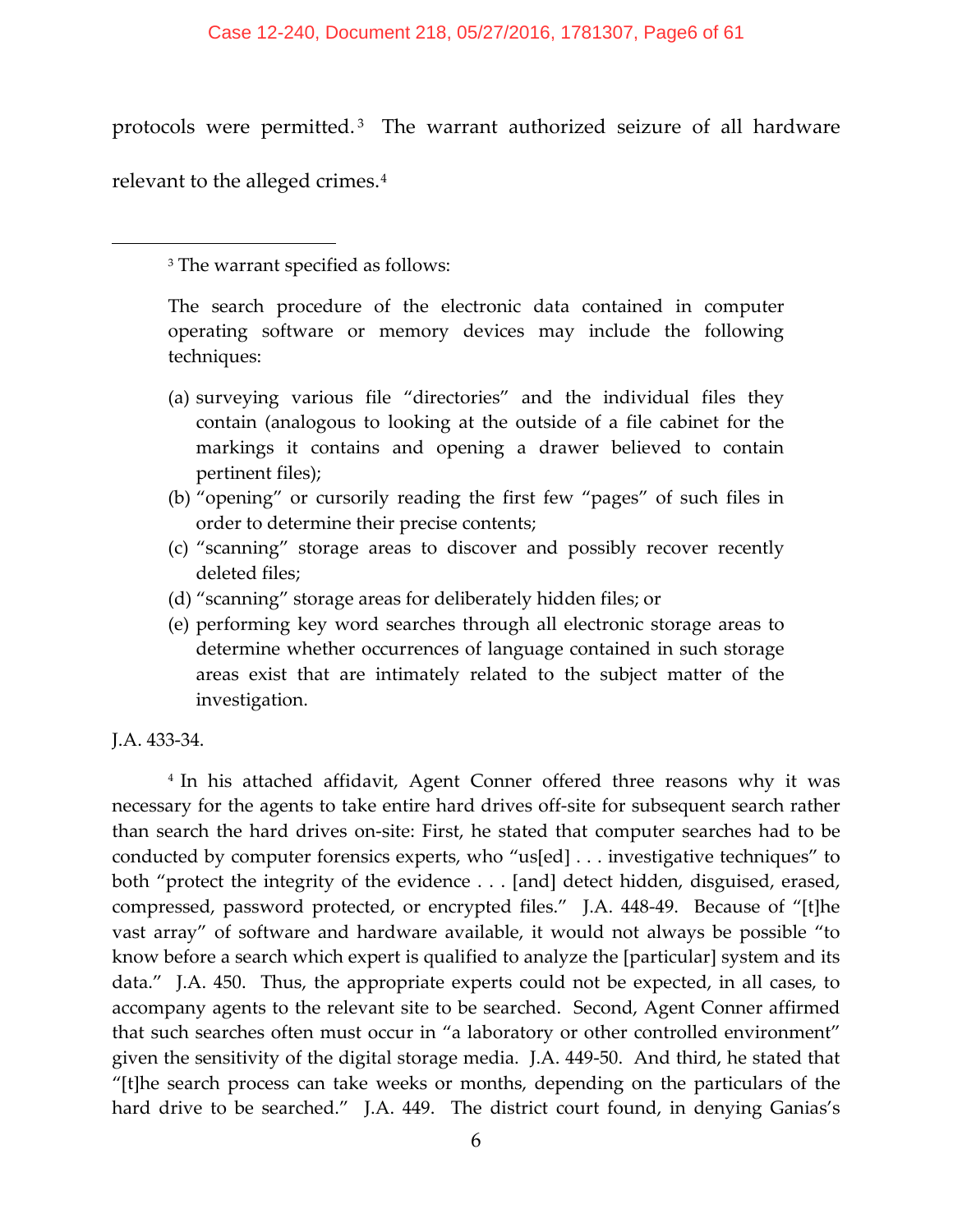On November 19, 2003, Army CID agents executed the search warrants. Because the warrants authorized the seizure of computer hardware and software, in addition to paper documents, Agent Conner sought the help, in executing the warrants, of agents from the Army CID's Computer Crimes Investigation Unit ("CCIU"), a unit with specialized expertise in digital forensics and imaging. At Ganias's office, the CCIU agents — and in particular Special Agent David Shaver — located three computers. Rather than take the physical hard drives, which would have significantly impaired Ganias's ability to conduct his business, Agent Shaver created mirror images: exact copies of all of the data stored thereon, down to the bit.<sup>[5](#page-6-0)</sup> Ganias was present at his office during the creation of the mirrors, spoke with the agents, and was aware that mirrored

motion to suppress, that, as a result of technological limitations in 2003 and the complexities of searching digital data, "[a] full [on-site] search would have taken months to complete." *United States v. Ganias*, No. 3:08CR00224 (AWT), 2011 WL 2532396, at \*2 (D. Conn. June 24, 2011).

l

<span id="page-6-0"></span><sup>5</sup> Hard drives are storage media comprising numerous bits — units of data that may be expressed as ones or zeros. Mirroring involves using a commercially available digital software (in the present case, though not always, EnCase) to obtain a perfect, forensic replica of the sequence of ones and zeros written onto the original hard drive. During the mirroring, EnCase acquires metadata about the mirroring process, writing an unalterable record of who creates the copy and when the copy is created. It also assigns the mirror a "hash value"  $-$  a unique code that can be used to verify whether, upon subsequent examination of the mirror at any later date, even a single one or zero has been altered from the original reproduction.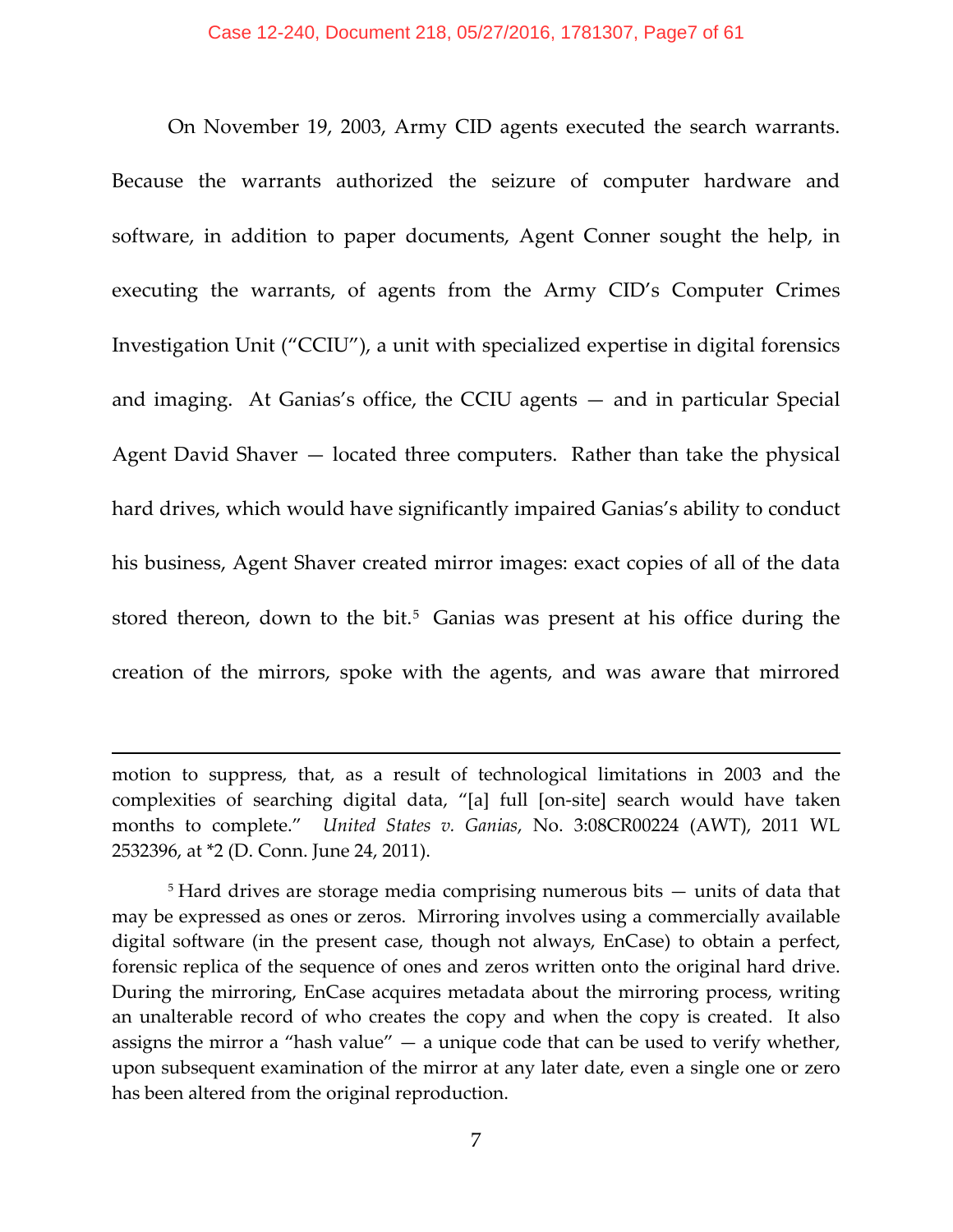copies of his three hard drives had been created and taken off-site.[6](#page-7-0) There is no dispute that the forensic mirrors taken from Ganias's office contained all of the computerized data maintained by Ganias's business, including not only material related to IPM or AB, but also Ganias's own personal financial records, and the records of "many other" accounting clients of Ganias: businesses of various sorts having no connection to the Government's criminal investigation.<sup>7</sup> J.A. 464,  $\mathbb{I}$  14.

<span id="page-7-0"></span><sup>6</sup> Testifying at the suppression hearing, Agent Conner explained that the decision to take mirrors, rather than the hard drives themselves, reflected a desire to mitigate the burden on Ganias and his business. *See* J.A. 140-41. The district court credited this testimony, concluding that the agents "used a means less intrusive to the individual whose possessions were seized than other means they were authorized to use." *Ganias*, 2011 WL 2532396, at \*8. The district court, further, explicitly found that the 2003 warrant authorized the Government to take these mirrors, *id.* at \*10, a position Ganias has not challenged on appeal, and that runs directly counter to the dissent's seeming suggestions that the Government somehow acted improperly when it mirrored Ganias's hard drives or that this initial seizure went beyond the scope of the 2003 warrant, *see, e.g.*, Dissent at 3 (noting that "although the Government had a warrant for documents relating to only two of defendant-appellant Stavros Ganias's accounting clients, it seized *all* the data from three of his computers"); *id.* at 40 (stating that "the Government . . . entered Ganias's premises with a warrant to seize certain papers and indiscriminately seized — and *retained* — all papers instead").

<span id="page-7-1"></span><sup>7</sup> Ganias claimed before the district court that when he expressed some concern about the scope of the data being seized, an agent assured him that the agents were only looking for files related to AB and IPM, and that irrelevant files "would be purged once they completed their search" for such files. J.A. 428.The district court made no finding to this effect, however. It is undisputed, moreover, that Ganias became aware in February 2006 that the Government retained the mirrors and sought to search them in connection with Ganias's own tax reporting. At no time thereafter did Ganias seek return of the mirrors pursuant to Federal Rule of Criminal Procedure 41(g) or otherwise contact a case agent to seek their return or destruction.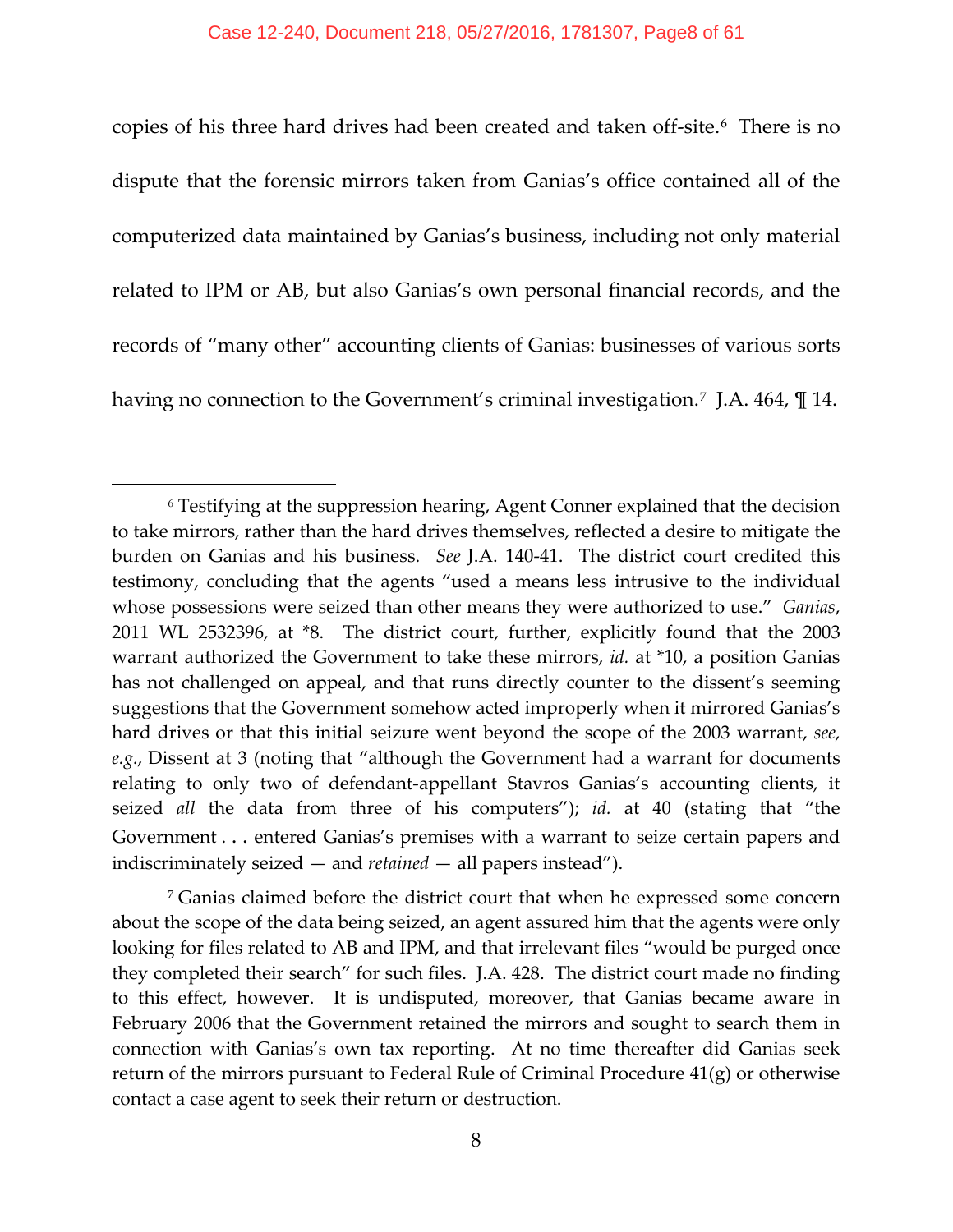The next day, Agent Shaver consolidated the eleven mirrored hard drives from all three searches (including the three from Ganias's office) onto a single external hard drive which he provided to Agent Conner. Agent Conner, in turn, provided this hard drive to the evidence custodian of the Army CID, who stored it at Fort Devens, Massachusetts. There the consolidated drive remained, unaltered and untouched, throughout the events relevant to this case. Around the same time, Agent Shaver created two additional copies of the mirrored drives on two sets of nineteen DVDs. After providing these DVD sets to Agent Conner, Agent Shaver then purged the external hard drives onto which he had originally written the mirrors. At this point, a week after the search, three complete copies of the mirrors of Ganias's hard drives existed: an untouched copy stowed away in an evidence locker and two copies available for forensic analysis.<sup>[8](#page-8-0)</sup>

Though internal protocols required that specialized digital forensic analysts search the mirrored hard drives, the paper files were not subject to such limitations. Thus, shortly after the November 19 seizure, the Army CID agents

<span id="page-8-0"></span><sup>8</sup> These copies were identical digital replicas of Ganias's hard drives as mirrored on November 19, 2003. Notably, the original hard drives in Ganias's computers had already been significantly altered since the Government mirrored them. Ganias explains in his brief before this Court that "[t]wo days after the execution of the November 2003 warrant, [he] reviewed his personal QuickBooks file and . . . . *corrected over 90 errors in earlier journal entries*." Appellant Br. at 15 n.7 (emphasis added).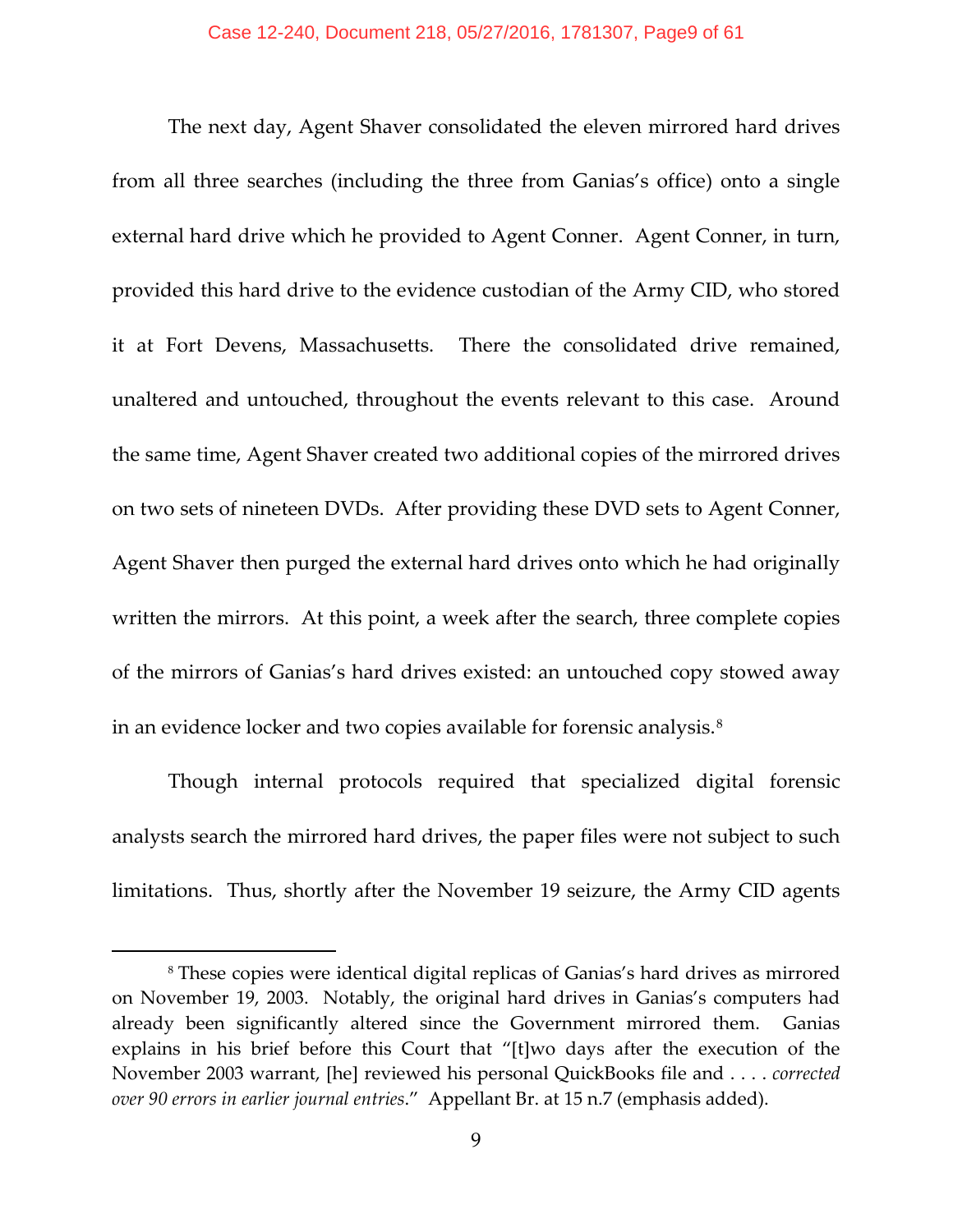#### Case 12-240, Document 218, 05/27/2016, 1781307, Page10 of 61

began to analyze the non-digital files seized pursuant to the warrant. These files suggested that IPM had made payments to a third company whose owner, according to the Connecticut Department of Labor, was a full-time employee of an insurance company who received no wages from any source other than that insurance company. This and other red flags spurred Agent Conner to contact the Criminal Investigation Division of the IRS, which subsequently joined the investigation.

In early February 2004, as he and his fellow agents continued to follow leads from the paper files, Agent Conner sent one of the two DVD sets containing the forensic mirrors to the Army Criminal Investigation Laboratory ("ACIL") in Forest Park, Georgia, accompanied by a copy of one of the three search warrants. In early June, the ACIL assigned Gregory Norman, a digital evidence examiner, to perform a forensic analysis. Around the same time, Special Agent Michelle Chowaniec, who replaced Agent Conner as the primary case agent for the Army CID in late March, provided the second set of DVDs to the IRS agent assigned to the case, Special Agent Paul Holowczyk. Agent Holowczyk in turn, passed it on, by way of intermediaries, to Special Agent Vita Paukstelis, a computer investigative specialist. By the end of June 2004,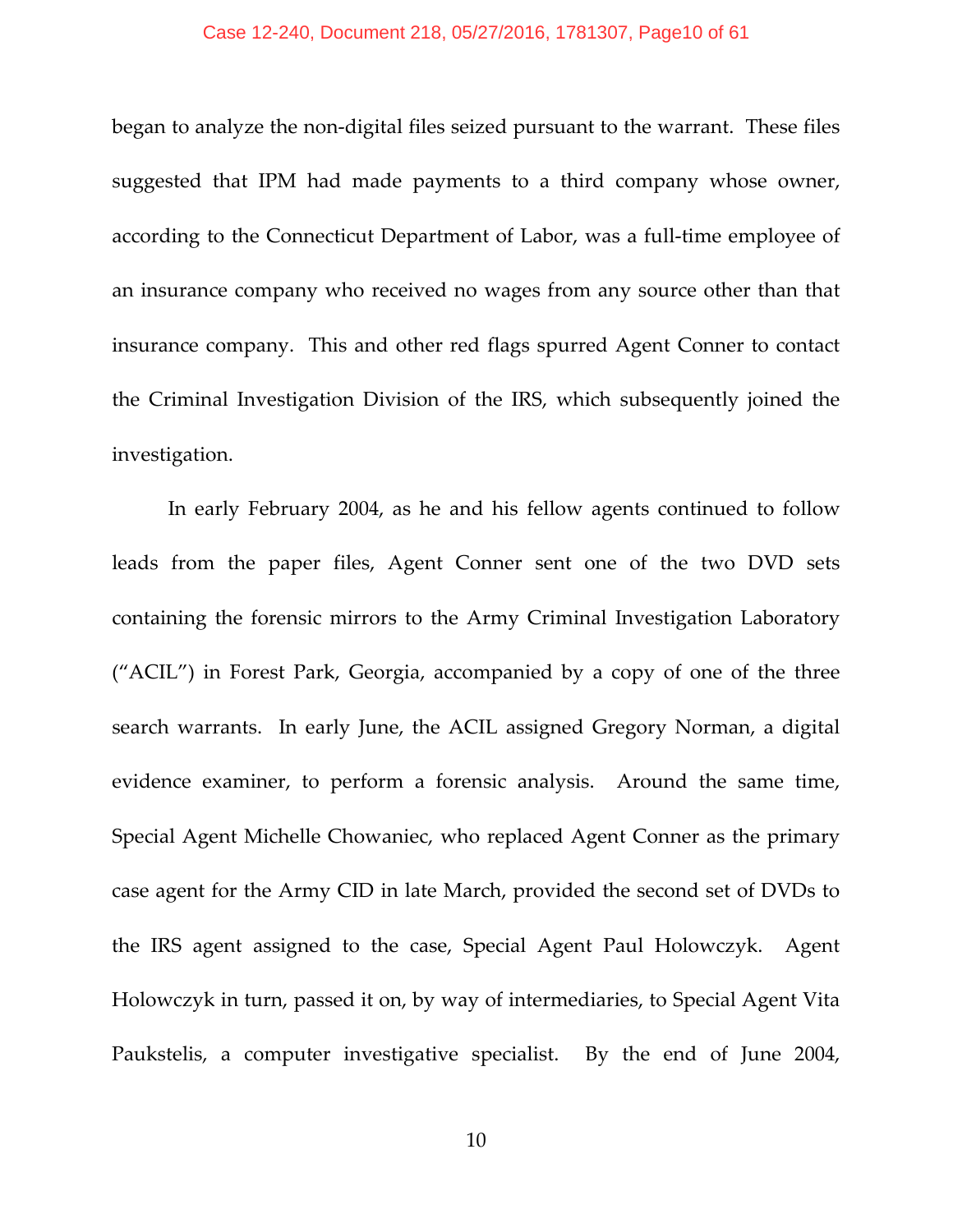computer experts for the Army CID and the IRS — Norman and Agent Paukstelis, respectively  $-$  had received copies of the digital evidence (which, as the district court found, were "encoded so that only agents with forensic software not directly available to the case agents could view [them]," *Ganias*, 2011 WL 2532396, at \*7), and forensic examination began.

Norman commenced his analysis in late June by loading the eleven mirrored drives into EnCase — the same software with which Agent Shaver initially created the mirrors — so that he could search the data thereon. After looking at the search warrants, he created a number of keywords, with which he searched for potentially relevant data. Initially, the search returned far too many results for practicable review (more than 17,000 hits); thus, Norman requested new keywords from Agent Chowaniec. On the basis of these new keywords, he was able to narrow his search and ultimately identify several files he thought might be of interest to the investigation, all of which he put on a single CD.[9](#page-10-0) Some of these files he was able personally to examine, to determine whether they were responsive to the warrant; a few (including the QuickBooks file labeled

<span id="page-10-0"></span><sup>9</sup> The rest of the data remained on the DVDs, where agents would not be able to access it without specific forensic software. *See Ganias*, 2011 WL 2532396, at \*7.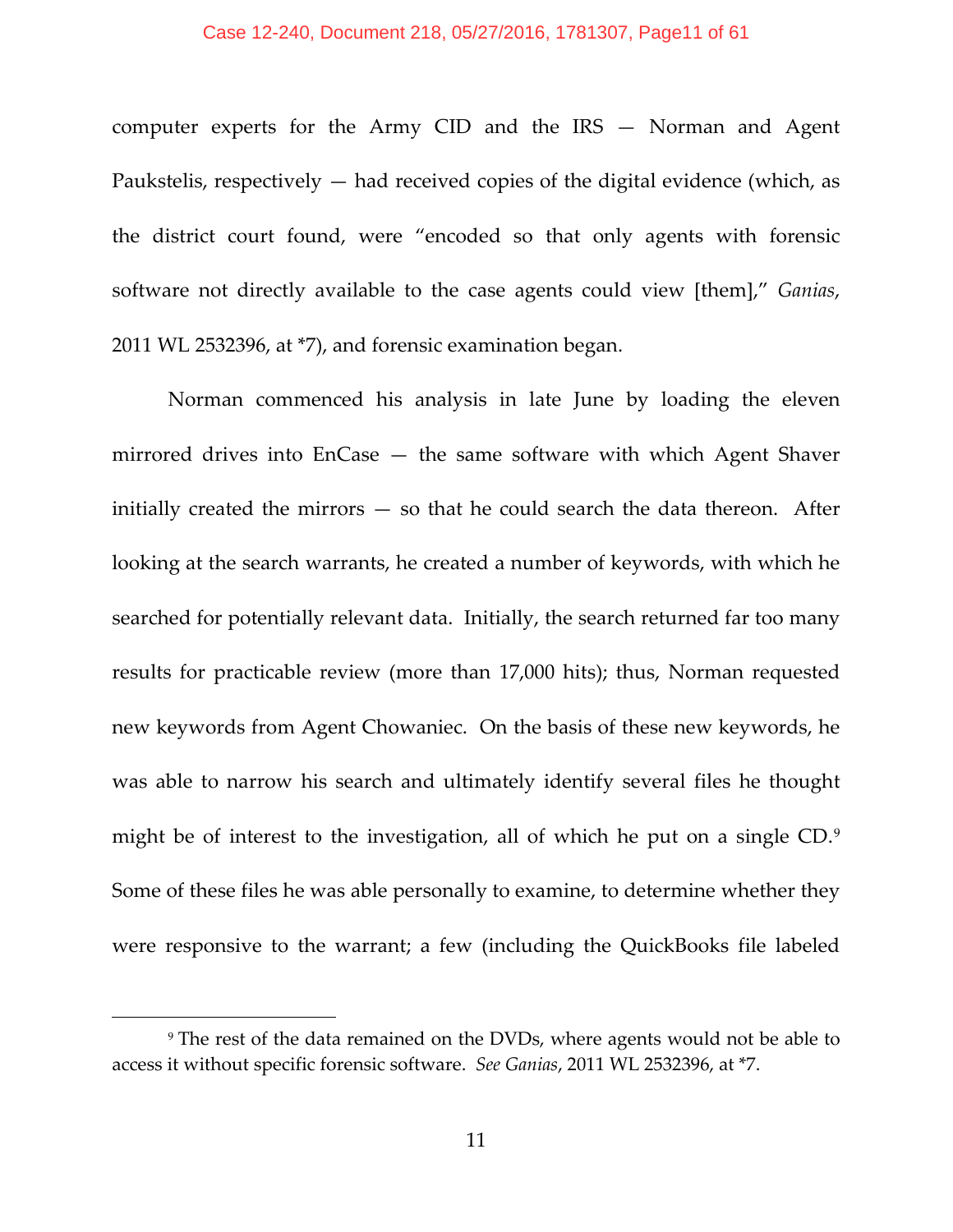#### Case 12-240, Document 218, 05/27/2016, 1781307, Page12 of 61

"Steve\_ga.qbw," which was ultimately searched pursuant to the 2006 warrant, J.A. 467) Norman could not open without a specific software edition of QuickBooks to which he did not have immediate access. However, as these files (like the others) contained keywords that were taken from the narrower list and generated on the basis of the warrant, Norman included the QuickBooks files in the CD he ultimately sent to Agent Chowaniec along with a report.[10](#page-11-0) On July 23, 2004, Chowaniec received this CD. Norman, in turn, returned the nineteen DVDs to Army CID's evidence custodian in Boston for safekeeping.

Norman's counterpart in the IRS, Agent Paukstelis — who, in addition to receiving the search warrant with her set of DVDs, also received a list of companies, addresses, and key individuals relating to the investigation, along with "a handwritten notation next to the name 'Taxes International' that stated '(return preparer) do not search,'" *Ganias*, 2011 WL 2532396, at \*3 — conducted her analysis over a period of about four months. Because she worked for the IRS, she limited her search to the three mirrored drives from Taxes International. Though Agent Paukstelis used ILook, a different software program, to review the mirrored hard drives, she too could not open QuickBooks files without the

<span id="page-11-0"></span><sup>&</sup>lt;sup>10</sup> Norman describes the storage device he sent to Chowaniec as a "DVD," J.A. 218; the district court described it as a "CD," *Ganias*, 2011 WL 2532396, at \*4. The distinction is immaterial.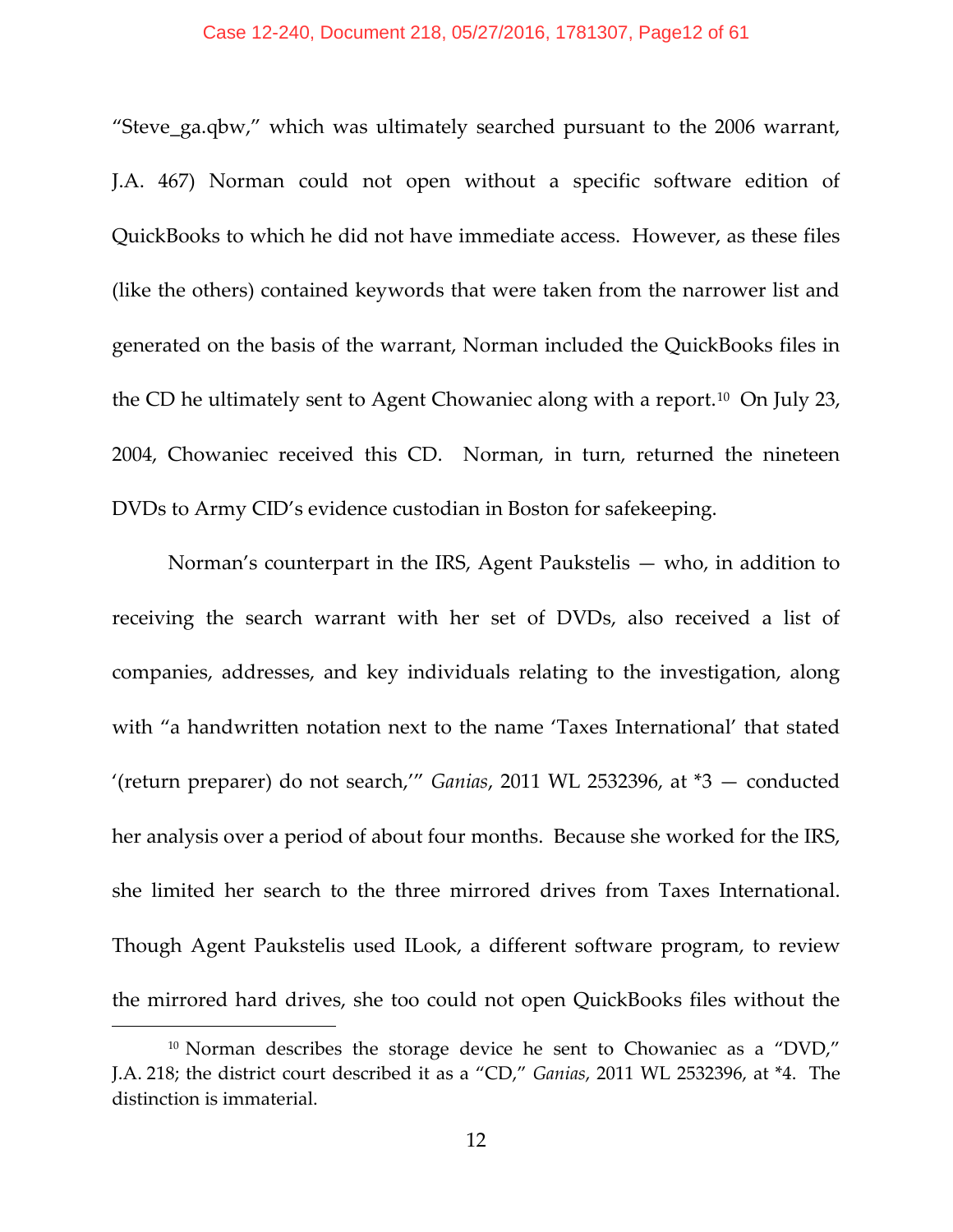relevant proprietary software. Still, though she could not open these files, she believed, based on the information to which she had access, that they were within the scope of the warrant; thus, in October 2004, she copied this data, in concert with other responsive data, onto a CD, three copies of which she sent to Agent Holowczyk and Special Agent Amy Hosney, also with the IRS. In light of the note she had received with her DVD set as well as the list of relevant entities, Agent Paukstelis avoided, to the degree she could, searching any files of Taxes International that did not appear to be directly relevant to that list. On November 30, 2004, Paukstelis also provided a "restoration" of the mirrors of the Taxes International hard drives to Special Agent George Francischelli, an IRS computer specialist assigned to the case.[11](#page-12-0)

Agents Chowaniec and Conner, after receiving Norman's CD and report in late July, conducted initial reviews of the data. Like Norman and Agent Paukstelis, however, they could not open the QuickBooks files. At the same time, the agents were busy, in the words of Agent Chowaniec, "tracking down other leads[,] . . . [issuing] grand jury subpoenas, . . . doing interviews of

<span id="page-12-0"></span> $11$  A "restoration" is a software interface that enables a user (potentially a jury) to view data on a mirror as such data would have appeared to a person accessing the data on the original storage device at the time the mirror was created. *Ganias*, 2011 WL 2532396, at \*4.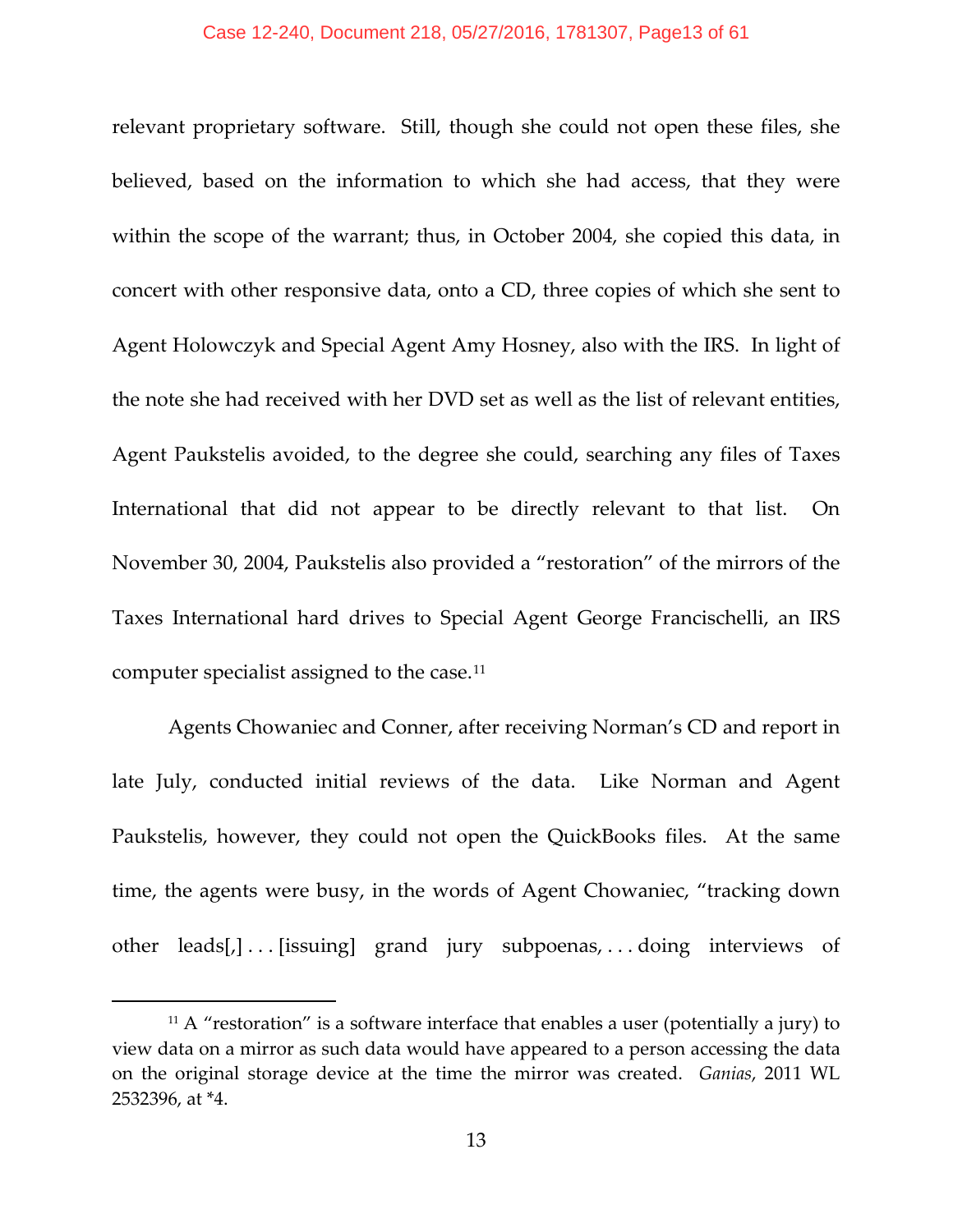subcontractors and identifying subcontractors from the papers that [the agents had] received from the search warrants." J.A. 294-95. In October, Agents Hosney and Chowaniec attempted, together, to review the QuickBooks files, but again lacked the relevant software to do so. Finally, in November 2004, Agent Chowaniec, having acquired the appropriate software, opened two IPM QuickBooks files on her office computer, and then in December, Agents Hosney and Chowaniec, using the restoration provided by Agent Paukstelis, looked at additional IPM QuickBooks files. Though they had the entirety of the mirrored data before them (the only time throughout the investigation that the case agents had direct access to a software interface permitting them to view essentially all of the data stored on the mirrors), they carefully limited their search: Agent Hosney testified that they "only looked at the QuickBooks files for Industrial Property Management and American Boiler ... [b]ecause those were the only two companies named in the search warrant attachment." J.A. 340. They did, however, observe that other files existed — both on the CD Norman had provided and on the restoration  $-$  in particular, the files Agent Hosney ultimately searched in 2006.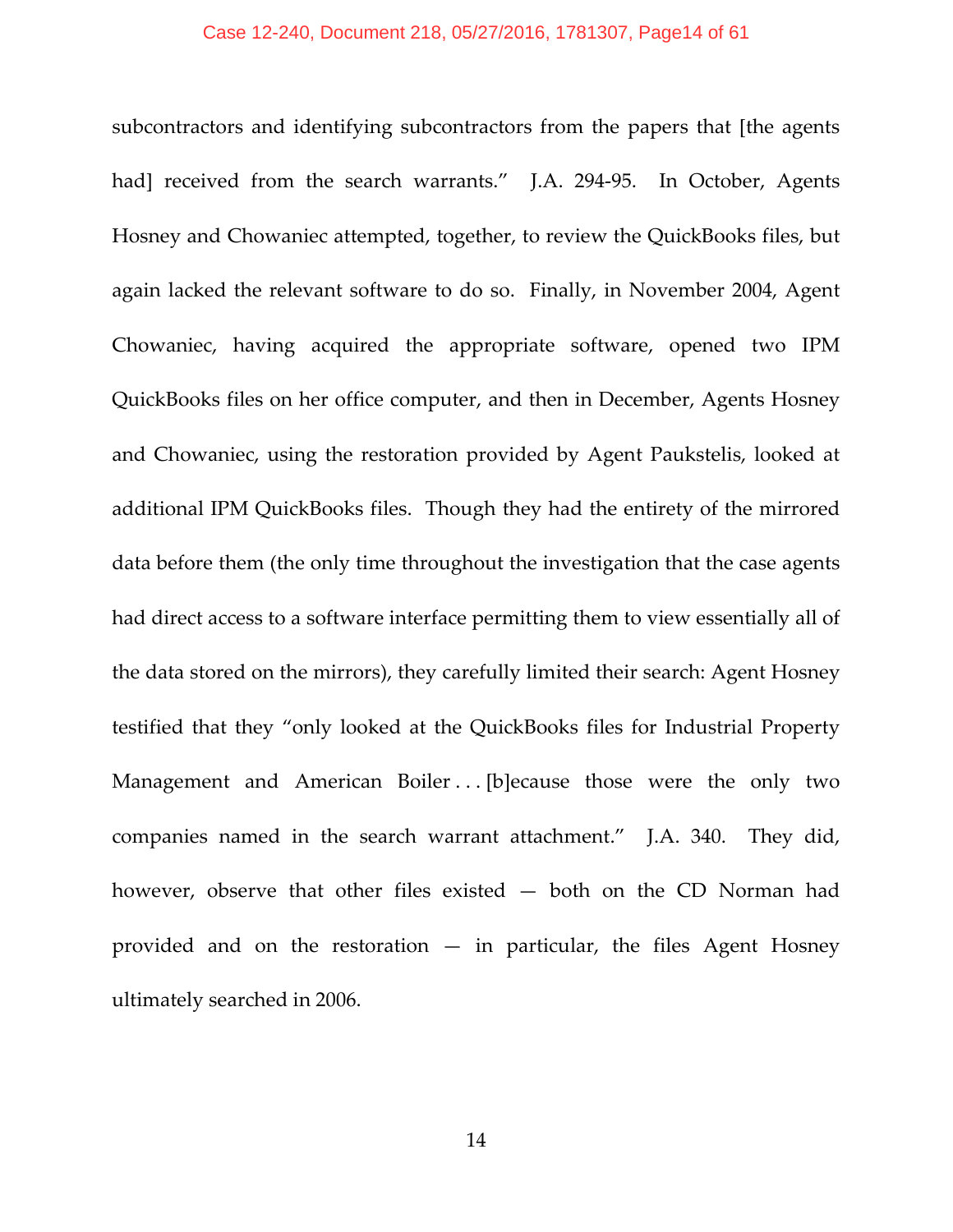Ganias contends that there is no dispute that by this point, the agents had finished "identifying and segregating the files within the November 2003 warrant's scope." Appellant Reply Br. at 5. In actuality, the record is unclear as to whether the forensic examination of the mirrored computers pursuant to the initial search warrant had indeed concluded as a forward-looking matter, rather than from the perspective of hindsight.<sup>[12](#page-14-0)</sup> The district court did not find any facts decisive to this question. It is, further, undisputed that the investigation into McCarthy, IPM, and AB was ongoing at this time, and that this investigation would culminate in an indictment of McCarthy in 2008 secured in large part through reliance on evidence responsive to the 2003 warrant and located on the mirrored copies of Ganias's hard drives. *See* Indictment, *United States v. McCarthy*,

<span id="page-14-0"></span><sup>&</sup>lt;sup>12</sup> At the suppression hearing, Agent Chowaniec testified, in response to the question whether "as of mid-December, [her] forensic analysis was completed": "That's correct, of the computers." J.A. 322. But when asked later, "[D]id you know [in December 2004] you wouldn't need to look at any information that had been provided by Greg Norman on that CD anymore in the course of this investigation," Agent Chowaniec responded, "No," and when further asked, "Did you know you wouldn't require further analysis by Greg Norman or any other examiner at the Army lab in Georgia after December of 2004," Agent Chowaniec again responded, "No." J.A. 324. Agent Conner similarly answered with uncertainty when asked a related question. *See* J.A. 145 ("I didn't know the entire universe of information that was contained within the DVDs that were sent to [Norman] for analysis. I knew only what he sent back to me saying this is what I found off your keyword search."). The dissent disputes our conclusion that the record was unclear on this point, arguing, through citation to Agent Chowaniec's testimony, that "the record . . . shows otherwise." Dissent at 19. The district court found no facts on this issue, and the record, as demonstrated above, is indeed unclear.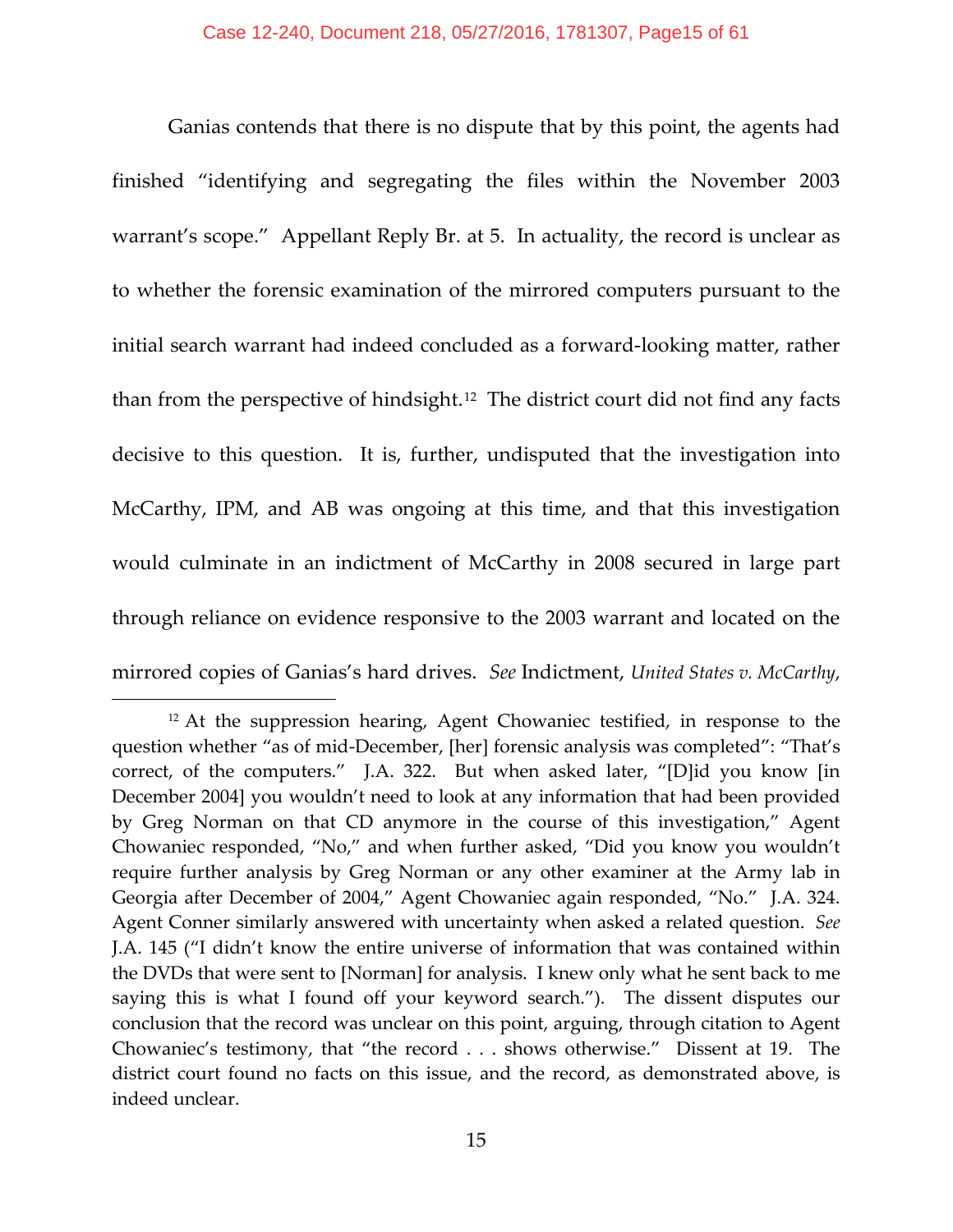No. 3:08cr224 (EBB) (D. Conn. Oct. 31, 2008), ECF No. 1. When asked why, at this time or any time later, Agent Conner did not return or destroy the data stored on the mirrors that did not appear directly to relate to the crimes alleged in the warrant, Agent Conner explained that "[the] investigation was still . . . open" and that, generally, items would be "released back to the owner" once an investigation was closed. J.A. 123. He further noted that the Army CID "would not routinely go into DVDs to delete data, as we're altering the original data that was seized." J.A. 122.[13](#page-15-0)

Over the next year, the agents continued to investigate IPM and AB. Analysis of the paper files taken pursuant to the November 2003 search warrant

<span id="page-15-0"></span><sup>&</sup>lt;sup>13</sup> Agent Conner's explanation for why the Government did not, as a matter of policy in this or other cases, delete mirrored drives or otherwise require segregation or deletion of non-responsive data, is not a model of clarity: in addition to citing concerns of evidentiary integrity and suggesting a policy of non-deletion or return prior to the end of an investigation, he noted that "you never know what data you may need in the future," J.A. 122, and at one point referred to the DVDs as "the government's property, not Mr. Ganias'[s] property," J.A. 146. The dissent seizes on this single sentence during Agent Conner's cross-examination as the smoking gun of the Government's bad faith, citing it on no fewer than four occasions. *See* Dissent at 3, 8, 33, 37. The district court, however, did not find facts explicating Agent Conner's testimony or placing it within the context of the explanations that he and other agents offered for retention of the mirrors. The court did note in its legal analysis that "[a] copy of the evidence was preserved in the form in which it was taken." *Ganias*, 2011 WL 2532396, at \*8. Further, the Government on appeal provides numerous rationales — many echoing those articulated by Agent Conner *throughout* his testimony — for why retention of a forensic mirror may be necessary during the pendency of an investigation, none of which amounts to the argument that the mirror is simply "government[] property."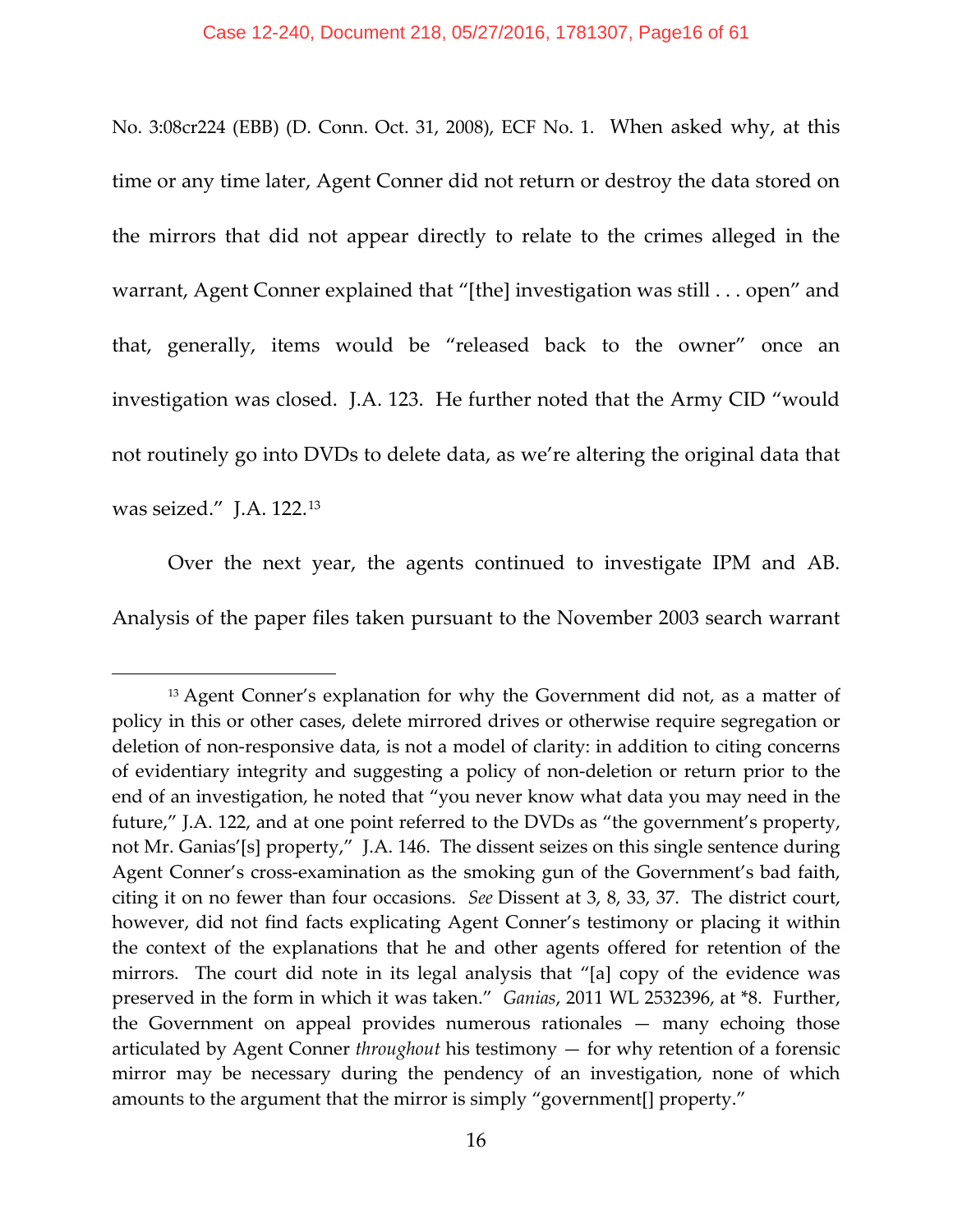revealed potential errors in AB's tax returns that seemed to omit income reflected in checks deposited into IPM's account. Aware that Ganias had prepared these tax returns and deposited the majority of these checks, Agent Hosney came to suspect that Ganias was engaged in tax-related crimes.<sup>[14](#page-16-0)</sup> She did not, however, return to the restoration or otherwise open any of Ganias's digital financial documents or files associated with Taxes International.<sup>[15](#page-16-1)</sup> Instead, Agent Hosney subpoenaed Ganias's bank records from 1999 to 2003 and accessed his income

<span id="page-16-0"></span><sup>&</sup>lt;sup>14</sup> The dissent suggests that "[w]hat began nearly thirteen years ago as an investigation by the Army into two of Ganias's business clients *somehow* evolved into an unrelated investigation by the IRS into Ganias's personal affairs, largely because" the Government retained the mirrored copies of Ganias's hard drives. Dissent at 40 (emphasis added). In fact, Agent Hosney's affidavit in support of the 2006 warrant explains that the Government suspected Ganias of underreporting his income because of evidence that Ganias had assisted McCarthy in underreporting income from *McCarthy's* companies — evidence which led to an indictment of *both* McCarthy and Ganias for conspiracy to commit tax fraud. Further, when Agent Hosney developed this suspicion — which was hardly "unrelated" to the initial investigation — she did not turn to the mirrors, but instead engaged in old-fashioned investigatory work, "examin[ing Ganias's tax returns] more closely to determine if his own income was underreported." J.A. 465, ¶ 18. She then reviewed deposits in his bank account, crossreferenced bank records and tax returns, and finally presented this evidence in a proffer session to Ganias — all without once looking at any non-responsive information on the mirrors. Only after she had acquired independent probable cause — and only after extensive evidence suggested Ganias may have committed a crime — did Agent Hosney seek a second warrant to search the mirrors. It is, in short, no mystery how the investigation of McCarthy, IPM, and AB came to include Ganias, and, further, an inaccurate statement of the record to suggest that this "evolution" had anything to do with the retention of the mirrors.

<span id="page-16-1"></span><sup>15</sup> Agent Hosney explained in her testimony: "[W]e couldn't look at that file because it wasn't — Steve Ganias and Taxes International were not listed on the original Attachment B, items to be seized." J.A. 348.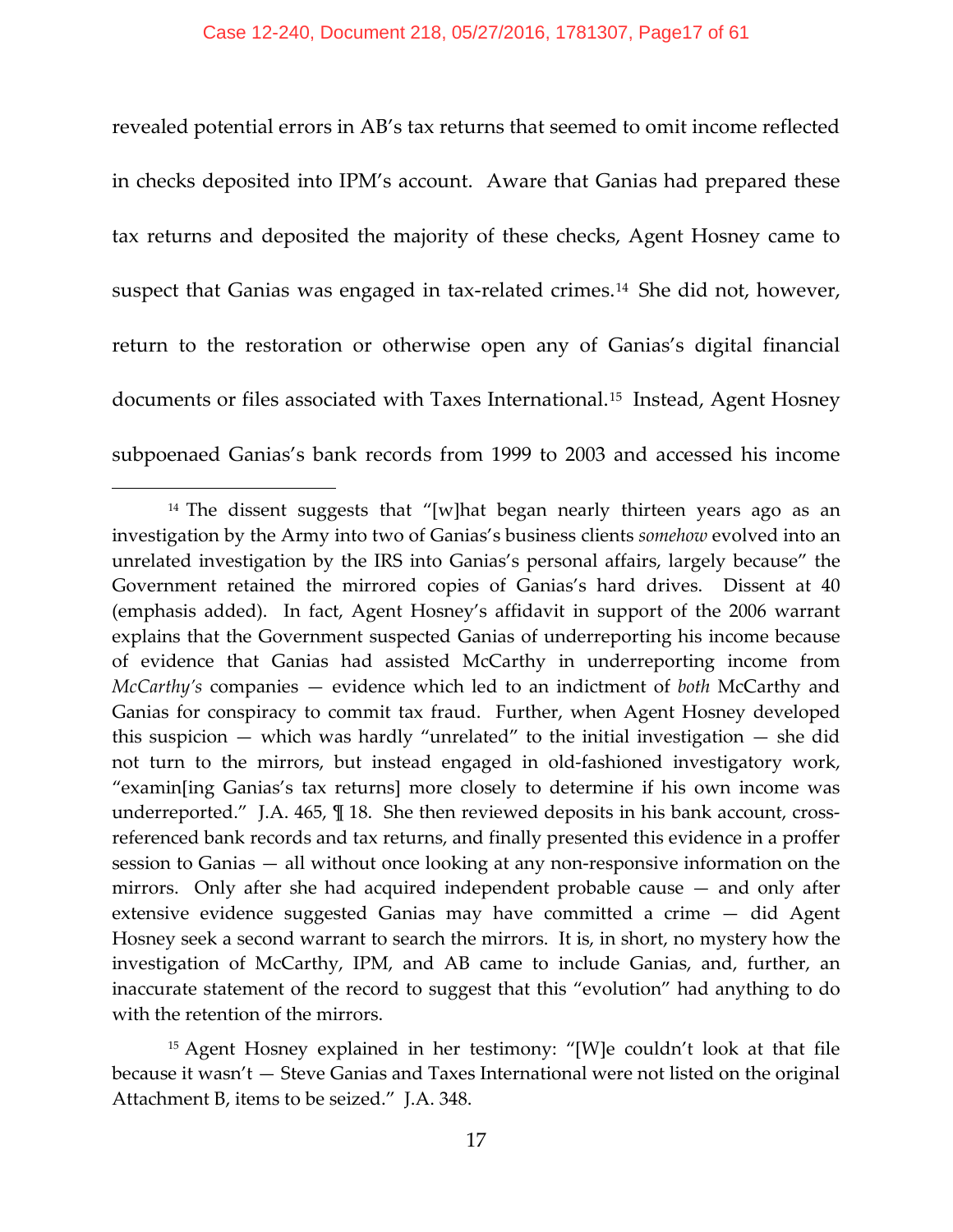#### Case 12-240, Document 218, 05/27/2016, 1781307, Page18 of 61

tax returns for the same period. On July 28, 2005, the IRS — believing Ganias to be involved both personally and as an accomplice or co-conspirator in tax evasion — officially expanded the investigation to include him.

On February 14, 2006, Ganias, accompanied by his lawyer, met in a proffer session with Agent Hosney and others involved in the investigation.[16](#page-17-0) That day or shortly thereafter, Agent Hosney asked Ganias for consent to access his personal QuickBooks files and those of his business, Taxes International — data Agent Hosney knew to be present on the forensic mirrors but which she had not accessed. When, by April 24, 2006 (two and a half months later), Ganias had failed to respond (either by consenting, objecting, or filing a motion under Federal Rule of Criminal Procedure 41(g) for return of seized property), Agent Hosney sought a search warrant to search the mirrored drives again.<sup>[17](#page-17-1)</sup> In her search warrant affidavit, Agent Hosney pointed to bank records, income tax forms, and additional evidence to demonstrate that she had probable cause to

<span id="page-17-0"></span><sup>&</sup>lt;sup>16</sup> According to Agent Hosney, in that proffer session Ganias claimed "that he failed to record income from his own business [to his QuickBook files] as a result of a computer flaw in the QuickBooks software . . . [but that,] . . . although he attempted to duplicate the software error, he was unable to do so." J.A. 467, ¶ 28. Agent Hosney contacted Intuit, Inc., which released QuickBooks, to determine whether such an error might have affected, generally, the pertinent version of the software, and was told that the company was aware of no such "widespread malfunction." J.A. 469, ¶ 35.

<span id="page-17-1"></span><sup>17</sup> U.S. Magistrate Judge William I. Garfinkel, who had authorized the 2003 warrant, authorized this 2006 warrant as well. J.A. 430, 454.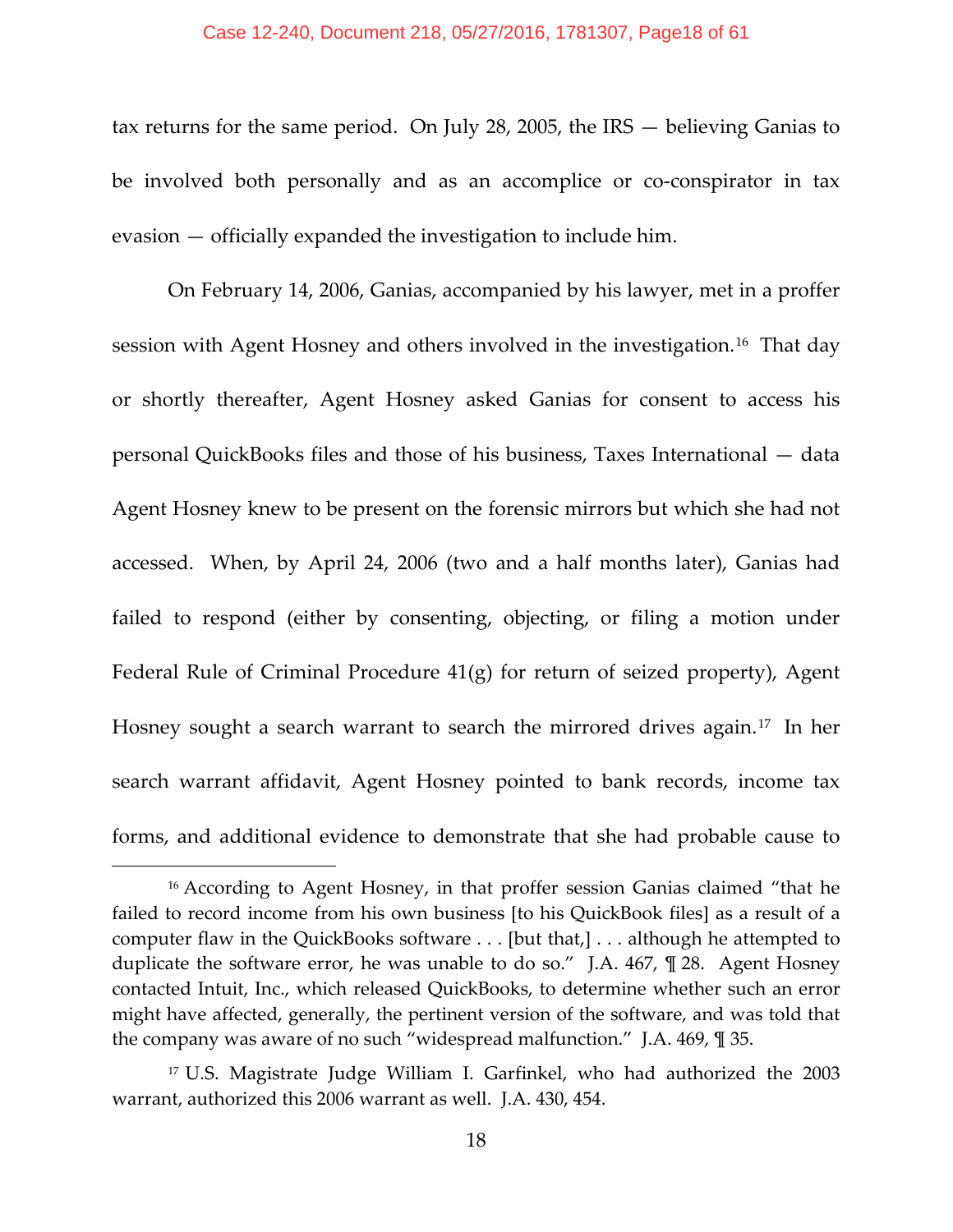believe that Ganias had violated 26 U.S.C. § 7201 (by committing tax evasion) and  $\S 7206(1)$  (by making false declarations).<sup>[18](#page-18-0)</sup> She further noted that the items to be searched were "mirror images of computers seized on November 19, 2003 from the offices of Taxes International," J.A. 461, ¶ 7; that information material to the initial investigation had been located on these mirrors and that, "[d]uring th[at] investigation," such information had been "analyzed in detail," J.A. 464, ¶ 15; that Ganias was not, at the time of the initial seizure, under investigation, J.A. 461, ¶ 3 ("On July 28, 2005, the Government's investigation was expanded to include an examination of whether Ganias, McCarthy's accountant and former IRS Revenue Agent, violated the federal tax laws."); and thus that, though Agent Hosney believed that the second mirrored drive, called TaxInt\_2, was "the primary computer for Taxes International," J.A. 463, ¶ 13, she could not search Ganias's personal or business files as "[p]ursuant to the 2003 search warrant, only files for [AB] and IPM could be viewed," J.A. 464, ¶ 14. The magistrate judge issued the warrant, Agent Hosney searched the referenced data, and ultimately the Government indicted Ganias for tax evasion.

<span id="page-18-0"></span><sup>&</sup>lt;sup>18</sup> Ganias did not contest before the district court, and does not contest on appeal, that this evidence — none of which was acquired through search of non-responsive data on the mirrors — created sufficient probable cause for the 2006 warrant.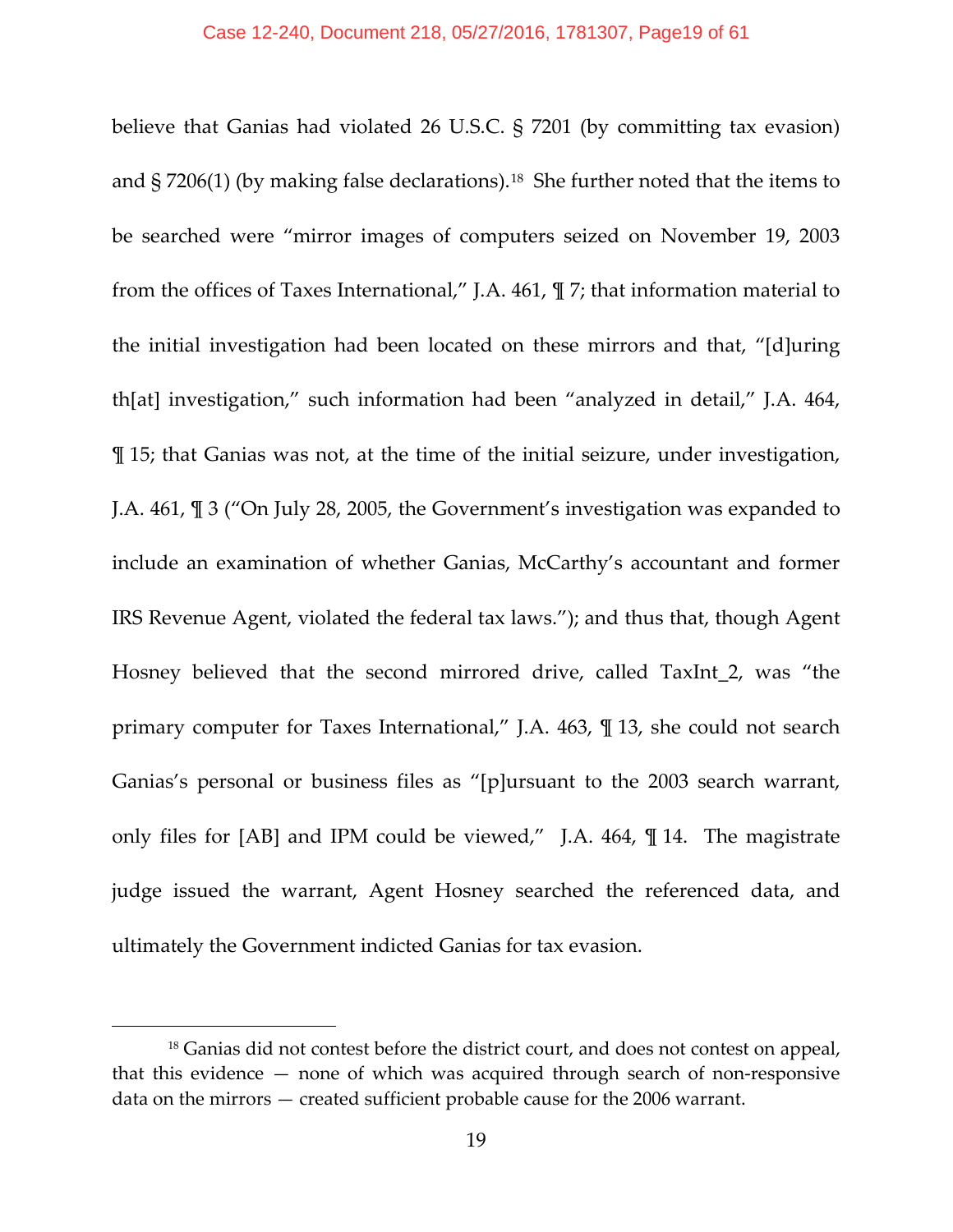#### **B. Procedural History**

In February 2010, Ganias moved to suppress the evidence Agent Hosney acquired pursuant to the 2006 warrant. After a two-day hearing, the district court denied the motion on April 14, 2010, and issued a written decision on June 24, 2011. In that decision, the district court found, *inter alia*, that the forensic examination of the mirrored drives "was conducted within the limitations imposed by the [2003] warrant" and that "[a] copy of the evidence was preserved in the form in which it was taken." *Ganias*, 2011 WL 2532396, at \*8. Judge Thompson observed that Ganias "never moved for destruction or return of the data, which could have led to the seized pertinent data being preserved by other means." *Id.* The district court concluded that the Government's retention of the mirrored drives — and thus its subsequent search of those drives pursuant to a warrant — did not violate the Fourth Amendment. Having found no Fourth Amendment violation, the district court did not reach the question of good faith. *Id.* at \*9.

At trial, the Government introduced information in Ganias's QuickBooks files as evidence against him, in particular highlighting the fact that payments made to him by clients such as IPM were characterized as "owner's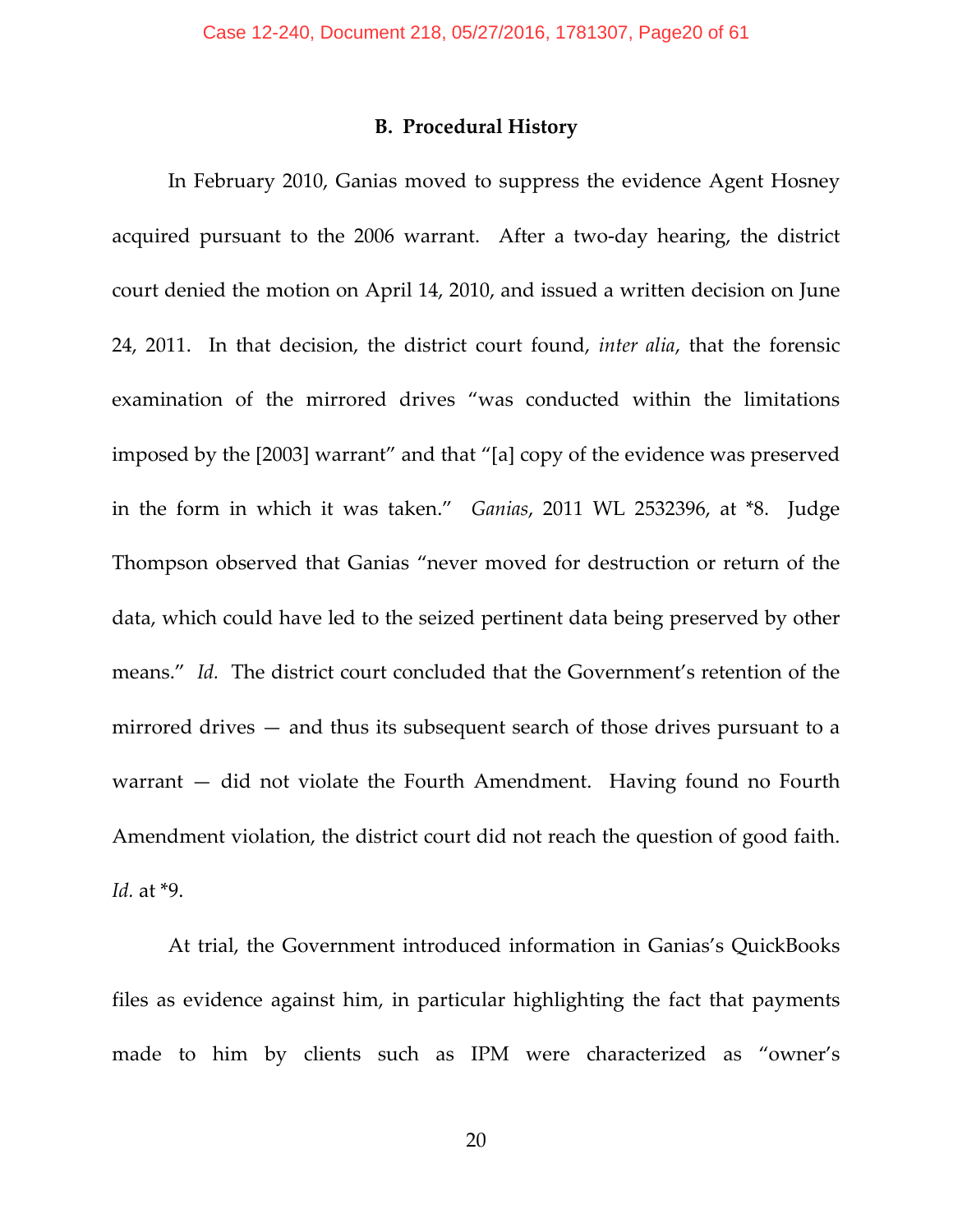contributions," which prevented QuickBooks from recognizing them as income.[19](#page-20-0) On the basis of this and other evidence, the jury convicted Ganias of two counts of tax evasion, and the district court sentenced him to two terms of 24 months' incarceration, to be served concurrently.

Ganias appealed. On review of his conviction, a panel of this Court concluded, unanimously, that the Government had violated the Fourth Amendment; in a divided decision, the panel then ordered suppression of the evidence obtained in executing the 2006 warrant and vacated the jury verdict. We subsequently ordered this rehearing *en banc* in regards to, first, the existence of a Fourth Amendment violation and, second, the appropriateness of suppression.<sup>[20](#page-20-1)</sup>

<span id="page-20-0"></span><sup>19</sup> Many of these entries existed *only* on the QuickBooks files that the Government had accessed on the mirrors, as a result of Ganias's amendments to the entries on his hard drives days after the execution of the 2003 warrant. At trial, Ganias testified that his characterization of the payments as "owner's contributions" was simply a good faith mistake, and not evidence of intent to commit tax evasion, a claim that the Government labeled implausible in light of Ganias's extensive experience as an IRS agent and accountant.

<span id="page-20-1"></span> $20$  Specifically, we asked the parties to brief the following two issues:

<sup>(1)</sup> Whether the Fourth Amendment was violated when, pursuant to a warrant, the government seized and cloned three computer hard drives containing both responsive and non-responsive files, retained the cloned hard drives for some two-and-a-half years, and then searched the nonresponsive files pursuant to a subsequently issued warrant; and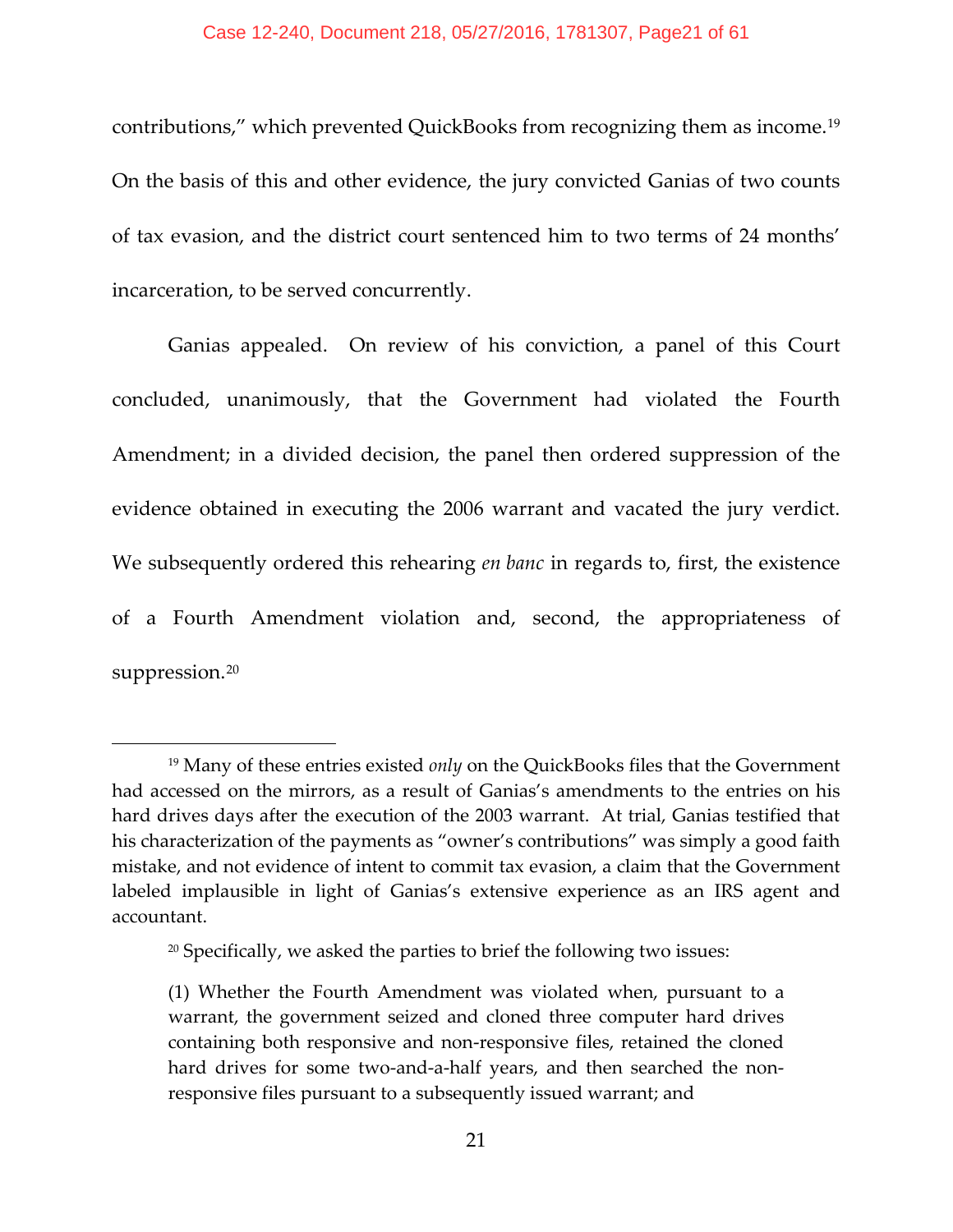**II**

"On appeal from a district court's ruling on a motion to suppress evidence, 'we review legal conclusions de novo and findings of fact for clear error.'" *United States v. Bershchansky*, 788 F.3d 102, 108 (2d Cir. 2015) (quoting *United States v. Freeman*, 735 F.3d 92, 95 (2d Cir. 2013)). We may uphold the validity of a judgment "on any ground that finds support in the record." *Headley v. Tilghman*, 53 F.3d 472, 476 (2d Cir. 1995).

The district court concluded that the conduct of the agents in this case comported fully with the Fourth Amendment, and thus did not reach the question whether they also acted in good faith. Because we conclude that the agents acted in good faith, we need not decide whether a Fourth Amendment violation occurred. We thus affirm the district court on an alternate ground. Nevertheless, though we offer no opinion on the existence of a Fourth Amendment violation in this case, we make some observations bearing on the reasonableness of the agents' actions, both to illustrate the complexity of the questions in this significant Fourth Amendment context and to highlight the

*United States v. Ganias*, 791 F.3d 290 (2d Cir. 2015) (mem.).

<sup>(2)</sup> Considering all relevant factors, whether the government agents in this case acted reasonably and in good faith such that the files obtained from the cloned hard drives should not be suppressed.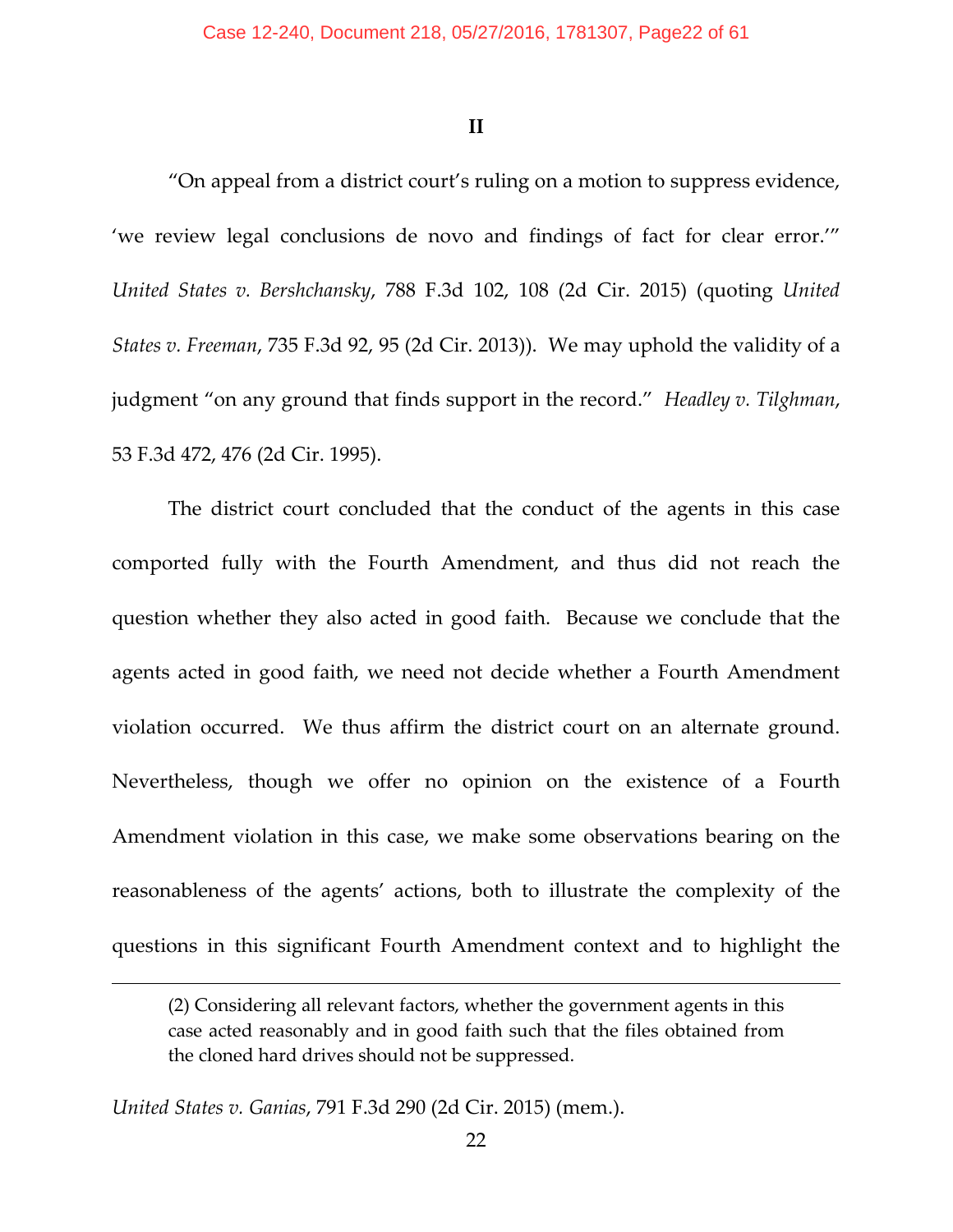importance of careful consideration of the technological contours of digital search and seizure for future cases.

"The touchstone of the Fourth Amendment is reasonableness . . . ." *United States v. Miller*, 430 F.3d 93, 97 (2d Cir. 2005) (alteration omitted) (quoting *United States v. Knights*, 534 U.S. 112, 118 (2001)). As relevant here, "searches pursuant to a warrant will rarely require any deep inquiry into reasonableness." *United States v. Leon*, 468 U.S. 897, 922 (1984) (alteration omitted) (quoting *Illinois v. Gates*, 462 U.S. 213, 267 (1983) (White, J., concurring in judgment)). Nevertheless, both the scope of a seizure permitted by a warrant, $2<sup>1</sup>$  and the reasonableness of

<span id="page-22-0"></span><sup>&</sup>lt;sup>21</sup> Specifically, courts have long recognized that a prohibition on "general warrants"  $-$  warrants completely lacking in particularity  $-$  was a central impetus for the ratification of the Fourth Amendment. *See, e.g.*, *Riley v. California*, 134 S. Ct. 2473, 2494 (2014) (noting, in the context of evaluating the reasonableness of a warrantless search of a cell phone, that "[o]ur cases have recognized that the Fourth Amendment was the founding generation's response to the reviled 'general warrants' and 'writs of assistance' of the colonial era, which allowed British officers to rummage through homes in an unrestrained search for evidence of criminal activity" and that "opposition to such searches was in fact one of the driving forces behind the Revolution itself"); *Marshall v. Barlow's, Inc*., 436 U.S. 307, 311 (1978) (noting, in the context of evaluating the reasonableness of warrantless inspections of business premises, that "[t]he particular offensiveness" of general warrants "was acutely felt by the merchants and businessmen whose premises and products were inspected" under them); *Stanford v. Texas*, 379 U.S. 476, 486 (1965) ("[T]he Fourth . . . Amendment[] guarantee[s] . . . that no official . . . shall ransack [a person's] home and seize his books and papers under the unbridled authority of a general warrant . . . ."); *United States v. Galpin*, 720 F.3d 436, 445 (2d Cir. 2013) ("The chief evil that prompted the framing and adoption of the Fourth Amendment was the 'indiscriminate searches and seizures' conducted by the British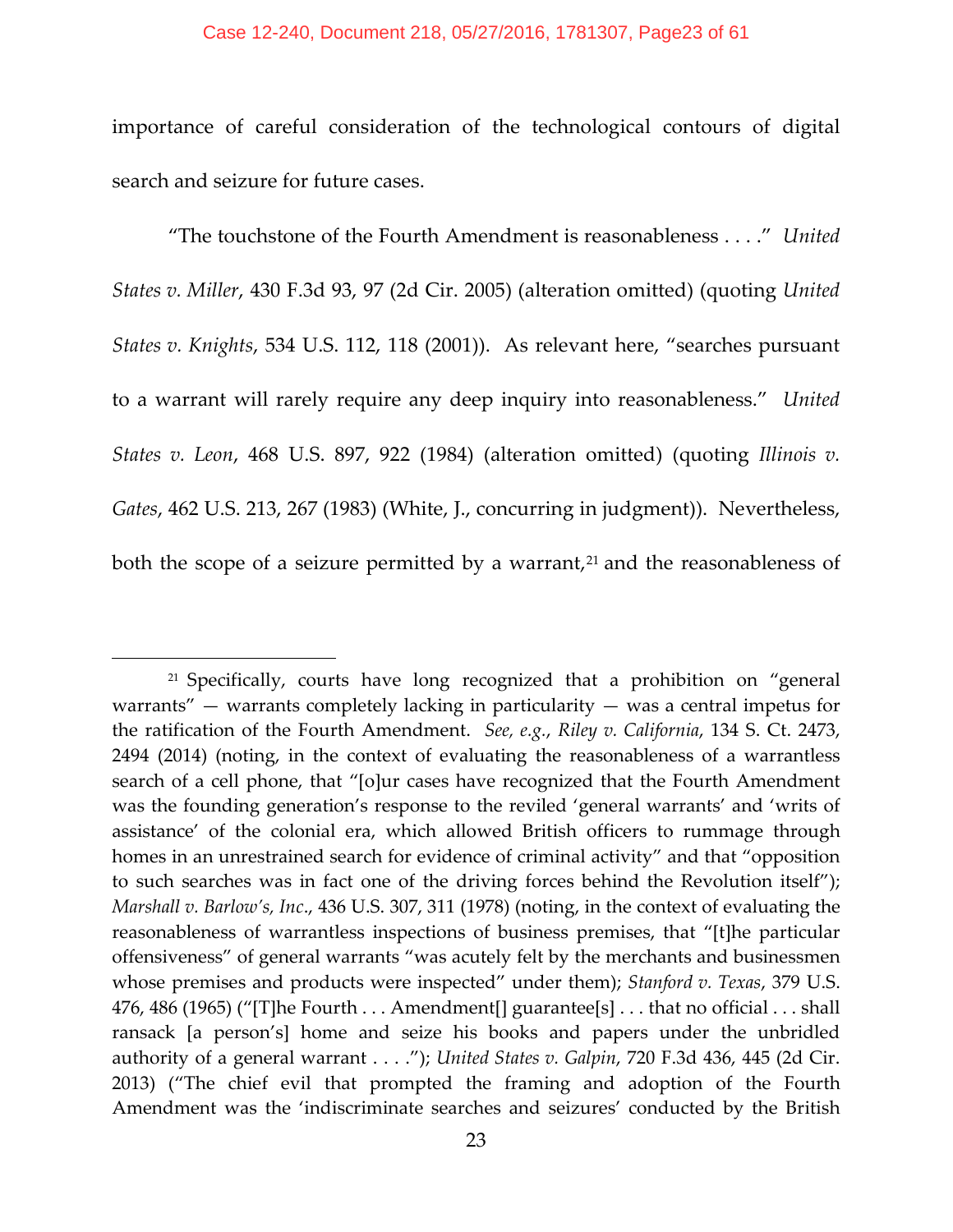government conduct in executing a valid warrant, [22](#page-23-0) can present Fourth Amendment issues. Ganias thus argues that the Government violated the Fourth Amendment in this case, notwithstanding the two warrants that issued, by retaining complete forensic copies of his three hard drives during the pendency of its investigation.

According to Ganias, when law enforcement officers execute a warrant for a hard drive or forensic mirror that contains data that, as here, cannot feasibly be

'under the authority of "general warrants."'" (quoting *Payton v. New York*, 445 U.S. 573, 583 (1980))).

 $\overline{\phantom{a}}$ 

We agree with the dissent that "the precedents are absolutely clear that general warrants are unconstitutional." Dissent at 30. To the degree that the dissent would go further, however, and find it "absolutely clear" to a reasonable government agent in 2005 that the retention of a lawfully acquired mirror during the pendency of an investigation and the subsequent search of data on that mirror pursuant to a second warrant would implicate the ban on general warrants, we respectfully disagree.

<span id="page-23-0"></span><sup>22</sup> *See, e.g.*, *L.A. Cty. v. Rettele*, 550 U.S. 609, 614-16 (2007) (applying the reasonableness standard to evaluate whether police officers' manner of executing a valid warrant violated the Fourth Amendment); *Wilson v. Layne*, 526 U.S. 603, 611 (1999) ("[T]he Fourth Amendment does require that police actions in execution of a warrant be related to the objectives of the authorized intrusion . . . ."); *Dalia v. United States*, 441 U.S. 238, 258 (1979) ("[T]he manner in which a warrant is executed is subject to later judicial review as to its reasonableness."); *Terebesi v. Torreso*, 764 F.3d 217, 235 (2d Cir. 2014) ("[T]he method used to execute a search warrant . . . [is] as a matter of clearly established constitutional law, subject to Fourth Amendment protections . . . ."), *cert. denied sub nom. Torresso v. Terebesi*, 135 S. Ct. 1842 (2015) (mem.); *Lauro v. Charles*, 219 F.3d 202, 209 (2d Cir. 2000) ("[T]he Fourth Amendment's proscription of unreasonable searches and seizures 'not only . . . prevent[s] searches and seizures that would be unreasonable if conducted at all, but also . . . ensure[s] reasonableness in the manner and scope of searches and seizures that are carried out.'" (all but first alteration in original) (quoting *Ayeni v. Mottola*, 35 F.3d 680, 684 (2d Cir. 1994))).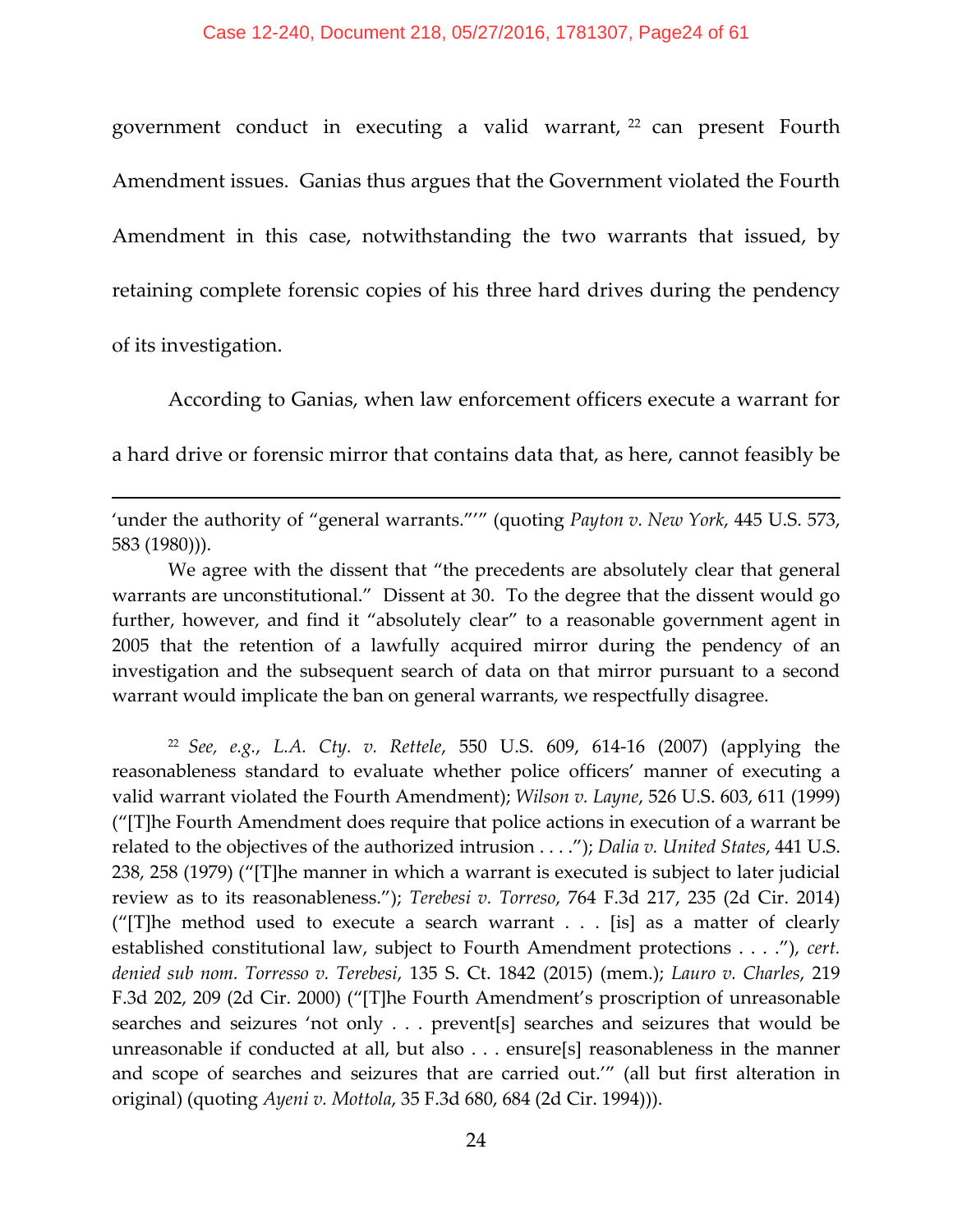sorted into responsive and non-responsive categories on-site, "the Fourth Amendment demands, at the very least, that the officers expeditiously complete their off-site search and then promptly return (or destroy) files outside the warrant's scope."<sup>[23](#page-24-0)</sup> Appellant Br. at 18. Arguing that a culling process took place here and that it had concluded by, at the latest, January 2005, Ganias faults the Government for retaining the mirrored drives — including storing one

<span id="page-24-0"></span><sup>&</sup>lt;sup>23</sup> On appeal, Ganias does not question the scope or validity of the 2003 warrant. The district court found that the 2003 warrant authorized the Government to mirror Ganias's hard drives for off-site review, *Ganias*, 2011 WL 2532396, at \*10; that the warrant, though authorizing such seizure, was sufficiently particularized and not a "general warrant," *id.*; that, absent mirroring for off-site review, on-site review would have taken months, *id.* at \*2; and that mirroring thus minimized any intrusion on Ganias's business, *id.* at \*8; *cf.* Fed. R. Crim. P. 41(e)(2)(B) (which, as amended in 2009, permits a warrant to "authorize the seizure of electronic storage media or the seizure or copying of electronically stored information," and notes that "[u]nless otherwise specified, the warrant authorizes a later review of the media or information consistent with the warrant"); Fed. R. Crim. P. 41(e)(2)(B) advisory committee's note to 2009 amendments (explaining that, because "[c]omputers and other electronic storage media commonly contain such large amounts of information that it is often impractical for law enforcement to review all of the information during execution of the warrant at the search location[, t]his rule acknowledges the need for a two-step process:  officers may seize or copy the entire storage medium and review it later to determine what electronically stored information falls within the scope of the warrant"). Ganias does not contest these conclusions on appeal but contends, instead, that considerations *underlying* the prohibition on general warrants may require that, if the government lawfully mirrors an entire hard drive containing non-responsive as well as responsive information for off-site review, it may not then retain the mirror throughout the pendency of its investigation.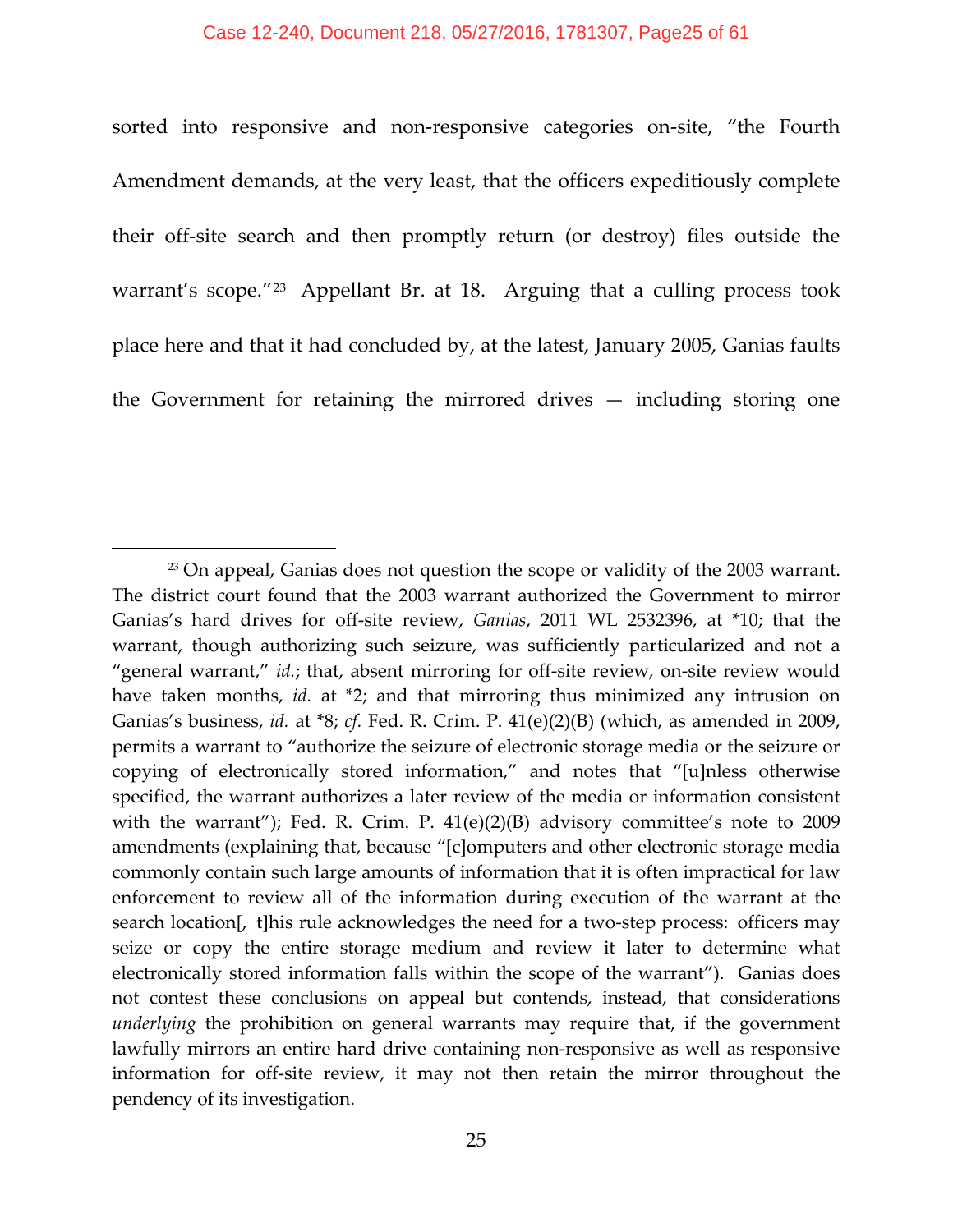#### Case 12-240, Document 218, 05/27/2016, 1781307, Page26 of 61

forensic copy in an evidence locker for safekeeping.[24](#page-25-0) It was this retention, he argues, that constituted the Fourth Amendment violation — a violation that, in turn, made the 2006 search of the data itself unconstitutional as, but for this retention, the search could never have occurred.

To support this argument, Ganias relies principally on *United States v. Tamura*, 694 F.2d 591 (9th Cir. 1982), a Ninth Circuit case involving the search and seizure of physical records. In *Tamura* (unlike the present case, in which a warrant specifically authorized the agents to seize hard drives and to search them off-site) officers armed only with a warrant authorizing them to seize specific "records" instead seized numerous boxes of printouts, file drawers, and cancelled checks for off-site search and sorting. *Id.* at 594-95. After the officers had clearly sorted the responsive paper documents from the non-responsive ones, they refused — despite request — to return the non-responsive paper files. *Id.* at 596-97. The Ninth Circuit concluded that both the unauthorized seizure of voluminous material not specified in the warrant and the retention of the seized

<span id="page-25-0"></span><sup>&</sup>lt;sup>24</sup> As already noted, the district court made no finding as to when or whether forensic examination of the mirrors pursuant to the 2003 warrant was completed.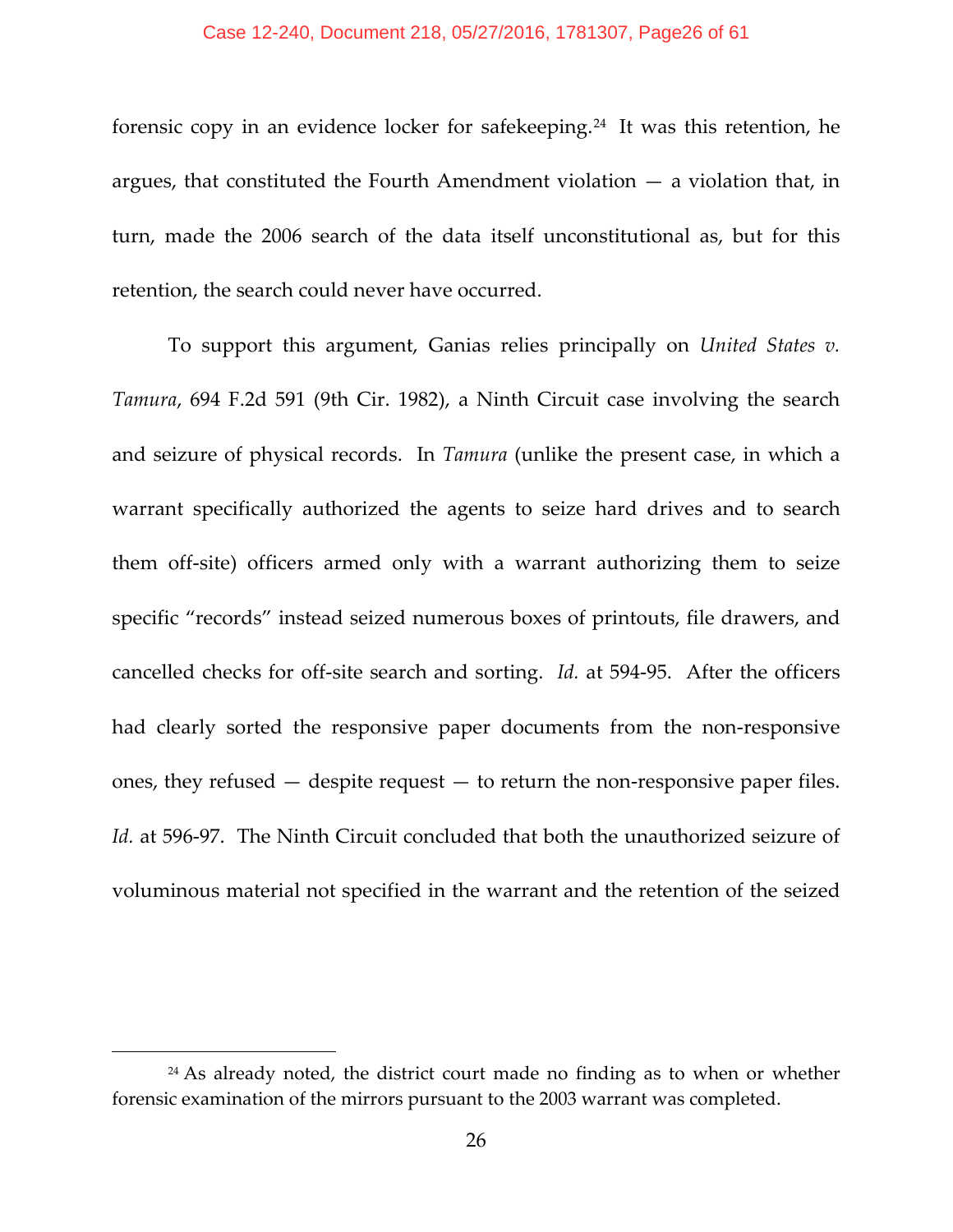documents violated the Fourth Amendment.[25](#page-26-0) *Id.* at 595, 597; *see also Andresen v. Maryland*, 427 U.S. 463, 482 n.11 (1976) ("[W]e observe that to the extent [seized] papers were not within the scope of the warrants or were otherwise improperly seized, the State was correct in returning them voluntarily and the trial judge was correct in suppressing others.... In searches for papers, it is certain that some innocuous documents will be examined, at least cursorily, in order to determine whether they are, in fact, among those papers authorized to be seized. . . . [R]esponsible officials [conducting such searches], including judicial officials, must take care to assure that they are conducted in a manner that minimizes unwarranted intrusions upon privacy."); *cf. United States v. Matias*, 836 F.2d 744, 747 (2d Cir. 1988) ("[W]hen items outside the scope of a valid warrant are seized, the normal remedy is suppression and return of those items . . . .").

Because we resolve this case on good faith grounds, we need not decide the relevance, if any, of *Tamura* (or, more broadly, the validity of Ganias's Fourth Amendment claim). We note, however, that there are reasons to doubt whether *Tamura* (to the extent we would indeed follow it) answers the questions before us. First, on its facts, *Tamura* is distinguishable from this case, insofar as the

<span id="page-26-0"></span><sup>&</sup>lt;sup>25</sup> The Ninth Circuit declined to reverse the defendant's conviction, as no improperly seized document was admitted at trial, and as blanket suppression was not warranted. *See Tamura*, 694 F.2d at 597.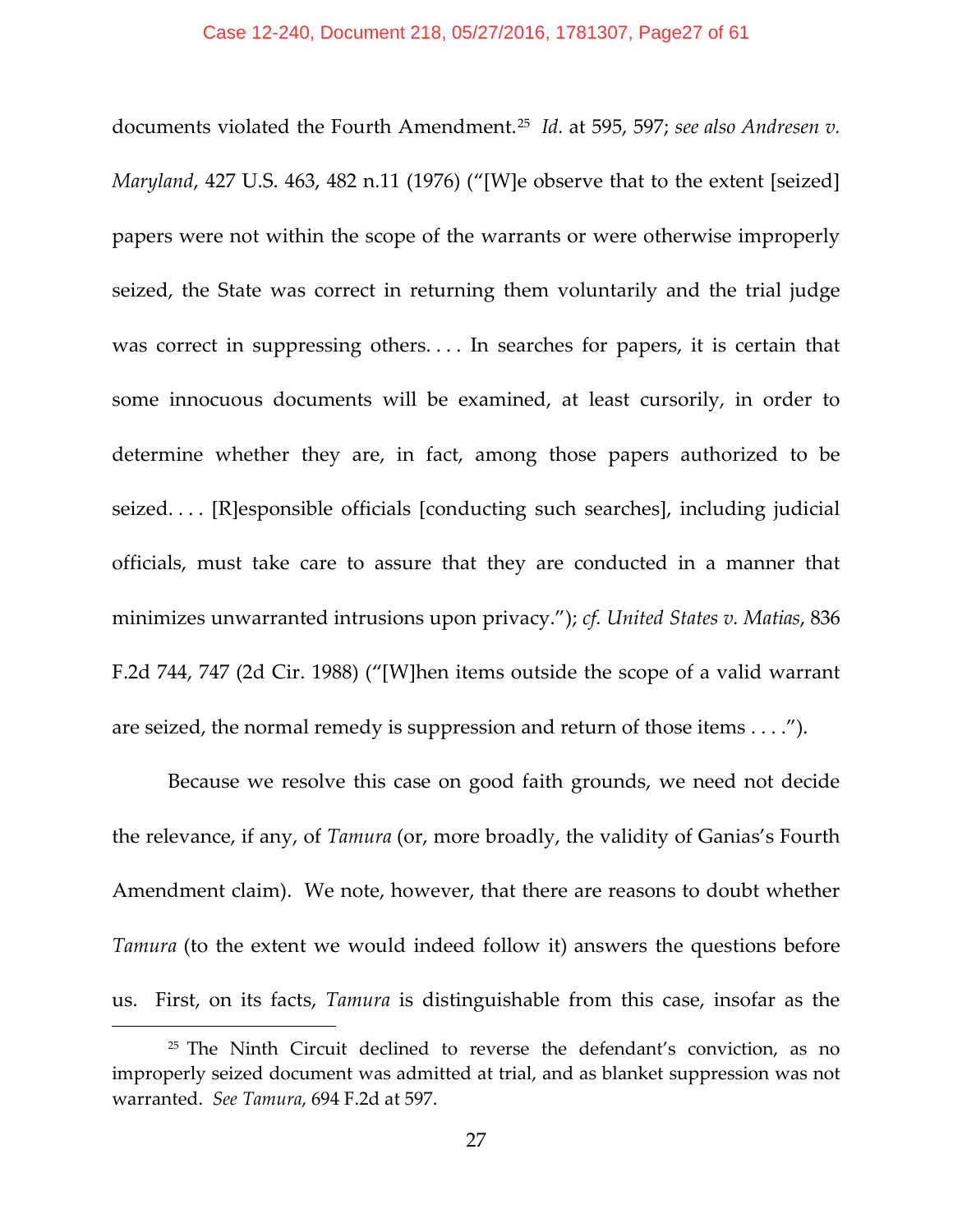officers there seized for off-site review records that the warrant did not authorize them to seize,<sup>[26](#page-27-0)</sup> and retained those records even after their return was requested. Here, in contrast, the warrant authorized the seizure of the hard drives, not merely particular records, and Ganias did not request return or destruction of the mirrors (even after he was indisputably alerted to the Government's continued retention of them) by, for instance, filing a motion for such return pursuant to Federal Rule of Criminal Procedure 41(g). Second, and more broadly, even if the facts of *Tamura* were otherwise on point, Ganias's invocation of *Tamura*'s reasoning rests on an analogy between paper files intermingled in a file cabinet and digital data on a hard drive. Though we do not take any position on the ultimate disposition of the constitutional questions herein, we nevertheless pause to address the appropriateness of this analogy, which is often invoked (including by the dissent) and bears examination.

The central premise of Ganias's reliance on *Tamura* is that the search of a digital storage medium is analogous to the search of a file cabinet. The analogy has some force, particularly as seen from the perspective of the affected

<span id="page-27-0"></span><sup>26</sup> The fact that the officers in *Tamura* lacked a warrant for the initial seizure was not incidental to the decision: the *Tamura* court explicitly found that it was the lack of a warrant that made the initial seizure — even if otherwise understandable in light of the voluminous material to be reviewed — a violation of the Fourth Amendment. *See* 694 F.2d at 596.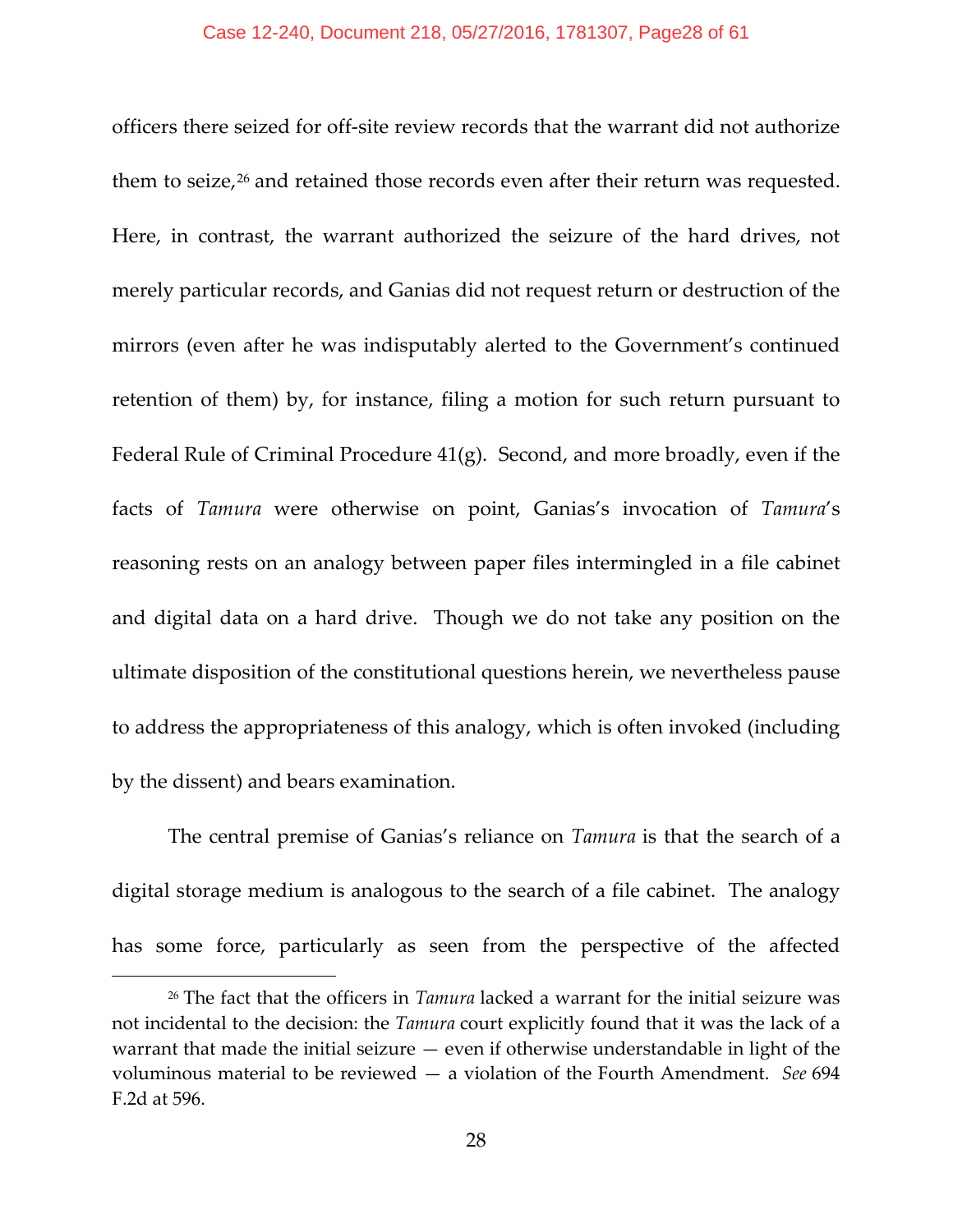computer user. Computer users  $-$  or at least, average users (in contrast to, say, digital forensics experts) — typically experience computers as filing cabinets, as that is precisely how user interfaces are designed to be perceived by such users.<sup>[27](#page-28-0)</sup> Given that the file cabinet analogy (at least largely) thus captures an average person's subjective experience with a computer interface, the analogy may shed light on a user's subjective expectations of privacy regarding data maintained on a digital storage device. Because we experience digital files as discrete items, and because we navigate through a computer as through a virtual storage space, we may expect the law similarly to treat data on a storage device as comprised of distinct, severable files, even if, in fact, "[s]torage media do not naturally divide into parts." Josh Goldfoot, *The Physical Computer and the Fourth Amendment*, 16 Berkeley J. Crim. L. 112, 131 (2011). In this case, for example, a person in

<span id="page-28-0"></span><sup>27</sup> *See* Daniel B. Garrie & Francis M. Allegra, Fed. Judicial Ctr., *Understanding Software, the Internet, Mobile Computing, and the Cloud: A Guide for Judges* 8-14 (2015) (contrasting "operating systems . . . [which] hide the hardware resources behind abstractions to provide an environment that is more user-friendly," *id.* at 13, with machine language, assembly language, high-level languages, data structures, and algorithms); Josh Goldfoot, *The Physical Computer and the Fourth Amendment*, 16 Berkeley J. Crim. L. 112, 117 (2011) (contrasting two perspectives on digital storage media — the "internal perspective," or how "the user experiences [such media,] as parcels of information, grouped into files, or even into smaller units such as spreadsheet rows" and the "external perspective," or how the actual computer functions, in which "files are not . . . 'things' at all," but "groupings of data . . . inseparably tied to the storage medium," created by the computer by manipulating "chunks of physical matter [such as regions on a hard drive] whose state is altered to record information").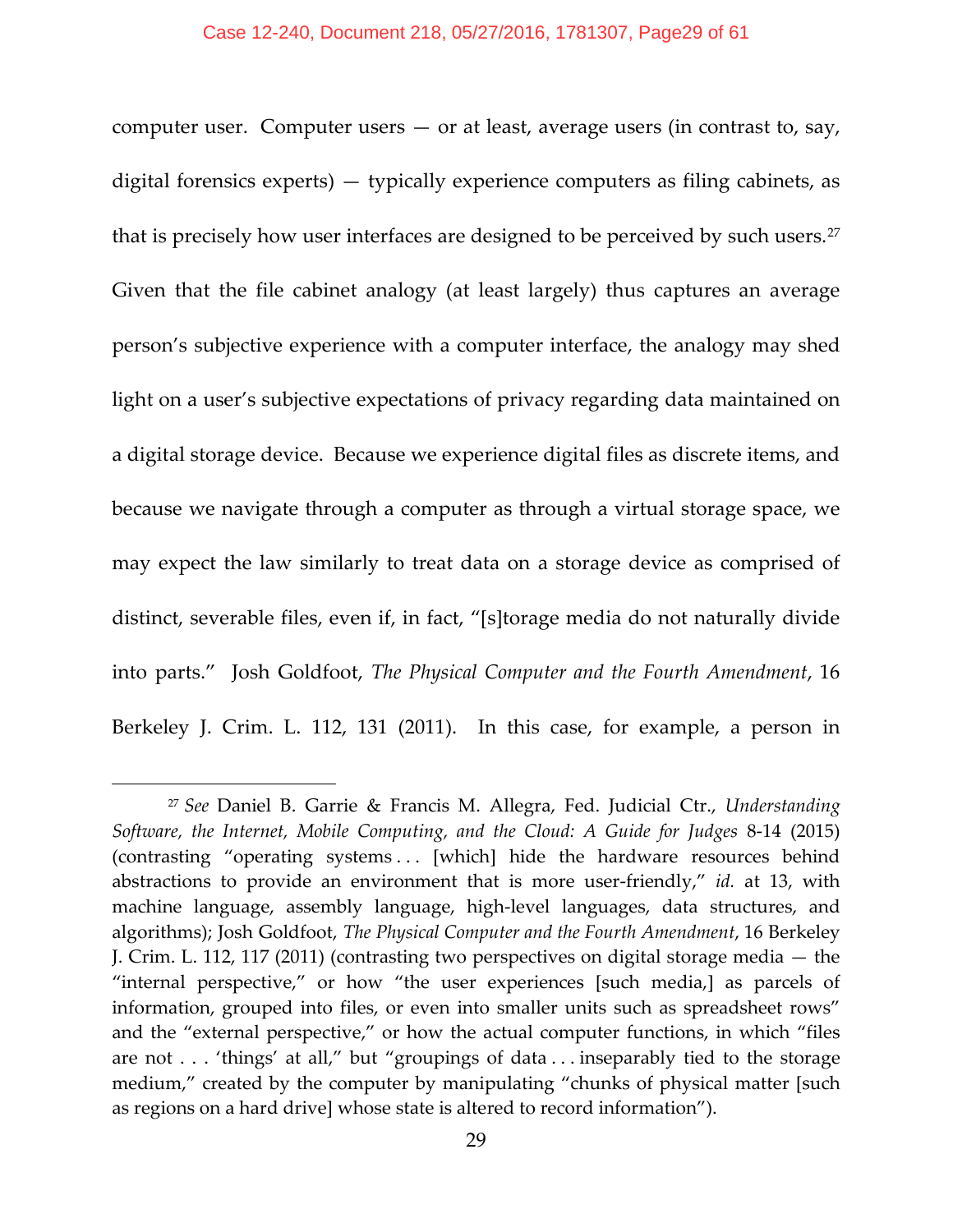#### Case 12-240, Document 218, 05/27/2016, 1781307, Page30 of 61

Ganias's situation could well understand the "files" on his hard drives containing information relating to IPM and AB as separate from the "files" containing his personal financial information and that of other clients. Indeed, the very fact that the Government sought additional search authorization via the 2006 warrant when it established probable cause to search Ganias's personal files indicates that the Government too understood — and credited — this distinction.

That said, though it may have some relevance to our inquiry, the file cabinet analogy is only that — an analogy, and an imperfect one. *Cf.* James Boyle, *The Public Domain* 107 (2008) ("Analogies are only bad when they ignore the key difference between the two things being analyzed."). Though to a user a hard drive may seem like a file cabinet, a digital forensics expert reasonably perceives the hard drive simply as a coherent physical storage medium for digital data — data that is interspersed *throughout* the medium, which itself must be maintained and accessed with care, lest this data be altered or destroyed.[28](#page-29-0) *See* 

<span id="page-29-0"></span><sup>28</sup> *See* Eoghan Casey, *Digital Evidence and Computer Crime* 472, 474-96 (3d ed. 2011) (highlighting the fact that forensic examination of storage media can create tiny alterations, which necessitates care on the part of examiners in acquiring, searching, and preserving that data); *id.* at 477-78 (describing the importance of protecting digital storage media from "dirt, fluids, humidity, impact, excessive heat and cold, strong magnetic fields, and static electricity"); Michael W. Graves, *Digital Archaeology: The Art and Science of Digital Forensics* 95 (2014) ("Computer data is extremely volatile and easily deleted, and can be destroyed, either intentionally or accidentally, with a few mouse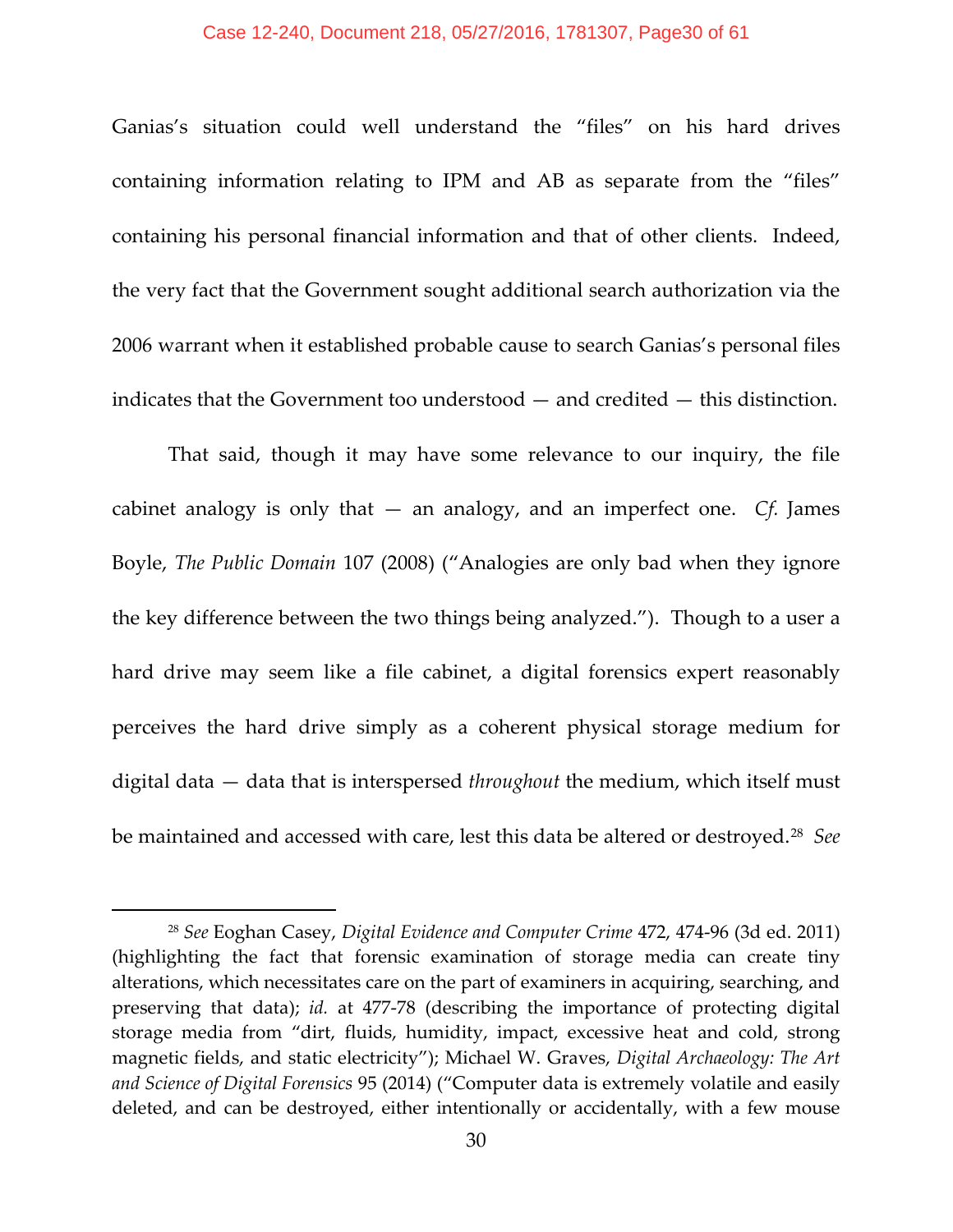Goldfoot, *supra*, at 114 (arguing digital storage media are physical objects like "drugs, blood, or clothing"); Wayne Jekot, *Computer Forensics, Search Strategies, and the Particularity Requirement*, 7 U. Pitt. J. Tech. L. & Pol'y, art. 5, at 1, 30 (2007) ("[A] computer does not simply hold data, it is *composed* of data."). Even the most conventional "files" — word documents and spreadsheets such as those the Government searched in this case  $-$  are not maintained, like files in a file cabinet, in discrete physical locations separate and distinct from other files. They are in fact "fragmented" on a storage device, potentially across physical locations. Jekot, *supra*, at 13. "Because of the manner in which data is written to the hard drive, rarely will one file be stored intact in one place on a hard drive," *id*.; so-called "files" are stored in multiple locations and in multiple forms, *see* 

clicks."); Bill Nelson et al., *Guide to Computer Forensics and Investigations* 160 (5th ed. 2015) (emphasizing the importance of "maintain[ing] the integrity of digital evidence in the lab" by creating a read-only copy prior to analysis); Jonathan L. Moore, *Time for an Upgrade: Amending the Federal Rules of Evidence to Address the Challenges of Electronically Stored Information in Civil Litigation*, 50 Jurimetrics J. 147, 153 (2010) ("[All electronically stored information is] prone to manipulation[;] . . . [such] alteration can occur intentionally or inadvertently."); Int'l Org. for Standardization & Int'l Electrotechnical Comm'n, *Guidelines for Identification, Collection, Acquisition, and Preservation of Digital Evidence* 17 (2012) [hereinafter ISO/IEC, *Guidelines*] (emphasizing the importance of careful storage and transport techniques and noting that "[s]poliation can result from magnetic degradation, electrical degradation, heat, high or low humidity exposure, as well as shock and vibration").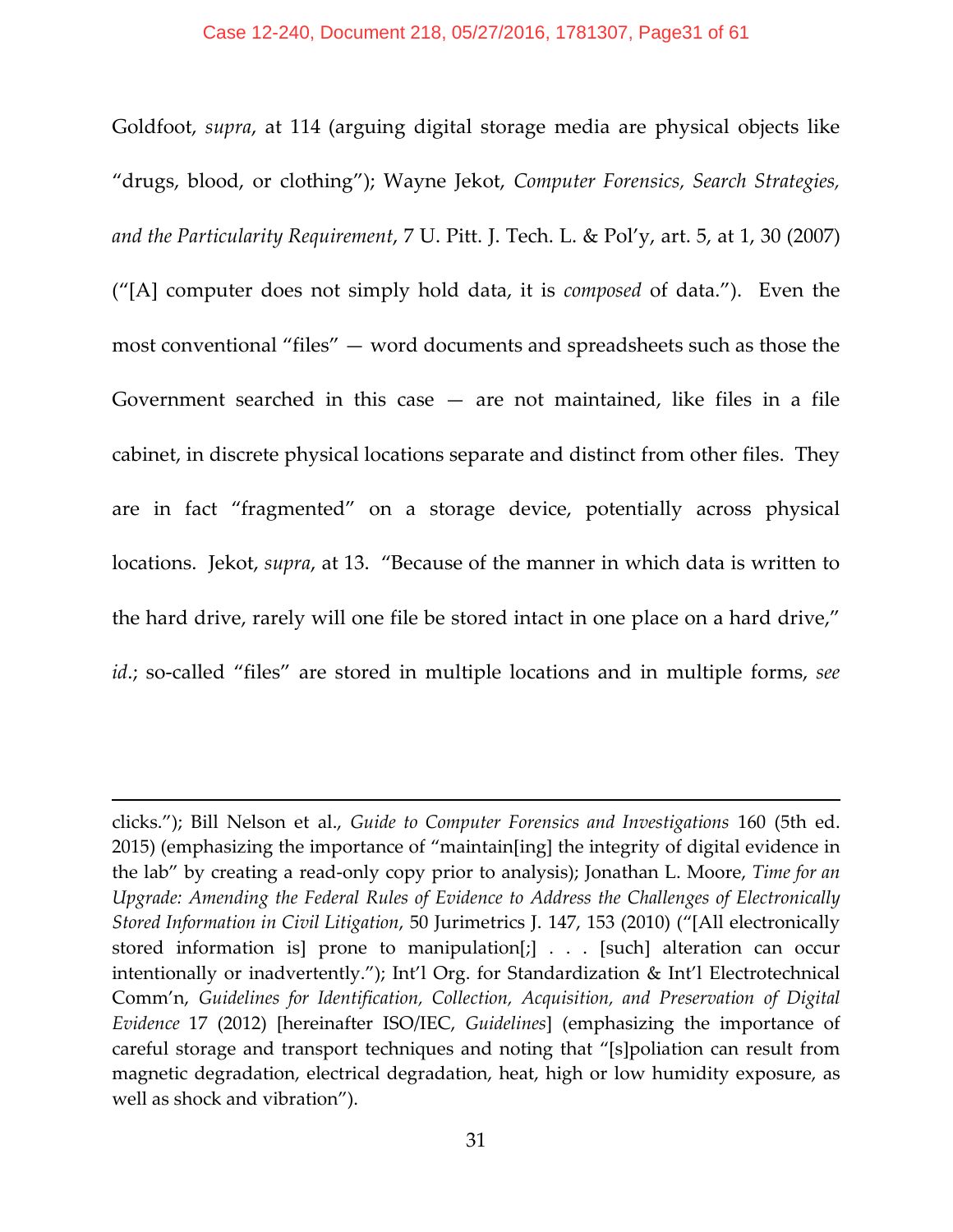Goldfoot, *supra*, at 127-28.<sup>[29](#page-31-0)</sup> And as a corollary to this fragmentation, the computer stores unseen information about any given "file" — not only metadata about when the file was created or who created it, *see* Michael W. Graves, *Digital Archaeology: The Art and Science of Digital Forensics* 94-95 (2014), but also prior versions or edits that may still exist "in the document or associated temporary files on [the] disk" — further interspersing the data corresponding to that "file" across the physical storage medium, Eoghan Casey, *Digital Evidence and Computer Crime* 507 (3d ed. 2011).

"Files," in short, are not as discrete as they may appear to a user. Their interspersion throughout a digital storage medium, moreover, may affect the degree to which it is feasible, in a case involving search pursuant to a warrant, to fully extract and segregate responsive data from non-responsive data. To be clear, we do not suggest that it is impossible to do so in any particular or in every case; we emphasize only that in assessing the reasonableness, for Fourth Amendment purposes, of the search and seizure of digital evidence, we must be

<span id="page-31-0"></span><sup>29</sup> *See* Goldfoot, *supra* ("Storage media do not naturally divide into parts," *id.* at 131; "it is difficult to agree . . . on where the subcontainers begin and end," *id.* at 113.); Orin S. Kerr, *Searches and Seizures in a Digital World*, 119 Harv. L. Rev. 531, 557 (2005) ("[V]irtual files are not robust concepts. Files are contingent creations assembled by operating systems and software."); *see also* Orin S. Kerr, *Executing Warrants for Digital Evidence: The Case for Use Restrictions on Nonresponsive Data*, 48 Tex. Tech L. Rev. 1, 32 (2015) ("What does it mean to 'delete' data?").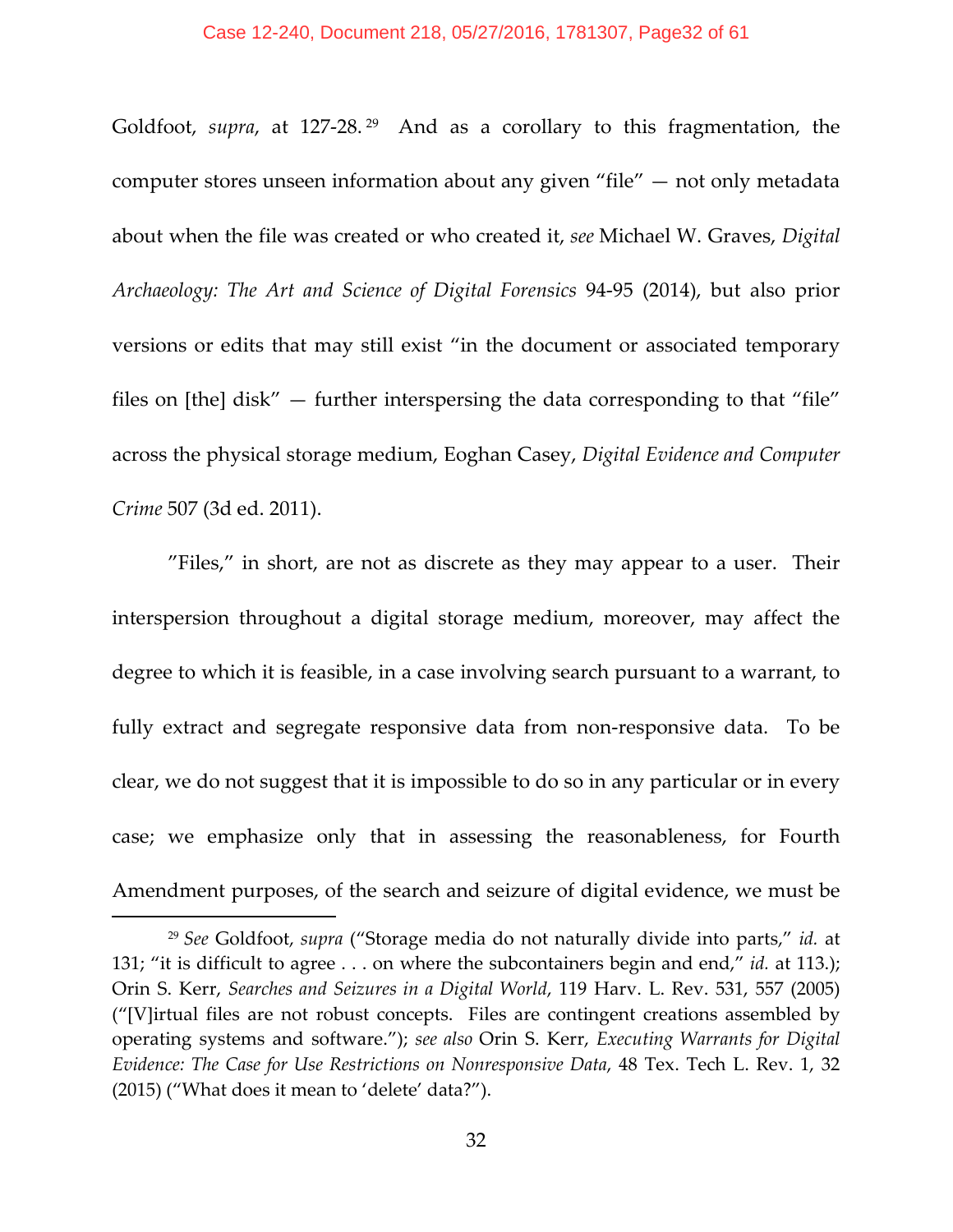#### Case 12-240, Document 218, 05/27/2016, 1781307, Page33 of 61

attuned to the technological features unique to digital media as a whole and to those relevant in a particular case — features that simply do not exist in the context of paper files.

These features include an additional complication affecting the validity of the file cabinet analogy: namely, that a good deal of the information that a forensic examiner may seek on a digital storage device (again, because it is a coherent and complex forensic object and not a file cabinet) does not even remotely fit into the typical user's conception of a "file." *See* Daniel B. Garrie & Francis M. Allegra, Fed. Judicial Ctr., *Understanding Software, the Internet, Mobile Computing, and the Cloud: A Guide for Judges* 39 (2015) ("Forensic software gives a forensic examiner access to electronically stored information (ESI) that is otherwise unavailable to a typical computer user."). Forensic investigators may, *inter alia*, search for and discover evidence that a file was deleted as well as evidence sufficient to reconstruct a deleted file — evidence that can exist in socalled "unallocated" space on a hard drive. *See* Casey, *supra*, at 496; Orin S. Kerr, *Searches and Seizures in a Digital World*, 119 Harv. L. Rev. 531, 542, 545 (2005); Fed. Judicial Ctr., *supra*, at 40 ("A host of information can lie in the interstices between the allocated spaces."). They may seek responsive metadata about a user's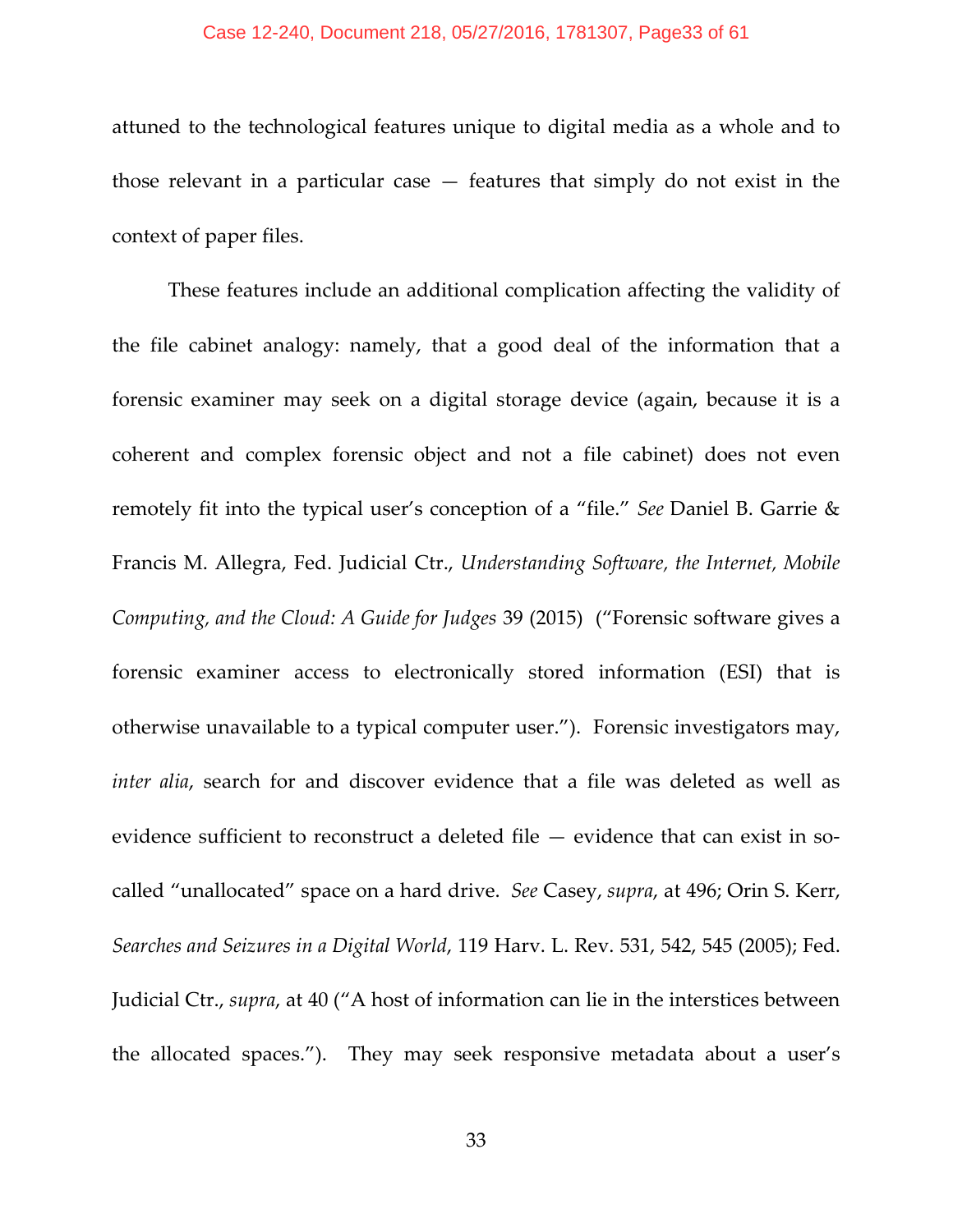activities, or the manner in which information has been stored, to show such things as knowledge or intent, or to create timelines as to when information was created or accessed.[30](#page-33-0) Forensic examiners will sometimes seek evidence on a storage medium that something *did not happen*: "If a defendant claims he is innocent because a computer virus committed the crime, the absence of a virus on his hard drive is 'dog that did not bark' negative evidence that disproves his story. . . . To prove something is not on a hard drive, it is necessary to look at every place on the drive where it might be found and confirm it is not there."<sup>[31](#page-33-1)</sup> Goldfoot, *supra*, at 141; *see also United States v. O'Keefe*, 461 F.3d 1338, 1341 (11th Cir. 2006) (*"*[The government's expert] testified that the two viruses he found on [the defendant's] computer were not capable of 'downloading and uploading child pornography and sending out advertisements."").<sup>[32](#page-33-2)</sup>

<span id="page-33-0"></span><sup>30</sup> *See Fharmacy Records v. Nassar*, 379 F. App'x 522, 525 (6th Cir. 2010) (describing testimony of a digital forensics expert in a copyright case that the number and physical location of a file on an Apple Macintosh — which saves files sequentially on its storage medium — demonstrated that the file had been back-dated).

<span id="page-33-1"></span><sup>31</sup> Indeed, in this very case, as already noted, *see supra* note 16, Ganias at one point claimed that a "software error" or "computer flaw" prevented him from recording certain income in his QuickBooks files. J.A. 467, ¶ 28. Data confirming the existence, or non-existence, of an error affecting the particular installation of a program on a given digital storage device could be, in a hypothetical case, relevant to the probity of information otherwise located thereupon.

<span id="page-33-2"></span> $32$  We note that some of these inferences may be limited to  $-$  or at least of more relevance to — traditional magnetic disk drives, which have long been the primary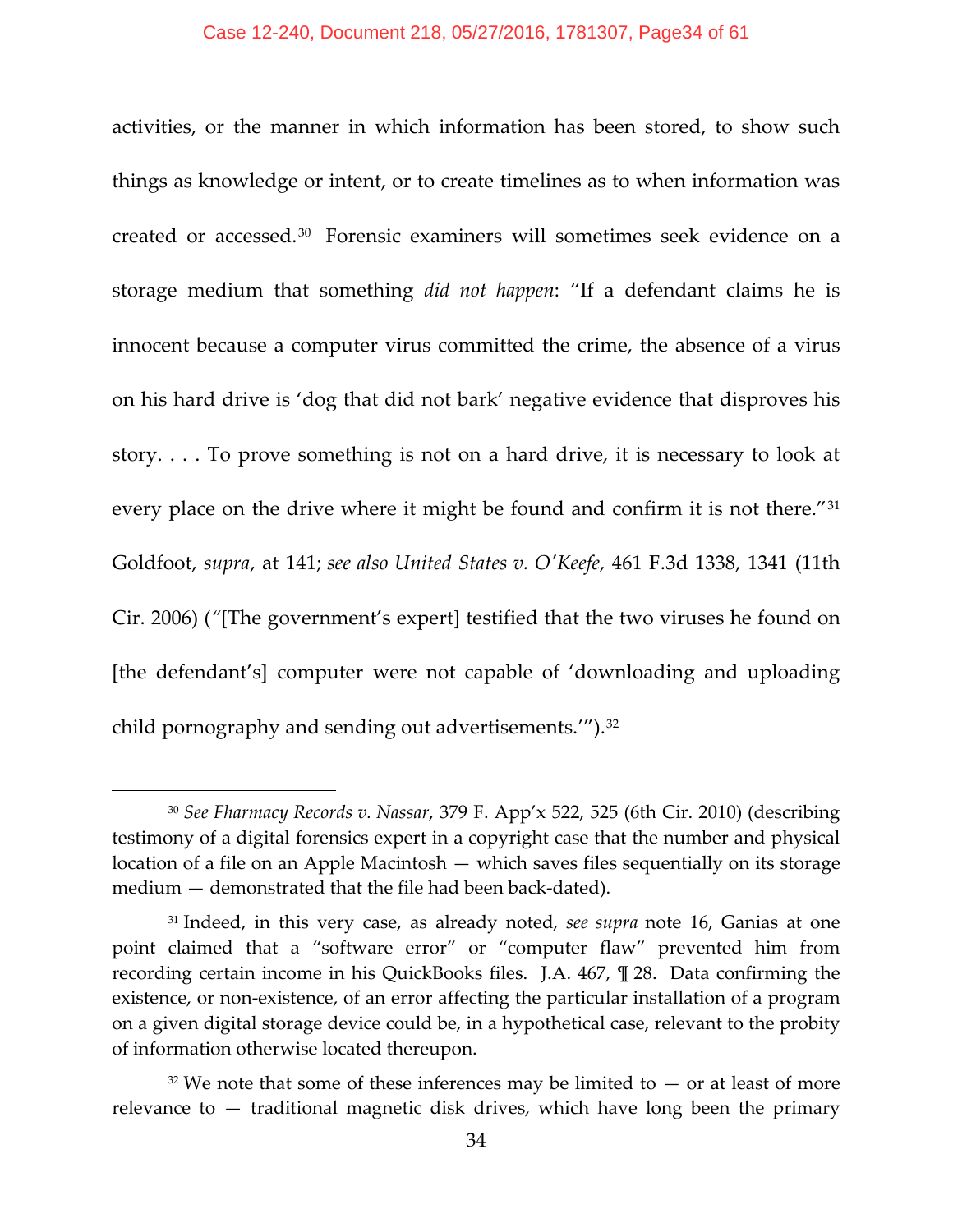Finally, because of the complexity of the data thereon and the manner in which it is stored, the nature of digital storage presents potential challenges to parties seeking to preserve digital evidence, authenticate it at trial, and establish its integrity for a fact-finder — challenges that materially differ from those in the paper file context. First, the extraction of specific data files to some other

l

digital storage technology. "Generally when data is deleted from a [traditional hard disk drive], the data is retained until new data is written onto the same location. If no new data is written over the deleted data, then the forensic investigator can recover the deleted data, albeit in fragments." Alastair Nisbet et al., *A Forensic Analysis and Comparison of Solid State Drive Data Retention with TRIM Enabled File Systems*, Proceedings of the 11th Australian Digital Forensics Conference 103 (2013). In contrast, the technology used in solid state drives "requires a cell to be completely erased or zeroed-out before a further write can be committed," *id.* at 104, and in part because such erasure can be time consuming, solid state drives incorporate protocols which "zerodelete data locations . . . as a matter of course," thereby "reduc[ing] the data that can be retrieved from the drive by [a] forensic investigator," *id.* at 103. *See also* Graeme B. Bell & Richard Boddington, *Solid State Drives: The Beginning of the End for Current Practice in Digital Forensic Recovery?*, 5 J. Digital Forensics, Sec. & L., no. 3, 2010, at 1, 12 (stating that, in connection with such storage devices, "evidence indicating 'no data' does not authoritatively prove that data did not exist at the time of capture"). That is not to say that studies indicate that deleted information is *never* recoverable from any model of solid state drive. *See, e.g.*, Christopher King & Timothy Vidas, *Empirical Analysis of Solid State Disk Data Retention When Used with Contemporary Operating Systems*, 8 Digital Investigation 111, 113 (2011) (citing a study suggesting that data deleted from a particular solid state drive was recoverable in certain contexts); Gabriele Bonetti et al., *A Comprehensive Black-Box Methodology for Testing the Forensic Characteristics of Solid-State Drives*, Proceedings of the 29th Annual Computer Security Applications Conference 277 (2013) (observing that, though several tested solid state drives contained no recoverable deleted data, one model contained "high[ly] recoverab[le]" quantities of such data). The point is simply that there may be material differences among different varieties of storage media that, in turn, make certain factors cited herein more or less relevant to a given inquiry.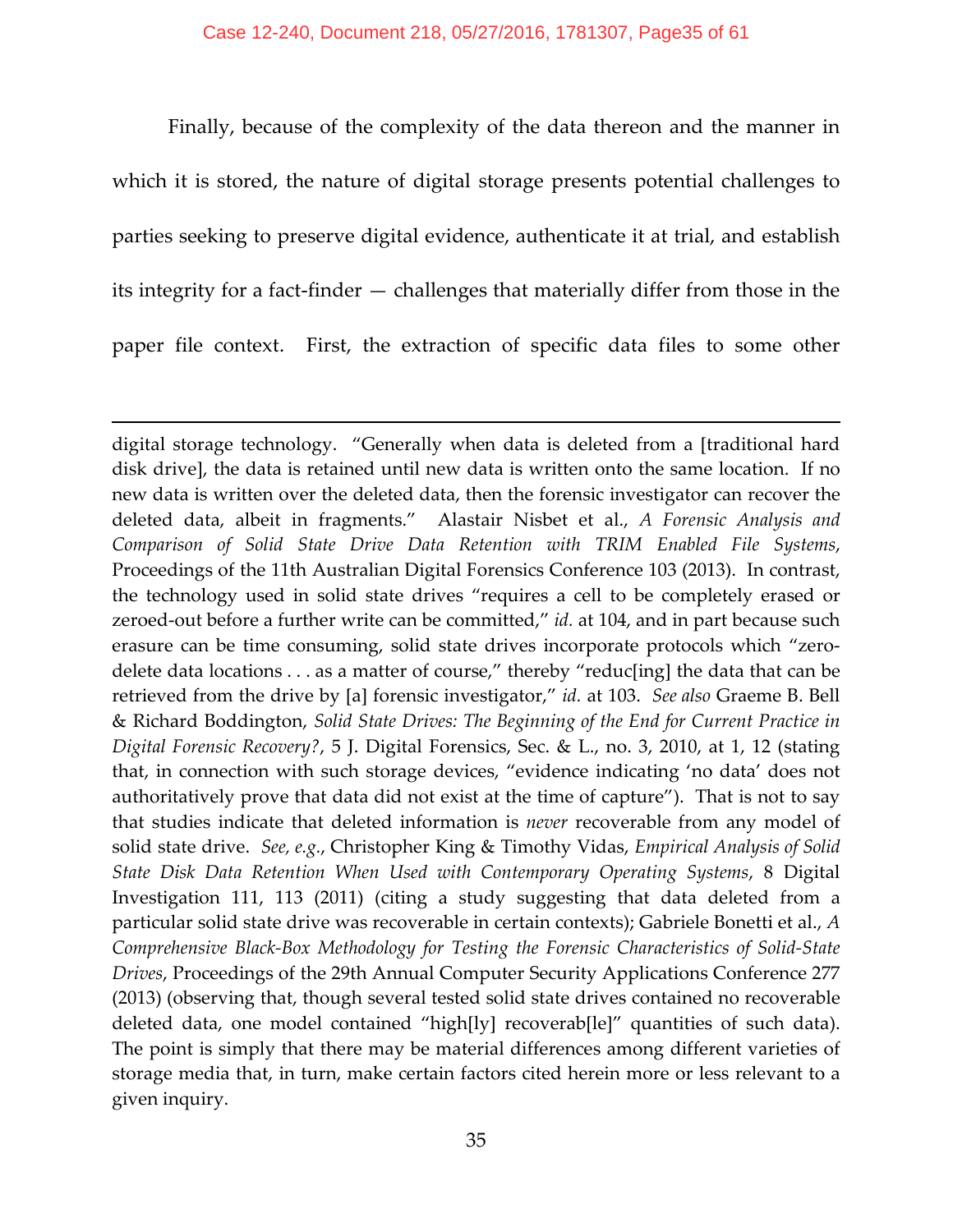medium can alter, omit, or even destroy portions of the information contained in the original storage medium. Preservation of the original medium or a complete mirror may therefore be necessary in order to safeguard the integrity of evidence that has been lawfully obtained or to authenticate it at trial. Graves, *supra*, at 95- 96 ("[The investigator] must be able to prove that the information presented came from where he or she claims and was not altered in any way during examination, and that there was no opportunity for it to have been replaced or altered in the interim."); *see also* Casey, *supra*, at 480 ("Even after copying data from a computer or piece of storage media, digital investigators generally retain the original evidential item in a secure location for future reference.").[33](#page-35-0) The preservation of data, moreover, is not simply a concern for law enforcement.

<span id="page-35-0"></span><sup>&</sup>lt;sup>33</sup> We do not suggest that authentication of evidence from computerized records is impossible absent retention of an entire hard drive or mirror. Authentication is governed by Federal Rule of Evidence 901, which requires only that "the proponent must produce evidence sufficient to support a finding that the item is what the proponent claims it is." Fed. R. Evid. 901(a). As we have stated, "[t]his requirement is satisfied 'if sufficient proof has been introduced so that a reasonable juror could find in favor of authenticity or identification.'" *United States v. Pluta*, 176 F.3d 43, 49 (2d Cir. 1999) (citation omitted) (quoting *United States v. Ruggiero*, 928 F.2d 1289, 1303 (2d Cir. 1991)). "[T]he burden of authentication does not require the proponent of the evidence to rule out all possibilities inconsistent with authenticity, or to prove beyond any doubt that the evidence is what it purports to be. Rather, the standard for authentication, and hence for admissibility, is one of reasonable likelihood." *Id.* (alteration omitted) (quoting *United States. v. Holmquist*, 36 F.3d 154, 168 (1st Cir. 1994)). The weight of digital evidence admitted at trial, however, may be undermined by challenges to its integrity — challenges which proper preservation might have otherwise avoided.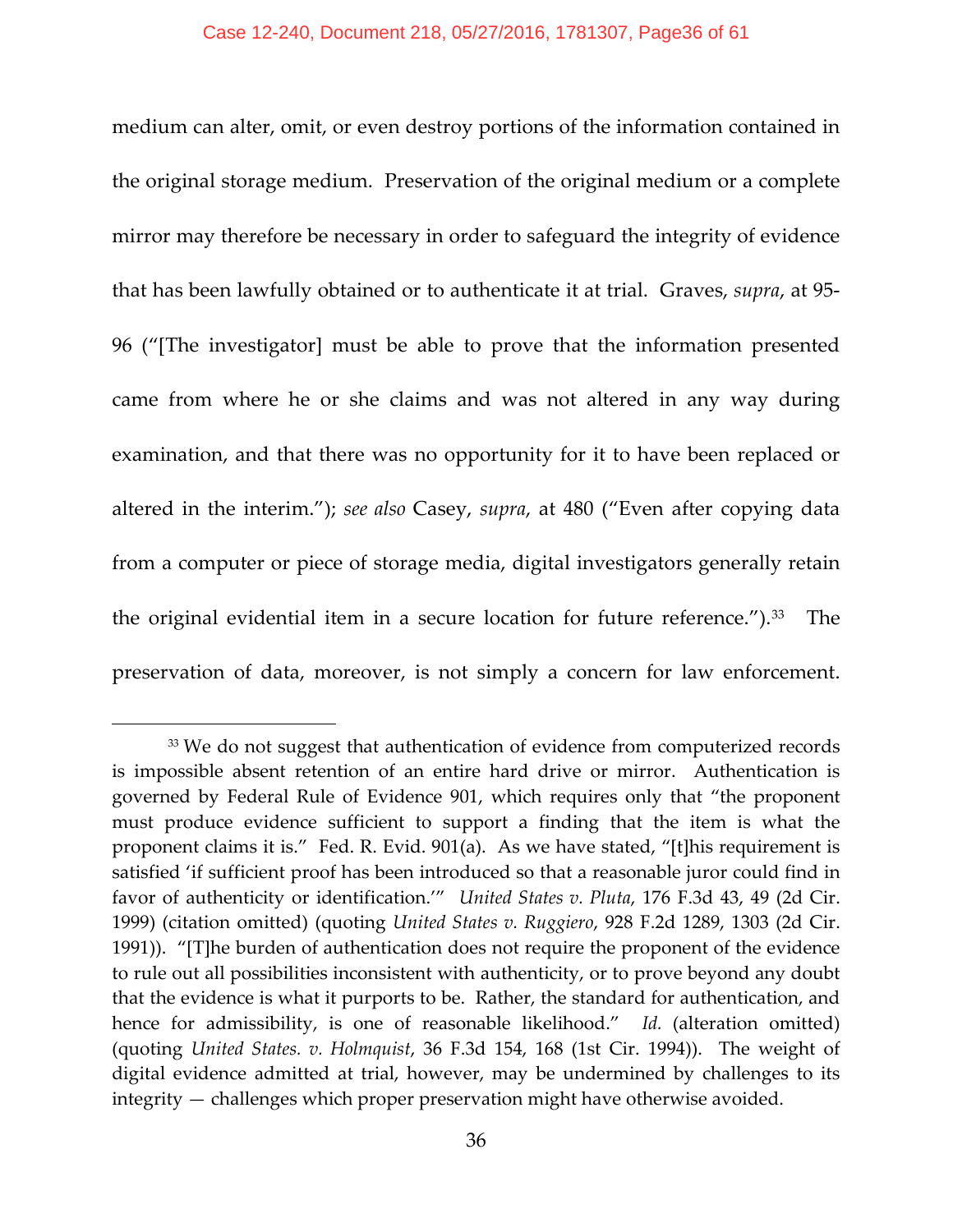Retention of the original storage medium or its mirror may also be necessary to afford criminal defendants access to that medium or its forensic copy so that, relying on forensic experts of their own, they may challenge the authenticity or reliability of evidence allegedly retrieved. *See, e.g.*, *United States v. Kimoto*, 588 F.3d 464, 480 (7th Cir. 2009) (quoting the defendant's motion as stating: "Upon beginning their work, [digital analysis experts] advised [the defendant's] Counsel that the discovery provided to the defense did not appear to be a complete forensic copy, and that such was necessary to verify the data as accurate and unaltered.").<sup>[34](#page-36-0)</sup> Defendants may also require access to a forensic copy to conduct an independent analysis of precisely what the government's forensic expert did — potentially altering evidence in a manner material to the case  $-$  or to locate exculpatory evidence that the government missed.<sup>[35](#page-36-1)</sup>

<span id="page-36-0"></span><sup>&</sup>lt;sup>34</sup> Where, as in this case, a mirror containing responsive data has been lawfully seized from a third-party custodian, this concern cannot be avoided simply by returning the original medium to the party from whom it was seized. A third-party custodian may need to utilize a hard drive in ways that will alter the data, and will likely have no incentive to retain a mirrored copy of drives as they once existed but that are of no further use to the custodian.

<span id="page-36-1"></span><sup>35</sup> *See Kimoto*, 588 F.3d at 480-81 ("[The defendant] argued that the failure to provide him with a complete forensic copy of all digital files impaired his ability to prepare a defense. . . . [The defendant] submitted that he should not be punished 'because the Government failed to properly preserve or maintain a digital forensic copy of the data.'"); Casey, *supra*, at 510-11 (discussing a case study in which, due to forensic investigators' own mistakes, discovery of digital evidence confirming a murder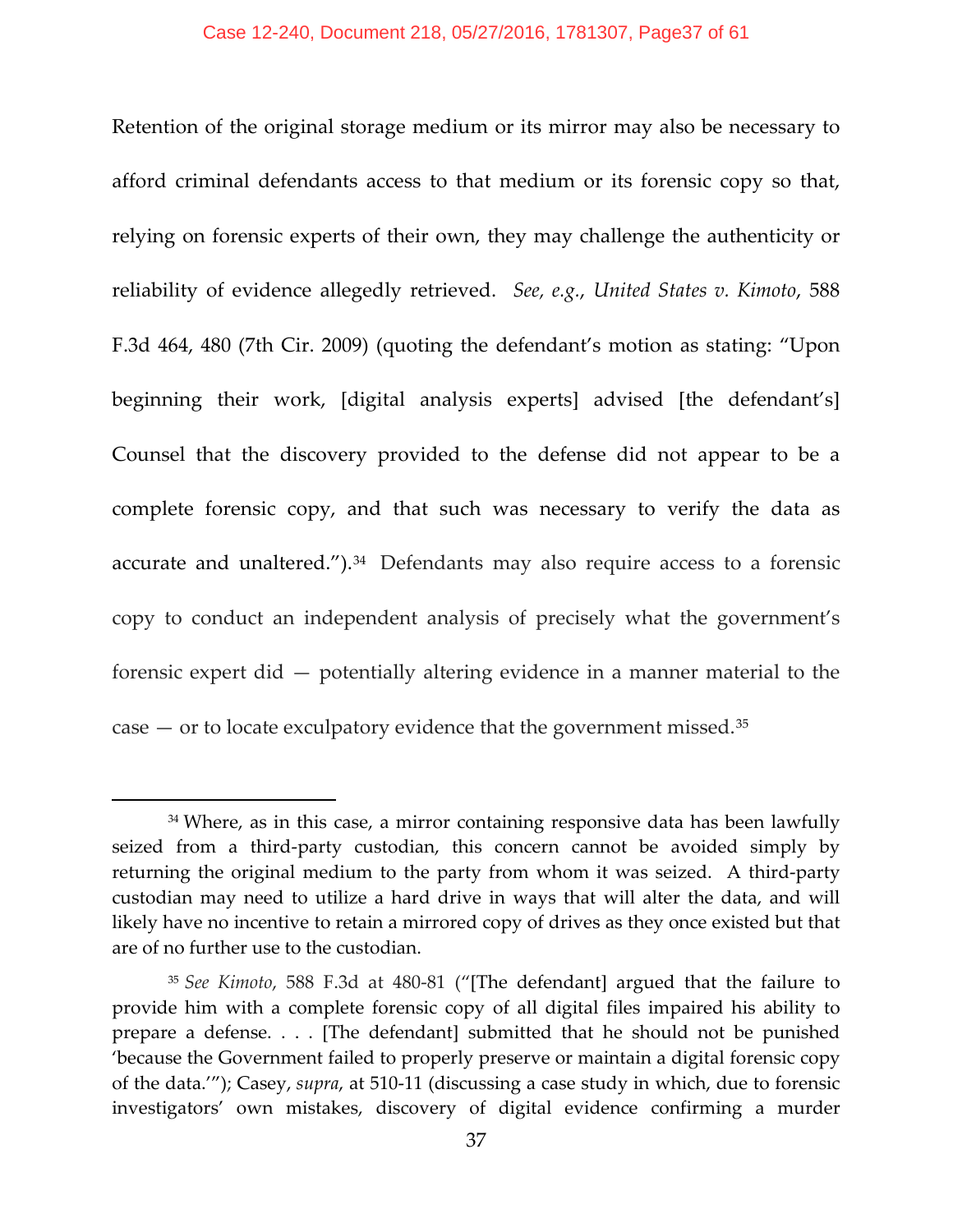Notwithstanding any other distinctions between this case and *Tamura*, then, the Government plausibly argues that, because digital storage media constitute coherent forensic objects with contours more complex than — and materially distinct from — file cabinets containing interspersed paper documents, a digital storage medium or its forensic copy may need to be retained, during the course of an investigation and prosecution, to permit the accurate extraction of the primary evidentiary material sought pursuant to the warrant; to secure metadata and other probative evidence stored in the interstices of the storage medium; and to preserve, authenticate, and effectively present at trial the evidence thus lawfully obtained. To be clear, we do not decide the ultimate merit of this argument as applied to the circumstances of this case. [36](#page-37-0) Nor do we gainsay the privacy concerns implicated when the

suspect's alibi was greatly delayed); *see also id.* at 508-510 (detailing the importance of experts reporting their processes); Fed. Judicial Ctr., *supra*, at 41 ("The forensic examiner . . . generate[s] reports, detailing the protocols and processes that he or she followed . . . . The forensic reports must provide enough data to allow an independent third-party examiner to recreate the exact environment that yielded the report's findings and observations."); Darren R. Hayes, *A Practical Guide to Computer Forensics Investigations* 116 (2015) ("[B]ecause forensics is a science, the process by which the evidence was acquired must be repeatable, with the same results."); ISO/IEC, *Guidelines*, *supra*, at 7 (emphasizing the importance of repeatability and reproducibility).

<span id="page-37-0"></span><sup>36</sup> That said, it is important to correct a misunderstanding in the dissent's analysis, as it pertains to these factors and their application here. The dissent suggests that the Government can have had no interest in retention, as "[t]he agents could not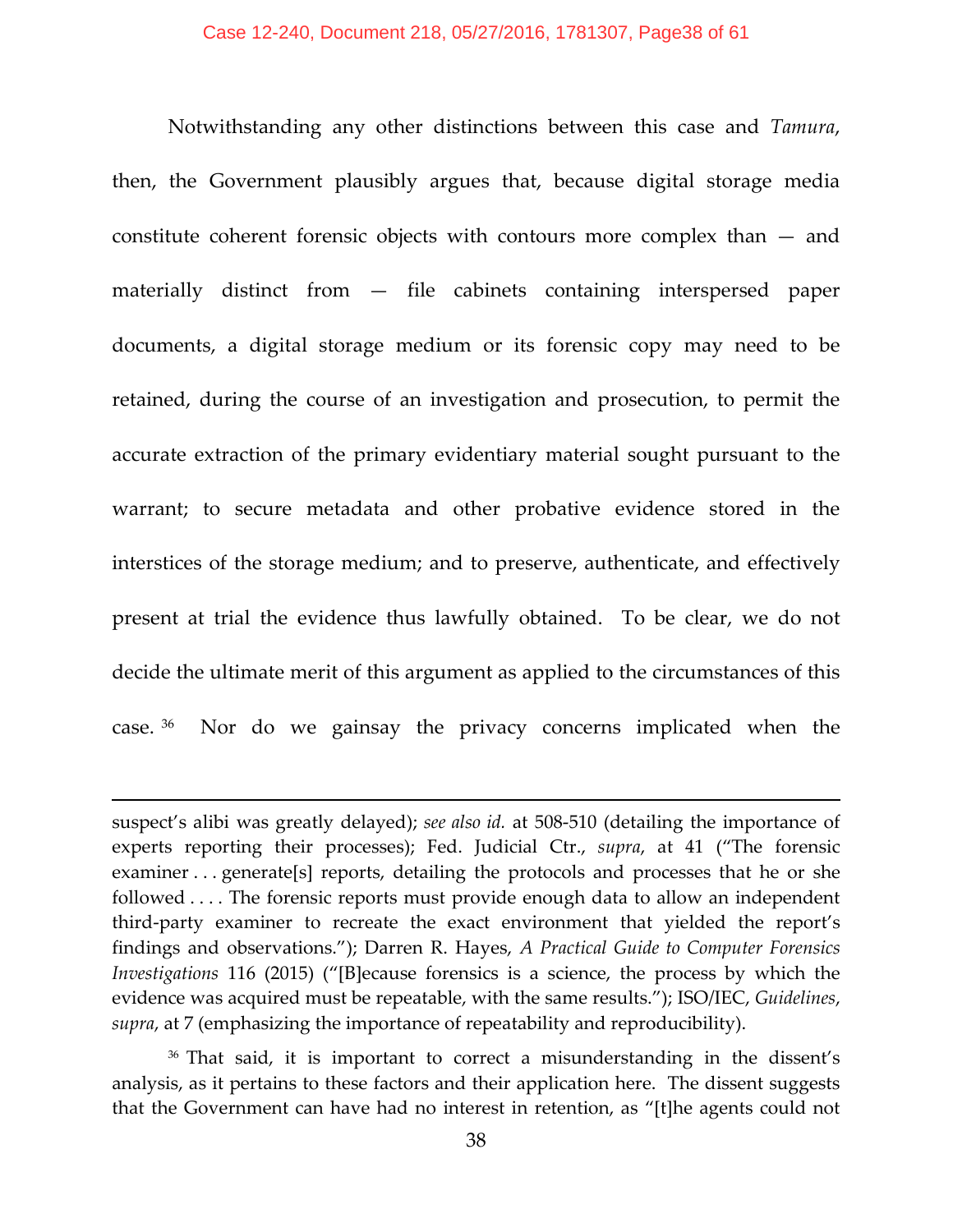government retains a hard drive or forensic mirror containing personal information irrelevant to the ongoing investigation, even if such information is

never viewed. We discuss the aptness and limitations of Ganias's analogy and

l

have been keeping non-responsive files [in order to authenticate and defend the probity of responsive files] for the purpose of proceeding against Ganias, as [in December 2004] they did not yet suspect [him] of criminal wrongdoing." Dissent at 22. This argument misunderstands the Government's position: the Government was not retaining the mirrors in late 2004 and 2005 in the hopes of proceeding against Ganias; it was retaining the mirrors as part of its ongoing investigation of James McCarthy and his two companies, AB and IPM — an investigation that would culminate in an indictment of McCarthy in 2008 secured through extensive reliance on responsive data recovered from the mirrored copies of Ganias's hard drives. The dissent's focus on Ganias, the owner of the hard drives the Government mirrored, and not McCarthy, a third-party defendant, thus permits the dissent to dismiss out-of-hand Government interests that, properly viewed, are significant — whether or not ultimately dispositive. *See* Dissent at 24 ("As a practical matter, a claim of data tampering would easily fall flat where, as here, the owner kept his original computer and the Government gave him a copy of the mirror image."); *id.* at 25-26 (dismissing the Government's *Brady* concern by noting that "[t]he Government is essentially arguing that it must hold on to the materials so that it can give them back to the defendant," a concern that the dissent argues "can be obviated simply by returning the non-responsive files to the defendant in the first place"). Perhaps in some situations, in which the owner of computerized data seized pursuant to a search warrant is the expected defendant in a criminal proceeding, problems of authentication or probity could be handled by stipulations, and *Brady* issues might be mooted by the return of the data to the defendant — though we express no view on those questions. As this case illustrates, however, when the owner of hard drives mirrored by the government is a third party who is not the expected target of the investigation, the government's interests in retention take on an additional layer of complexity. A stipulation with Ganias about the authenticity or probity of data extracted from his computers would not have affected the ability of the original targets of the investigation to raise challenges to authenticity or probity. Nor would returning the mirrors to Ganias — who at that point, absent a stipulation to the contrary, could presumably have destroyed or altered them, intentionally or accidentally — have protected the interests of those anticipated defendants in conducting their own forensic examination of the data in search of exculpatory evidence or to replicate and criticize the Government's inspection procedures.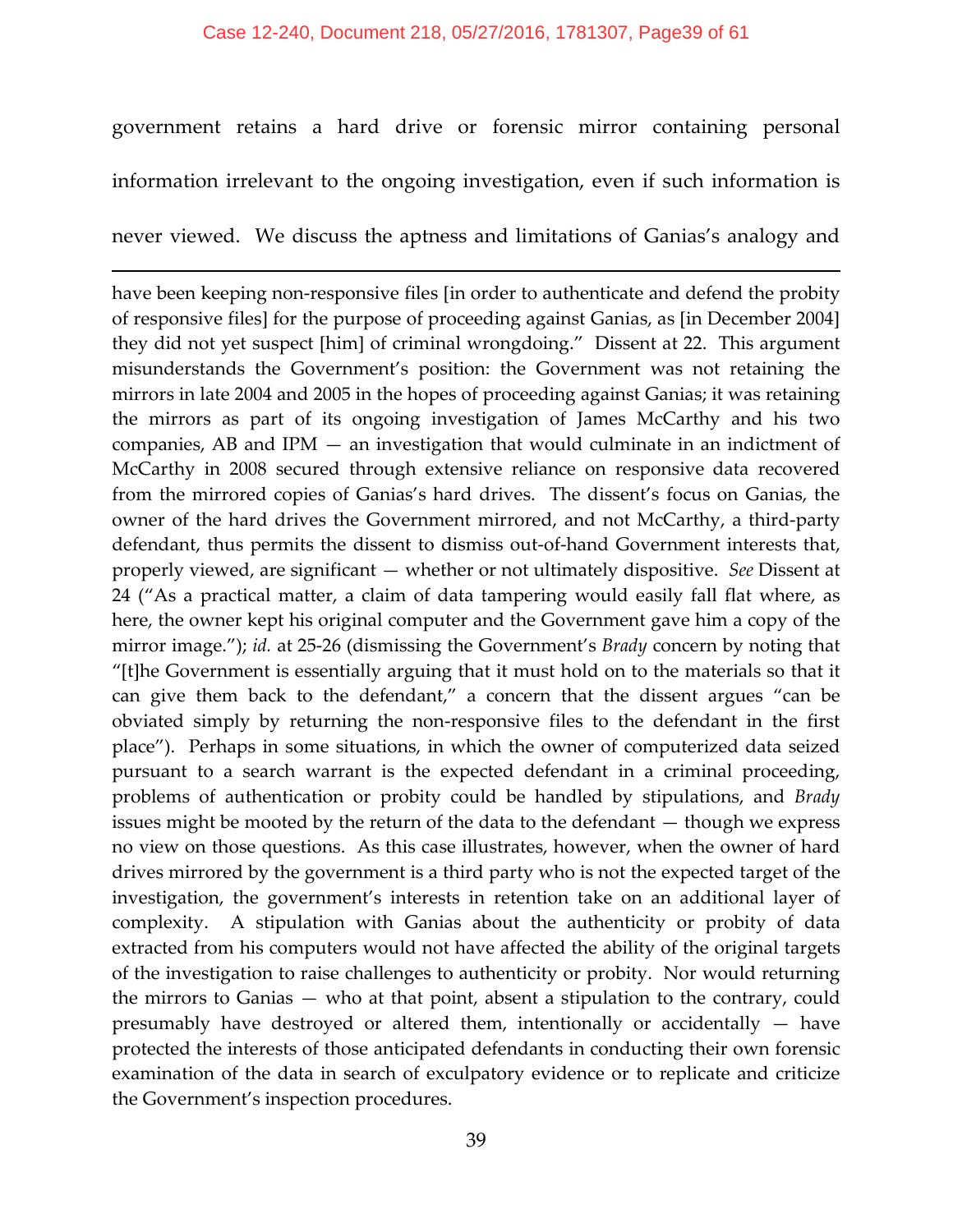#### Case 12-240, Document 218, 05/27/2016, 1781307, Page40 of 61

the Government's response simply to highlight the complexity of the relevant questions for future cases and to underscore the importance, in answering such questions, of engaging with the technological specifics.[37](#page-39-0)

<span id="page-39-0"></span><sup>&</sup>lt;sup>37</sup> Of course, engaging with the specifics requires acknowledging and emphasizing that technologies rapidly evolve, and that the specifics change. *See* John Sammons, *The Basics of Digital Forensics* 170 (2012) (commenting that digital forensics faces the "blinding speed of technology [and] new game-changing technologies such as cloud computing and solid state hard drives . . . just to name a few"). In discussing the technological specifics of computer hard drives, we have primarily addressed a particular form of electronic storage that has become conventional. *See supra* note 32. Newer forms of emerging storage technology, or future developments, may work differently and thus present different challenges. *See, e.g.*, Bell & Boddington, *supra*, at 3, 6, 14 (observing that "the peculiarity of 'deleted, but not forgotten' data which so often comes back to haunt defendants in court is in many ways a bizarre artefact of hard drive technology" and that increasingly popular solid state drives can "modify themselves very substantially without receiving instructions to do so from a computer," and thus predicting that "recovery of deleted files and old metadata will become extremely difficult, if not impossible" as solid state storage devices utilizing a particular deletion protocol called "TRIM" become more prevalent); King & Vidas, *supra*, at 111 ("We show that on a TRIM-enabled [solid state drive], using an Operating System (OS) that supports TRIM, . . . in most cases no data can be recovered."); *id.* at 113 ("[M]ost [solid state drive] manufacturers have a TRIM-enabled drive model currently on the market."). *But see* Bonetti et al., *supra*, at 270-71, 278 (making clear that solid state drives, which differ considerably among models and vendors, may yield differing levels of deleted-file recoverability, depending upon their utilization of TRIM and other deletion protocols, erasing patterns, compression, and wear leveling protocols). Solid state drives, of course, are just one example. *Cf.* Bell & Boddington, *supra*, at 3 ("It is . . . in the nature of computing that we perceive regular paradigm shifts in the ways that we store and process information."). The important point is that considerations discussed in this opinion may well become obsolete at some future point, the challenges facing forensic examiners and affected parties may change, and courts dealing with these problems will need to become conversant with the particular forms of technology involved in a given case and the evidentiary challenges presented by those forms.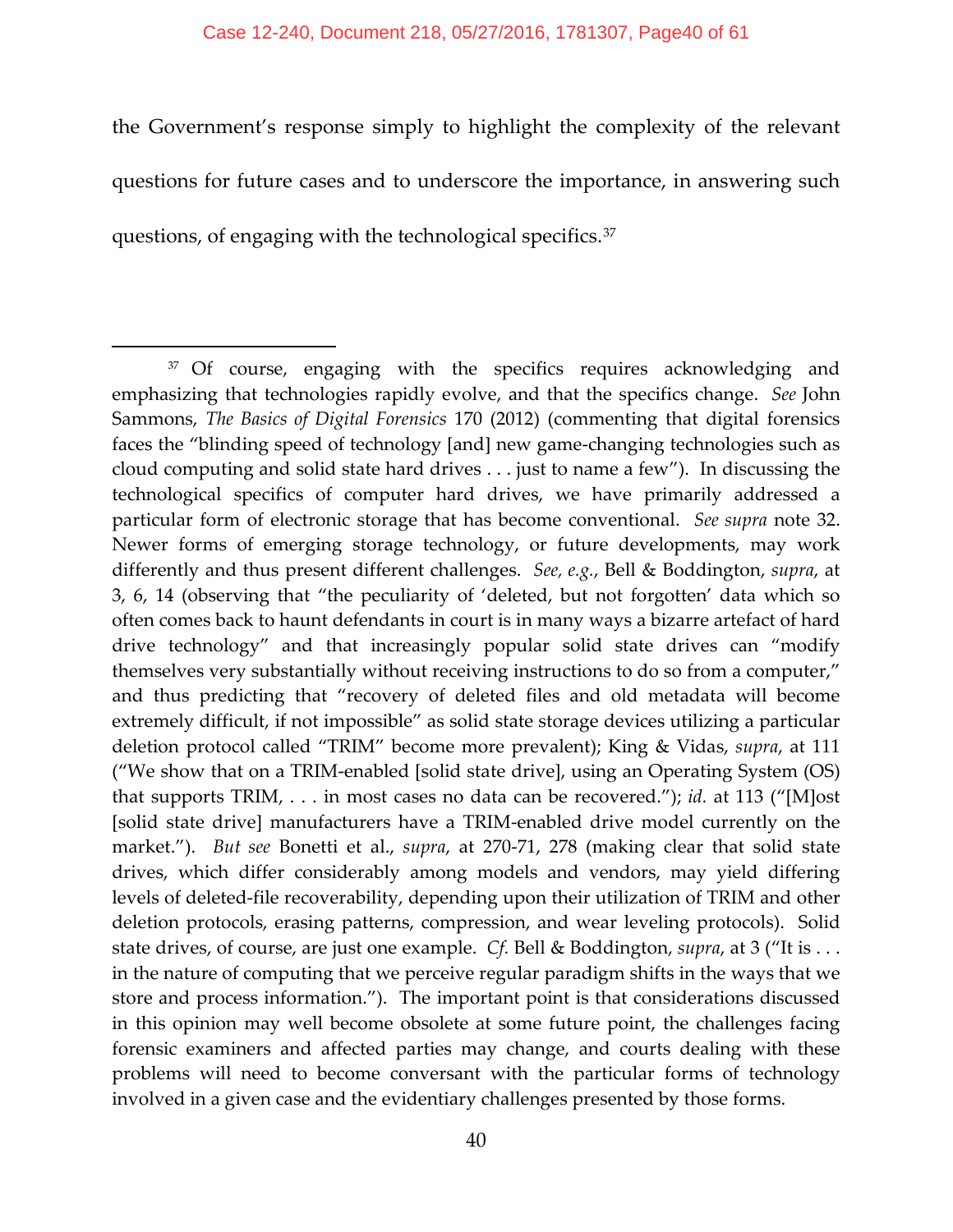In emphasizing such specifics, we reiterate that we do not mean to thereby minimize or ignore the privacy concerns implicated when a hard drive or forensic mirror is retained, even pursuant to a warrant. The seizure of a computer hard drive, and its subsequent retention by the government, can give the government possession of a vast trove of personal information about the person to whom the drive belongs, much of which may be entirely irrelevant to the criminal investigation that led to the seizure. Indeed, another weakness of the file cabinet analogy is that no file cabinet has the capacity to contain as much information as the typical computer hard drive. In 2005, Professor Orin Kerr noted that the typical personal computer hard drive had a storage capacity of about eighty gigabytes, which he estimated could hold text files equivalent to the "information contained in the books on one floor of a typical academic library." Kerr, *Searches and Seizures in a Digital World*, *supra*, at 542. By 2011, computers were being sold with one terabyte of capacity  $-$  about twelve times the size of Professor Kerr's library floor. Paul Ohm, Response, *Massive Hard Drives, General Warrants, and the Power of Magistrate Judges*, 97 Va. L. Rev. In Brief 1, 6 (2011). The *New York Times* recently reported that commercially available storage devices can hold "16 petabytes of data, roughly equal to 16 billion thick books." Quentin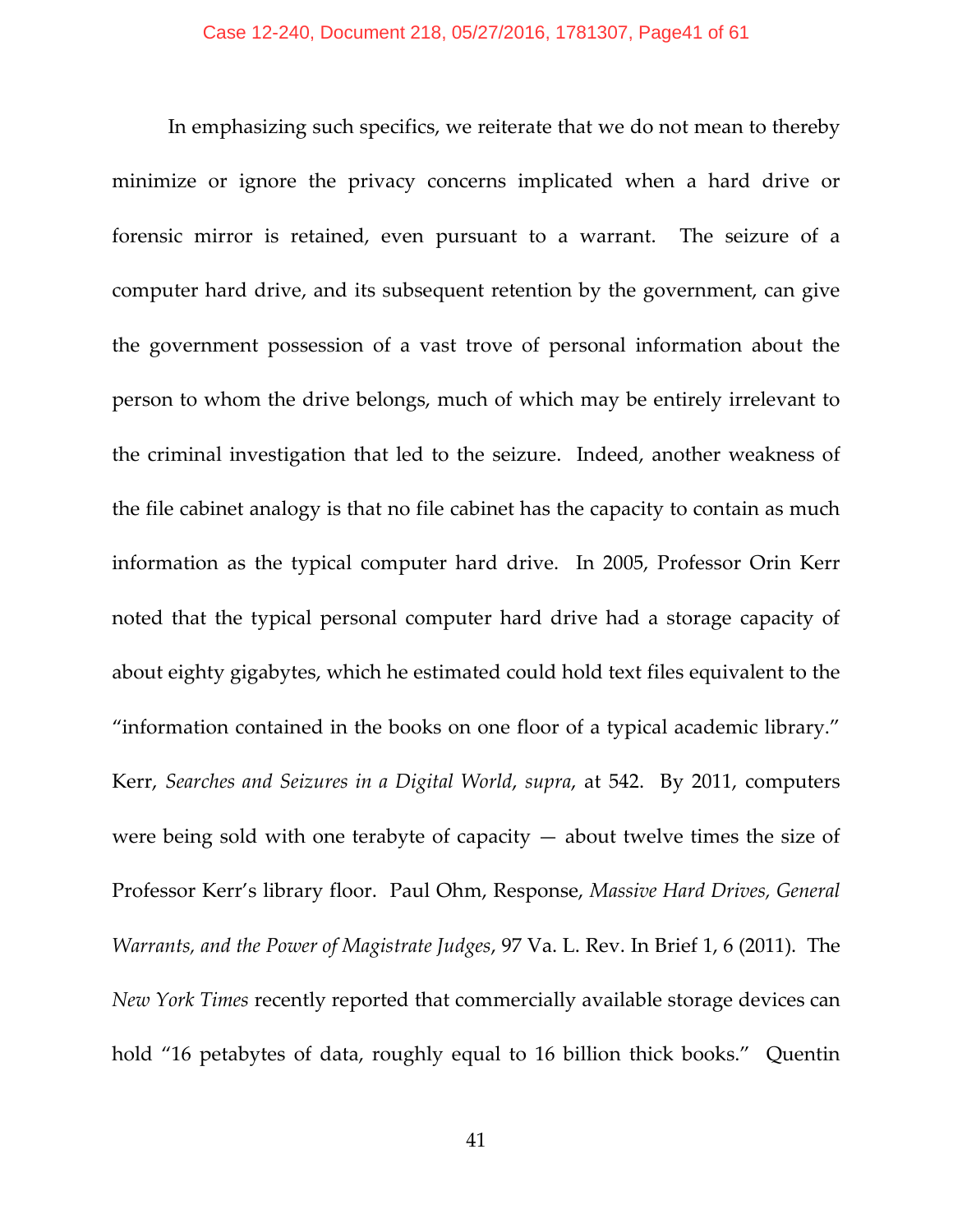Hardy, *As a Data Deluge Grows, Companies Rethink Storage*, N.Y. Times, Mar. 15, 2016, at B3.

Moreover, quantitative measures fail to capture the significance of the data kept by many individuals on their computers. Tax records, diaries, personal photographs, electronic books, electronic media, medical data, records of internet searches, banking and shopping information  $-$  all may be kept in the same device, interspersed among the evidentiary material that justifies the seizure or search. *Cf. Riley v. California*, 134 S. Ct. 2473, 2489-90 (2014) (explaining that even microcomputers, such as cellphones, have "immense storage capacity" that may contain "every piece of mail [people] have received for the past several months, every picture they have taken, or every book or article they have read," which can allow the "sum of an individual's private life [to] be reconstructed"); *United States v. Galpin*, 720 F.3d 436, 446 (2d Cir. 2013) ("[A]dvances in technology and the centrality of computers in the lives of average people have rendered the computer hard drive akin to a residence in terms of the scope and quantity of private information it may contain."). While physical searches for paper records or other evidence may require agents to rummage at least cursorily through much private material, the reasonableness of seizure and subsequent retention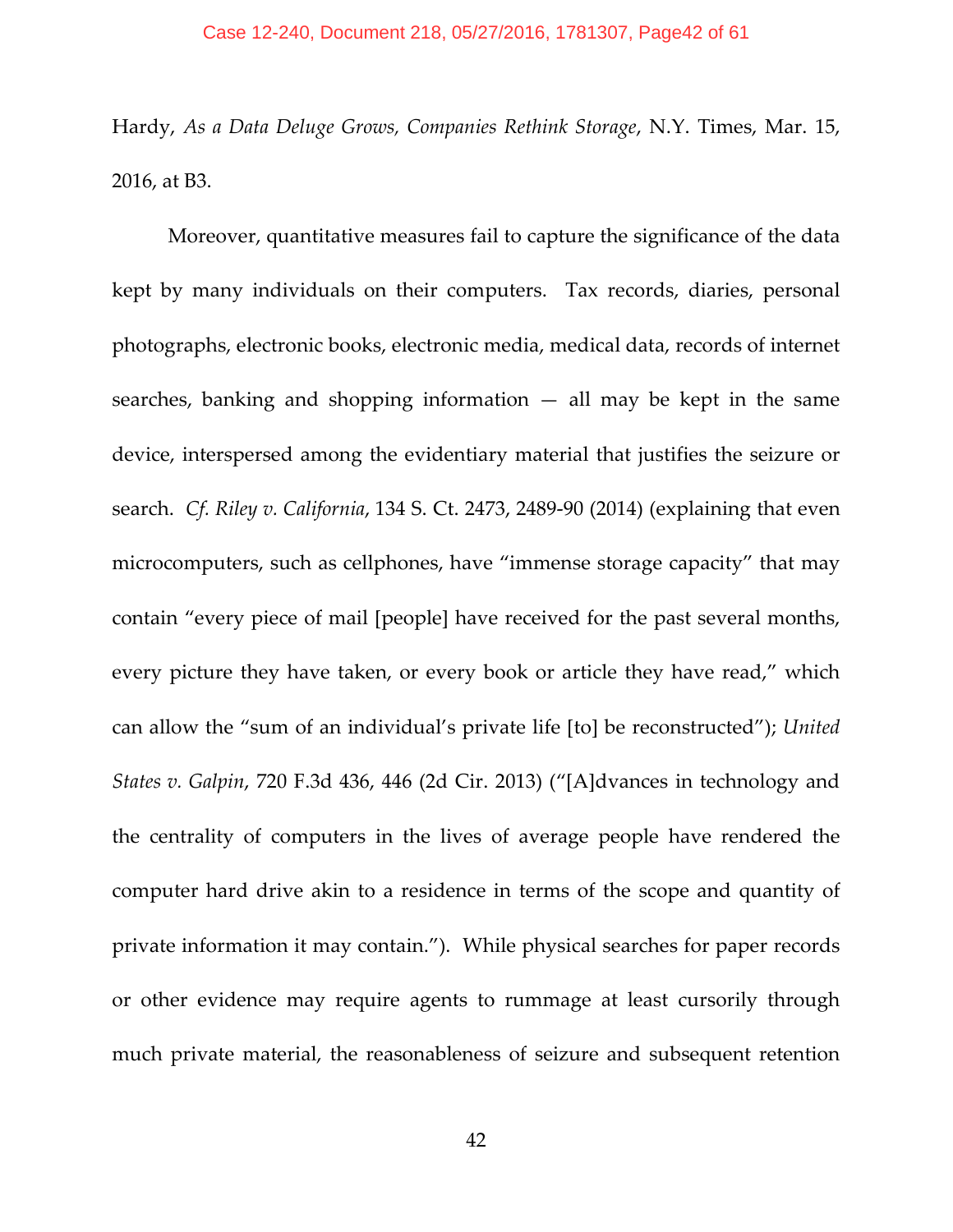#### Case 12-240, Document 218, 05/27/2016, 1781307, Page43 of 61

by the government of such vast quantities of irrelevant private material was rarely if ever presented in cases prior to the age of digital storage, and has never before been considered justified, or even practicable, in such cases. Even as we recognize that search and seizure of digital media is, in some ways, distinct from what has come before, we must remain mindful of the privacy interests that necessarily inform our analysis.[38](#page-42-0)

We note, however, that parties with an interest in retained storage media are not without recourse. As noted above, Ganias never sought the return of any seized material, either by negotiating with the Government or by motion to the court. Though negotiated stipulations regarding the admissibility or integrity of evidence may not always suffice to satisfy reasonable interests of the government

<span id="page-42-0"></span><sup>38</sup> The dissent extensively addresses these privacy interests. As this opinion makes clear, we do not disagree with the proposition that the seizure and retention of computer hard drives or mirrored copies of those drives implicate such concerns and raise significant Fourth Amendment questions. We do not agree, however, for reasons we have also discussed at length, with the dissent's dismissal of the countervailing government concerns. However these issues are ultimately resolved, we believe that the Government's arguments are, at a minimum, sufficiently forceful that it is unwise to try to reach definitive conclusions about the constitutional issues in a case that can be decided on other grounds.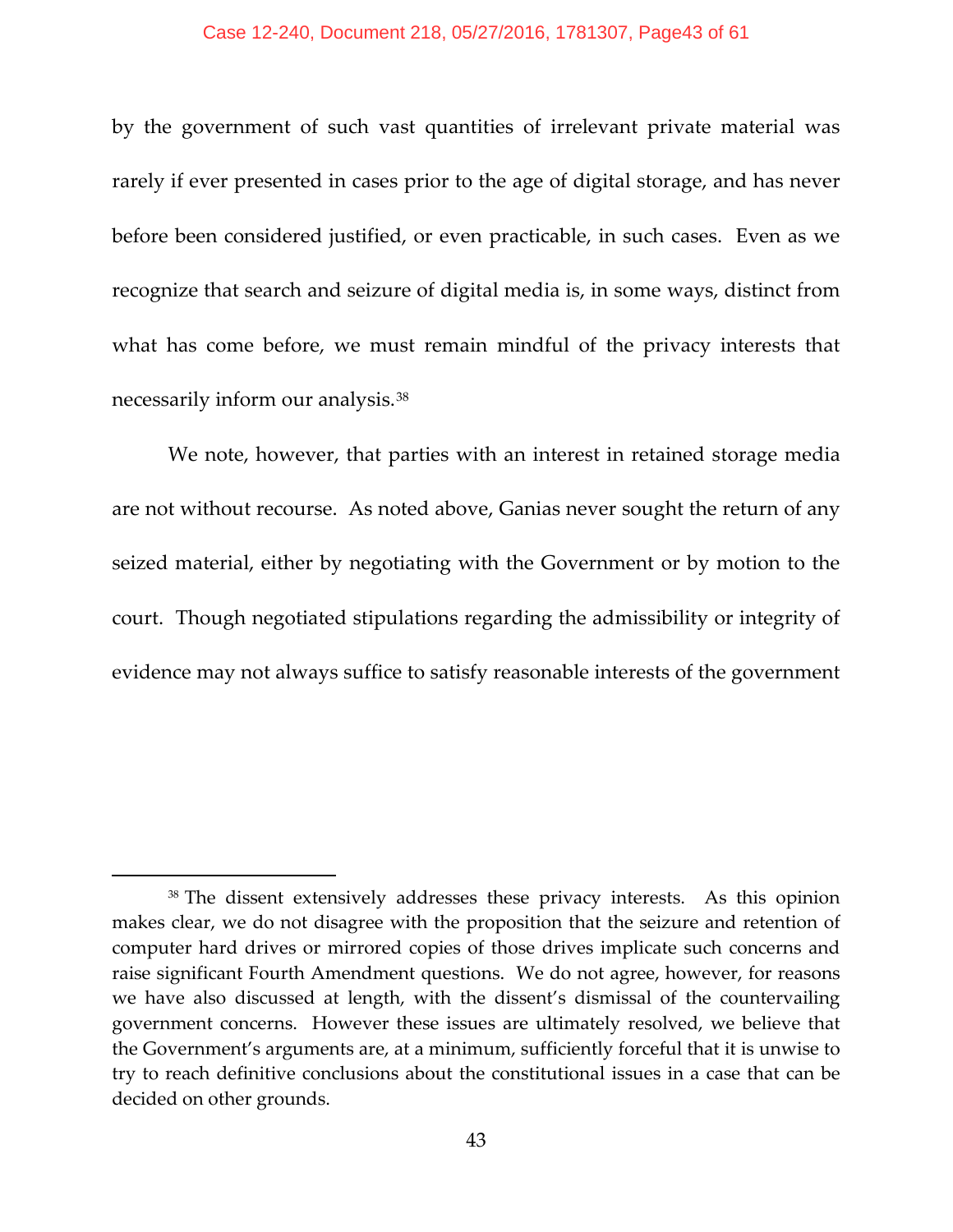#### Case 12-240, Document 218, 05/27/2016, 1781307, Page44 of 61

in retention during the pendency of an investigation,  $39$  such stipulations may make return feasible in a proper case, and can be explored.

A person from whom property is seized by law enforcement may move for its return under Federal Rule of Criminal Procedure  $41(g)$ .<sup>40</sup> Rule  $41(g)$  permits a defendant or any "person aggrieved" by either an unlawful or *lawful* deprivation of property, *see United States v. Comprehensive Drug Testing, Inc.*, 621 F.3d 1162, 1173 (9th Cir. 2010) (en banc) (per curiam), to move for its return, Fed. R. Crim. P. 41(g). Evaluating such a motion, a district court "must receive evidence on any factual issue necessary to decide the motion," and, in the event that the motion is granted, may "impose reasonable conditions to protect access to the property and its use in later proceedings." *Id.* Since we resolve this case on other

<span id="page-43-0"></span><sup>&</sup>lt;sup>39</sup> For instance, as we have previously noted, where, as here, the owner of the records is not (at least at the time of the seizure) the target of the investigation, a stipulation from that party may not serve the government's need to establish the authenticity or integrity of evidence it may seek to use, and access to the records by that party will not necessarily satisfy the need of potential future defendants to test the processes used by the government to extract or accurately characterize data culled from a hard drive. In some cases, however, negotiated solutions may be practicable.

<span id="page-43-1"></span><sup>&</sup>lt;sup>40</sup> Rule  $41(g)$  provides as follows:

**Motion to Return Property.** A person aggrieved by an unlawful search and seizure of property or by the deprivation of property may move for the property's return. The motion must be filed in the district where the property was seized. The court must receive evidence on any factual issue necessary to decide the motion. If it grants the motion, the court must return the property to the movant, but may impose reasonable conditions to protect access to the property and its use in later proceedings.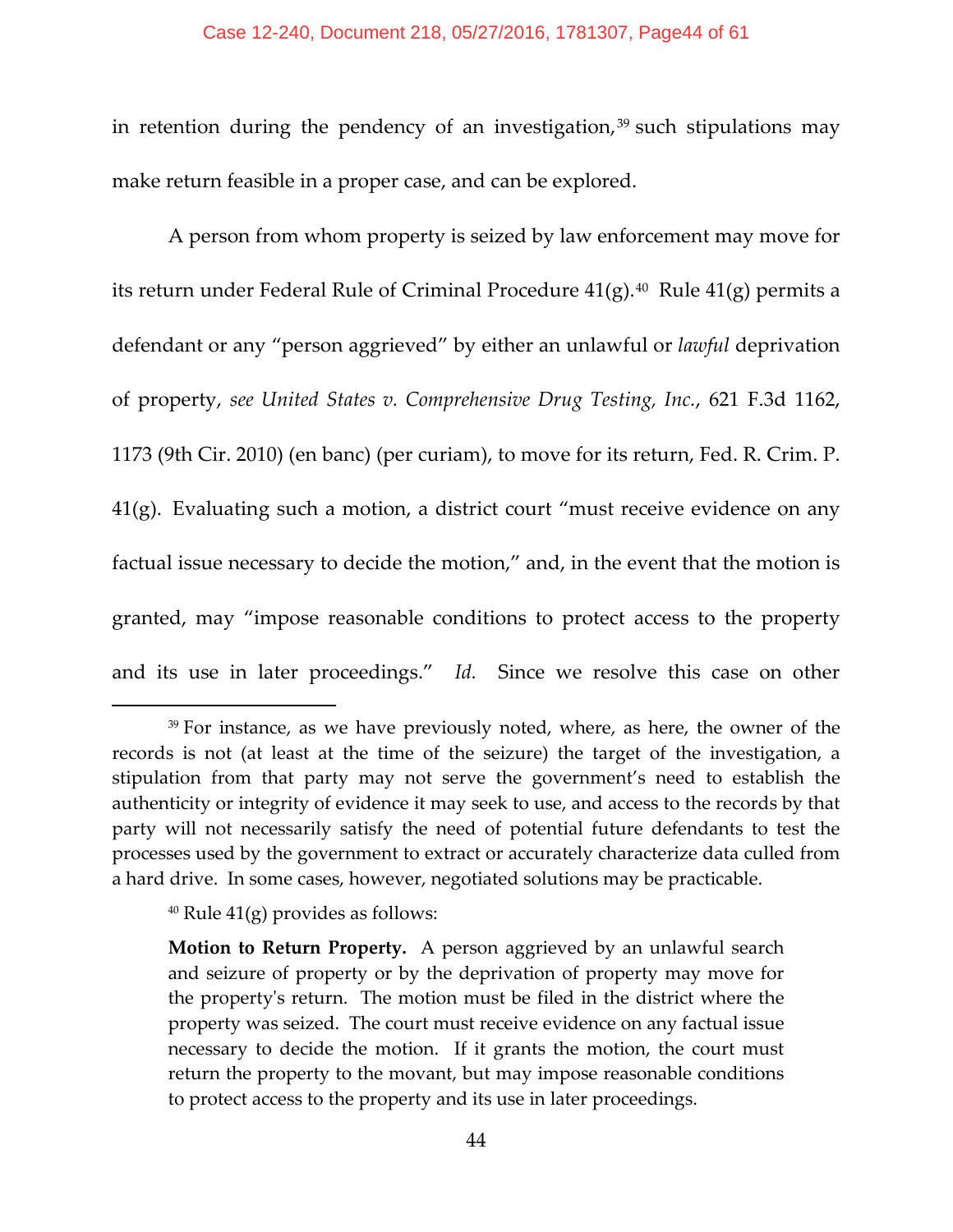grounds, we need not address whether Ganias's failure to make such a motion forfeited any Fourth Amendment objection he might otherwise have had to the Government's retention of the mirrors. But we agree with the district court that, as a pragmatic matter, such a motion "would have given a court the opportunity to consider 'whether the government's interest could be served by an alternative to retaining the property,' and perhaps to order the [mirrors] returned to Ganias, all while enabling the court to 'impose reasonable conditions to protect access to the property and its use in later proceedings.'" *Ganias*, 2011 WL 2532396, at \*8 (citation omitted) (first quoting *In re Smith*, 888 F.2d 167, 168 (D.C. Cir. 1989) (per curiam); then quoting Fed. R. Crim. P. 41(g)).

Rule 41(g) thus provides a potential mechanism, in at least some contexts, for dealing with the question of retention at a time when the government may be expected to have greater information about the data it seeks and the best process through which to search and present that data in court. It is worth observing, then, that Rule 41(g) constitutes a statutory solution (as opposed to a purely judicially constructed one) to at least one facet of the retention problem. [41](#page-44-0)

<span id="page-44-0"></span><sup>&</sup>lt;sup>41</sup> The advisory committee notes to the 2009 amendments to Federal Rule of Criminal Procedure  $41(e)(2)(B)$  contemplate that Rule  $41(g)$  may indeed constitute such a solution. Regarding specifically the seizure of electronic storage media or the search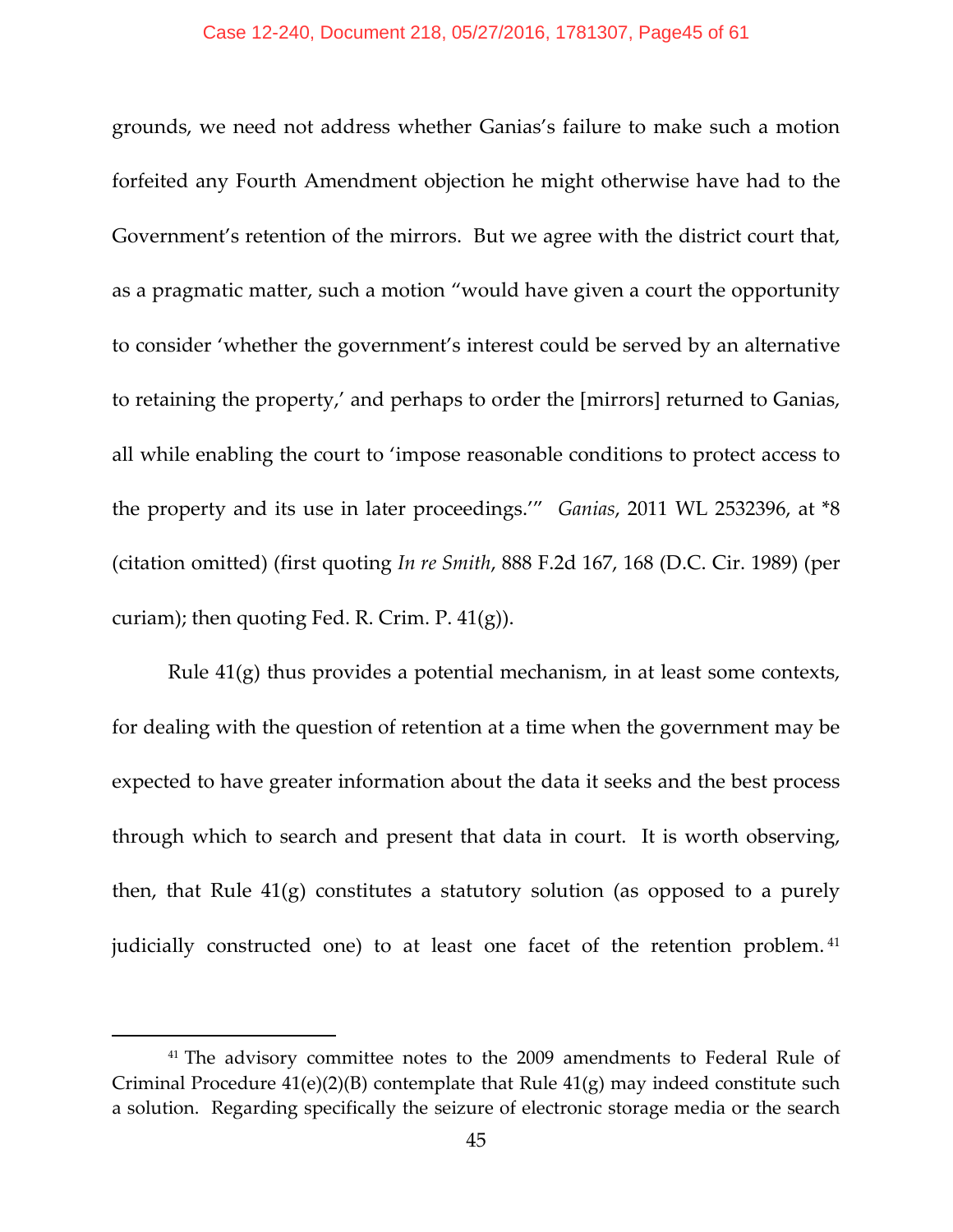Statutory approaches, of course, do not relieve courts from their obligation to interpret the Constitution; nevertheless, such approaches have, historically, provided one mechanism for safeguarding privacy interests while, at the same time, addressing the needs of law enforcement in the face of technological change. Indeed, when Congress addressed wiretapping in the Omnibus Crime Control and Safe Streets Act of 1968, the Senate Judiciary Committee issued a report reflecting precisely this ambition  $-$  to provide a framework through which law enforcement might comport with the demands of the Constitution and meet important law enforcement interests. *See* S. Rep. No. 90-1097, at 66-76 (1968) (describing the construction of the then-Omnibus Crime Control and Safe Streets of Act of 1967, which laid out comprehensive rules for when and how law enforcement could intercept wire and oral communications through electronic surveillance, as a Congressional attempt to respond to and synthesize, first, technological change, *id.* at 67, second, ineffective or unclear state statutory

of electronically stored information, the advisory committee notes observe that though the rule does not create

a presumptive national or uniform time period within which . . . off-site copying or review of . . . electronically stored information would take place, . . . [i]t was not the intent of the amendment to leave the property owner without  $\dots$  a remedy[:]  $\dots$  Rule  $41(g) \dots$  provides a process for the "person aggrieved" to seek an order from the court for a return of the property, including storage media or electronically stored information, under reasonable circumstances.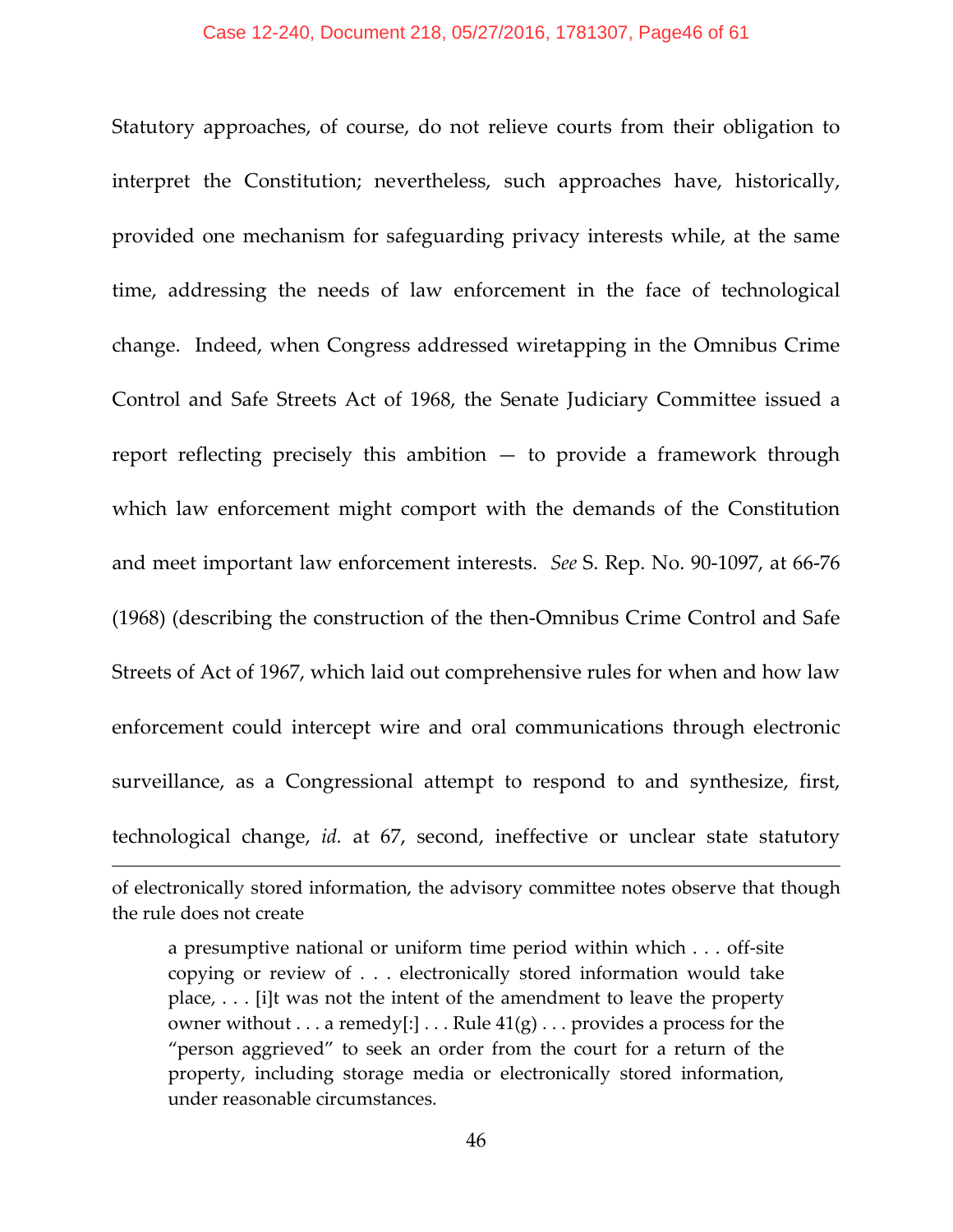regimes, *id.* at 69, third, evolving Supreme Court precedent, *id.* at 74-75, and fourth, law enforcement concerns, *id.* at 70); *see also id.* at 66 ("Title III has as its dual purpose (1) protecting the privacy of wire and oral communications, and (2) delineating on a uniform basis the circumstances and conditions under which the interception of wire and oral communications may be authorized."). The Act did not seek to supplant the role of the courts, nor could it have done so, but it did demonstrate the intuitive proposition that Congress can and should be a partner in the process of fleshing out the contours of law-enforcement policy in a shifting technological landscape. In acknowledging the role of Rule 41(g), then, we seek also to suggest that search and seizure of electronic media may, no less than wiretapping, merit not only judicial review but also legislative analysis; courts need not act alone.

As we have said, we need not resolve the ultimate question whether the Government's retention of forensic copies of Ganias's hard drives during the pendency of its investigation violated the Fourth Amendment. We conclude, moreover, that we should not decide this question on the present record, which does not permit a full assessment of the complex and rapidly evolving technological issues, and the significant privacy concerns, relevant to its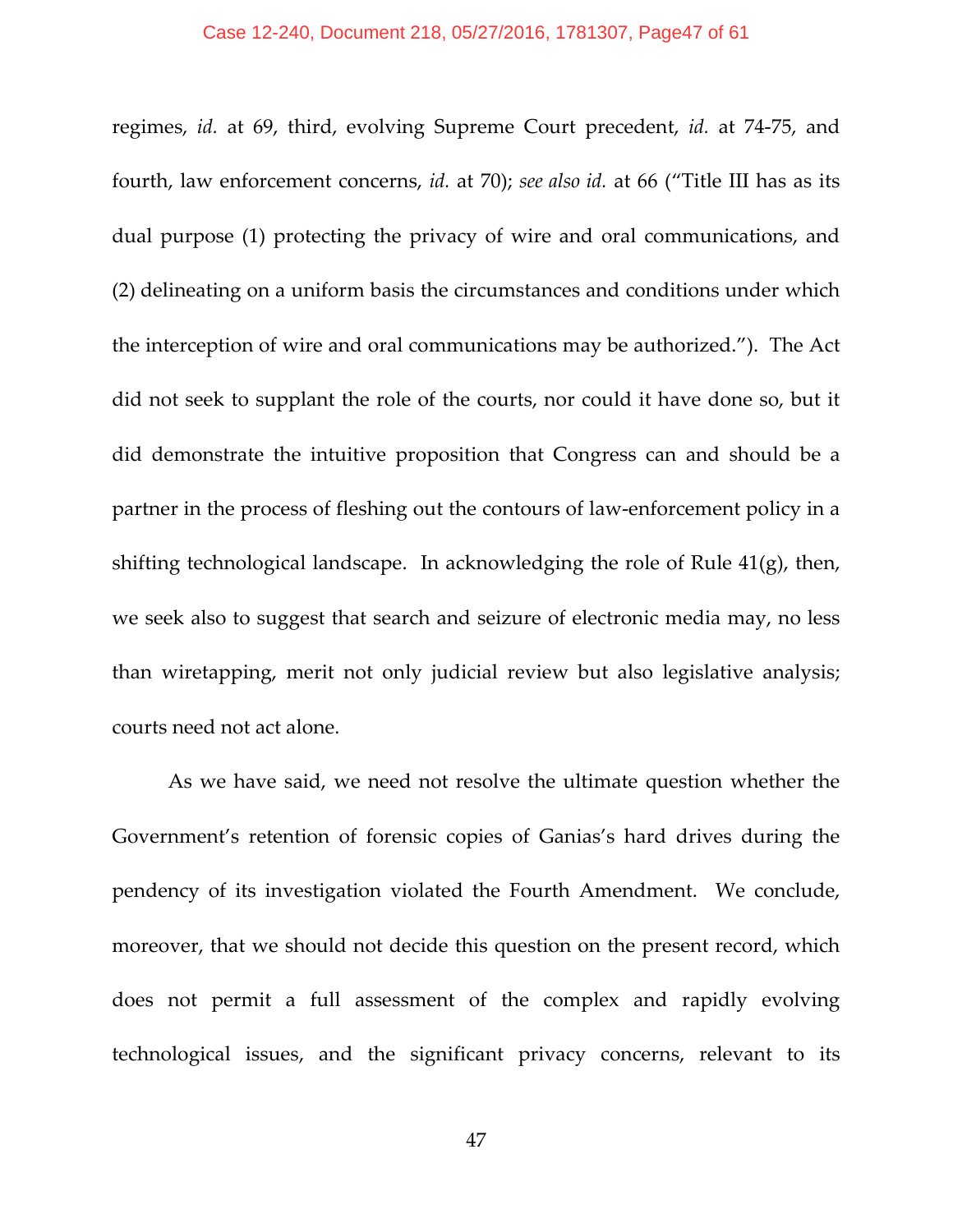#### Case 12-240, Document 218, 05/27/2016, 1781307, Page48 of 61

consideration.[42](#page-47-0) Having noted Ganias's argument, we do not decide its merits.

We instead turn to the question of good faith.

 $\overline{\phantom{a}}$ 

<span id="page-47-0"></span> $42$  The dissent faults us for our caution in this regard, suggesting that "the prevailing scholarly consensus has been that the [original *Ganias*] panel largely got it right." Dissent at 5 n.5. With respect, the dissent mischaracterizes the scholarly response. As an initial matter, the dissent cites Professor Kerr as having concluded that the panel "largely got it right." *Id.* In fact, Kerr's analysis of the original panel opinion is generally critical, not complimentary. *See* Kerr, *Executing Warrants for Digital Evidence*, *supra*, at 32 (critiquing the panel for going too far and thus offering a "particularly strong version" of Kerr's approach). Assessing the original panel's analysis, Kerr first concludes that, given the technological contours of electronic media, an affirmative obligation to delete could be "difficult to implement," just as it could be difficult to ascertain at what point in the process such a "duty [would be] triggered." *Id.* Second, Kerr concludes that — to the degree that restrictions should be placed upon what the government may do with non-responsive data that must, for pragmatic reasons, be retained — a restriction preventing the government from viewing data pursuant to a search warrant acquired with independent probable cause is unnecessary "to restore the basic limits of search warrants in a world of digital evidence." *Id.* at 33.

Apart from this citation to Kerr and to two student notes (which reach differing conclusions about the merits of the panel opinion), the articles the dissent cites (as is evident from the carefully worded parentheticals the dissent itself provides) are not evaluations of the original panel opinion, but instead provide largely descriptive accounts of the opinion and its relation to other case law in the context of making other points. The signed article that comes the closest to providing a normative critique of the panel's opinion concludes that "*perhaps* the panel's answer is broadly the right answer," but rejects the panel's — and the dissent's — reasoning. Stephen E. Henderson, *Fourth Amendment Time Machines (and What They Might Say About Police Body Cameras)*, 18 U. Pa. J. Const. L. 933, 948 (2016) (emphasis added); *see id.* at 947 (concluding that, because "in 2003 and in 2006 the government obtained a warrant demonstrating particularized suspicion towards Ganias's data, and in each instance agents thereafter only looked for the responsive data," it was inapt for the original panel to conclude that the Government's position would transform a warrant for electronic data into a "general warrant"). We do not opine on these issues here, but we see no scholarly consensus on the complicated questions implicated in this case that would suggest caution is illadvised in a matter where these questions need not be answered to reach a resolution. Caution, although not always satisfying, is sometimes the most appropriate approach.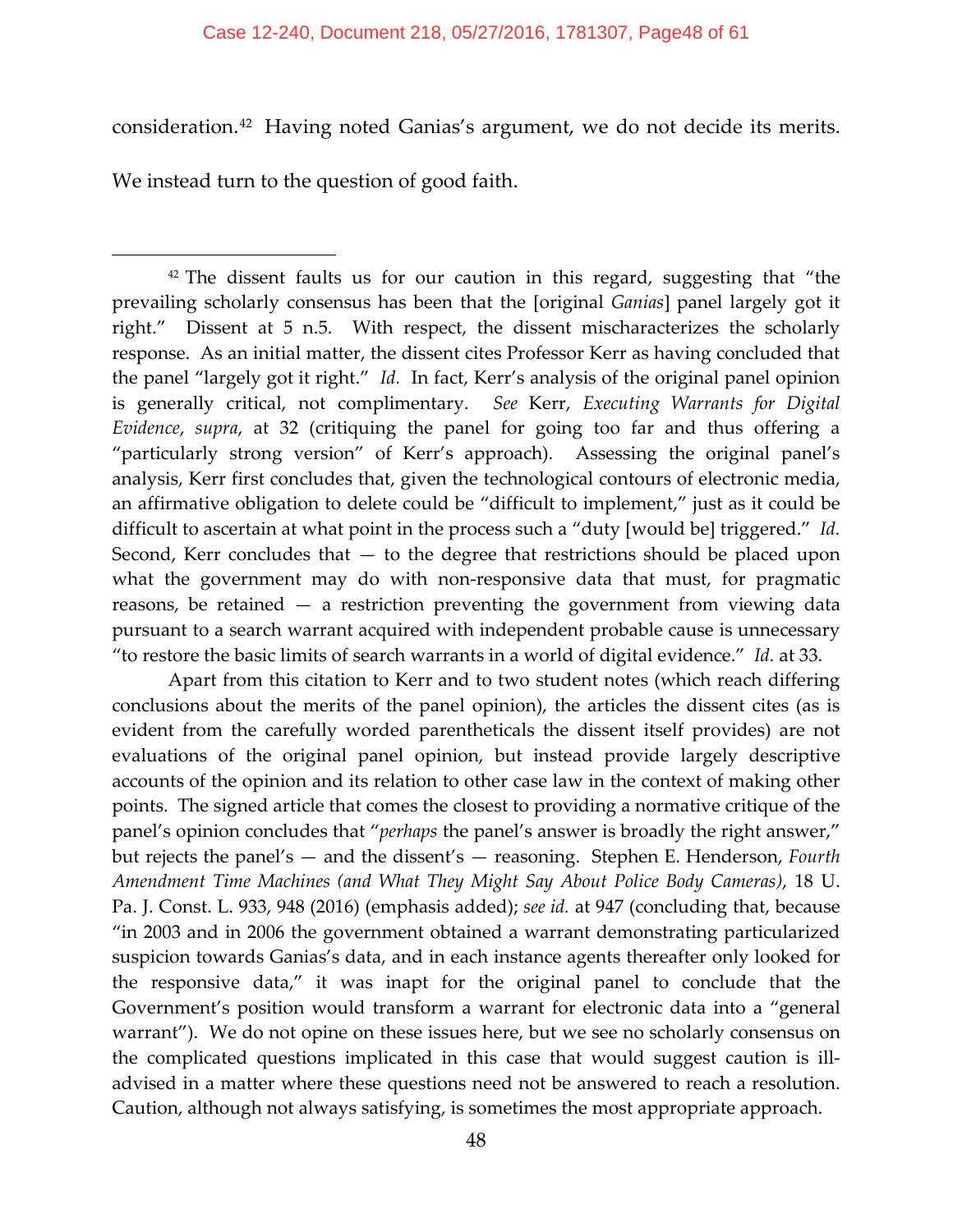**III**

The Government argues that, because it acted in good faith throughout the pendency of this case, any potential violation of the Fourth Amendment does not justify the extraordinary remedy of suppression. *See Davis v. United States*, 564 U.S. 229, 237 (2011) (noting the "heavy toll" exacted by suppression, which "requires courts to ignore reliable, trustworthy evidence," and characterizing suppression as a "bitter pill," to be taken "only as a 'last resort'" (quoting *Hudson v. Michigan*, 547 U.S. 586, 591 (2006))); *accord United States v. Clark*, 638 F.3d 89, 99 (2d Cir. 2011). In particular, the Government urges that its "reliance on the 2006 warrant," which it obtained after disclosing to the magistrate judge all relevant facts regarding its retention of the mirrored files, "fits squarely within the traditional *Leon* exception for conduct taken in reliance on a search warrant issued by a neutral and detached magistrate judge."[43](#page-48-0) Government Br. at 59; *see Leon*, 468 U.S. at 922. For the following reasons, we agree.

<span id="page-48-0"></span><sup>43</sup> The Government also contends: (1) that it relied in good faith on the 2003 warrant in retaining the mirrors; and (2) that its behavior was in no way culpable, rendering exclusion inappropriate, *see* Government Br. at 51; *see also Herring v. United States*, 555 U.S. 135, 144 (2009) ("[T]he exclusionary rule serves to deter deliberate, reckless, or grossly negligent conduct, or in some circumstances recurring or systemic negligence."); *accord Davis*, 546 U.S. at 237. Given our conclusion that the Government relied in good faith on the 2006 warrant, we need not address these additional arguments.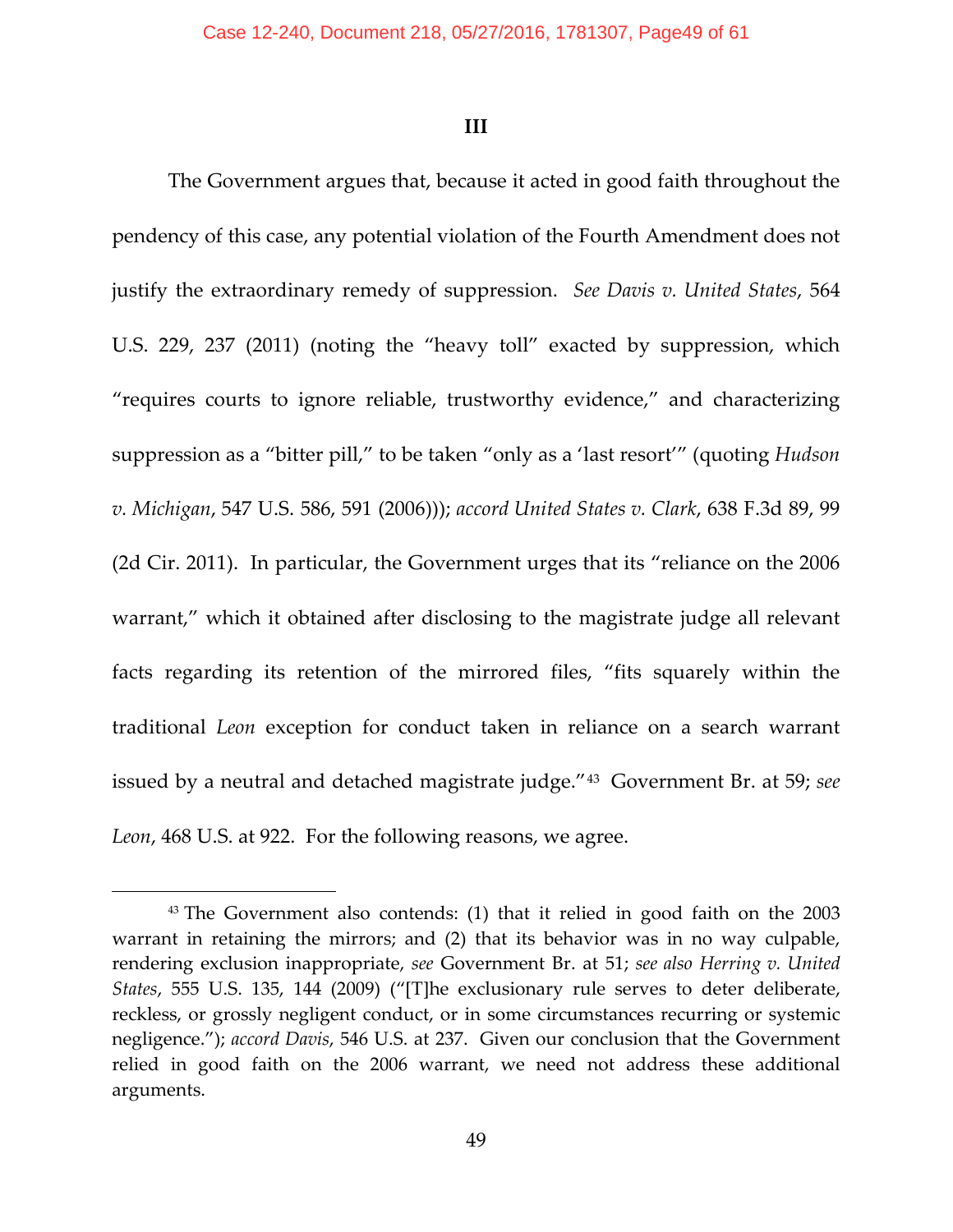In *Leon*, the Supreme Court determined that the exclusion of evidence is inappropriate when the government acts "in objectively reasonable reliance" on a search warrant, even when the warrant is subsequently invalidated. 468 U.S. at 922; *see also Clark*, 638 F.3d at 100 ("[I]n *Leon*, the Supreme Court strongly signaled that most searches conducted pursuant to a warrant would likely fall within its protection."). Such reliance, however, must be *objectively reasonable*. *See Leon*, 468 U.S. at 922-23 ("[I]t is clear that in some circumstances the officer will have no reasonable grounds for believing that the warrant was properly issued." (footnote omitted)). Thus, to assert good faith reliance successfully, officers must, *inter alia*, disclose all potentially adverse information to the issuing judge. *See United States v. Reilly*, 76 F.3d 1271, 1280 (2d Cir.) ("The good faith exception to the exclusionary rule does not protect searches by officers who fail to provide all potentially adverse information to the issuing judge . . . ."), *aff'd and amended*, 91 F.3d 331 (2d Cir. 1996) (per curiam); *see also United States v. Thomas*, 757 F.2d 1359, 1368 (2d Cir. 1985) (finding good faith reliance on a warrant, under *Leon*, where officers, first, committed a constitutional violation they did not reasonably know, at the time, was unconstitutional — a warrantless canine sniff — and second, in relying on evidence from this sniff in a warrant application,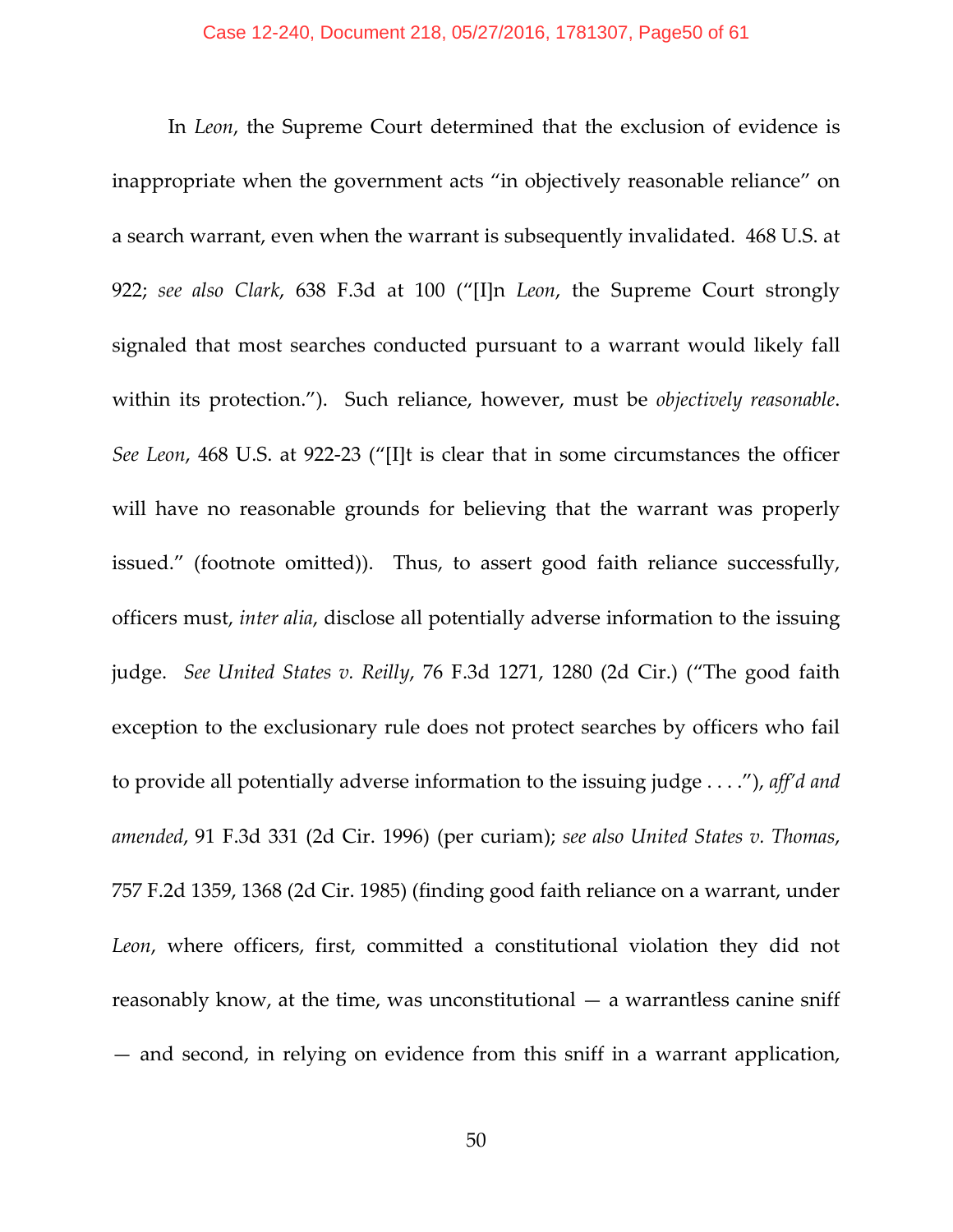#### Case 12-240, Document 218, 05/27/2016, 1781307, Page51 of 61

fully revealed the fact of the canine sniff to a magistrate judge), *cert. denied by Fisher v. United States*, 474 U.S. 819 (1985) *and Rice v. United States*, 479 U.S. 818 (1986).

Ganias argues that reliance on the 2006 warrant is misplaced for two reasons. First, he urges that the alleged constitutional violation here (unlawful retention of the mirrored drives) had "long since" ripened into a violation by April 2006, when the second warrant was obtained, Appellant Br. at 55-56, and attests that "[n]othing [in *Leon*] suggests that the police, *after* they engage in misconduct, can then 'launder their prior unconstitutional behavior by presenting the fruits of it to a magistrate,'" *id.* at 56 (quoting *State v. Hicks*, 707 P.2d 331, 333 (Ariz. Ct. App. 1985)). Second, Ganias argues that, even if "a subsequent warrant can ever appropriately purge the taint of an earlier violation, the agent must, at the very least, 'provide all potentially adverse information' regarding the earlier illegality 'to the issuing [magistrate] judge,'" a requirement that he argues was not satisfied here. *Id.* at 58 (quoting *Reilly*, 76 F.3d at 1280). Ganias's arguments are unavailing.

First, Ganias relies on this Court's decision in *Reilly* to argue categorically that agents who have engaged in a predicate Fourth Amendment violation may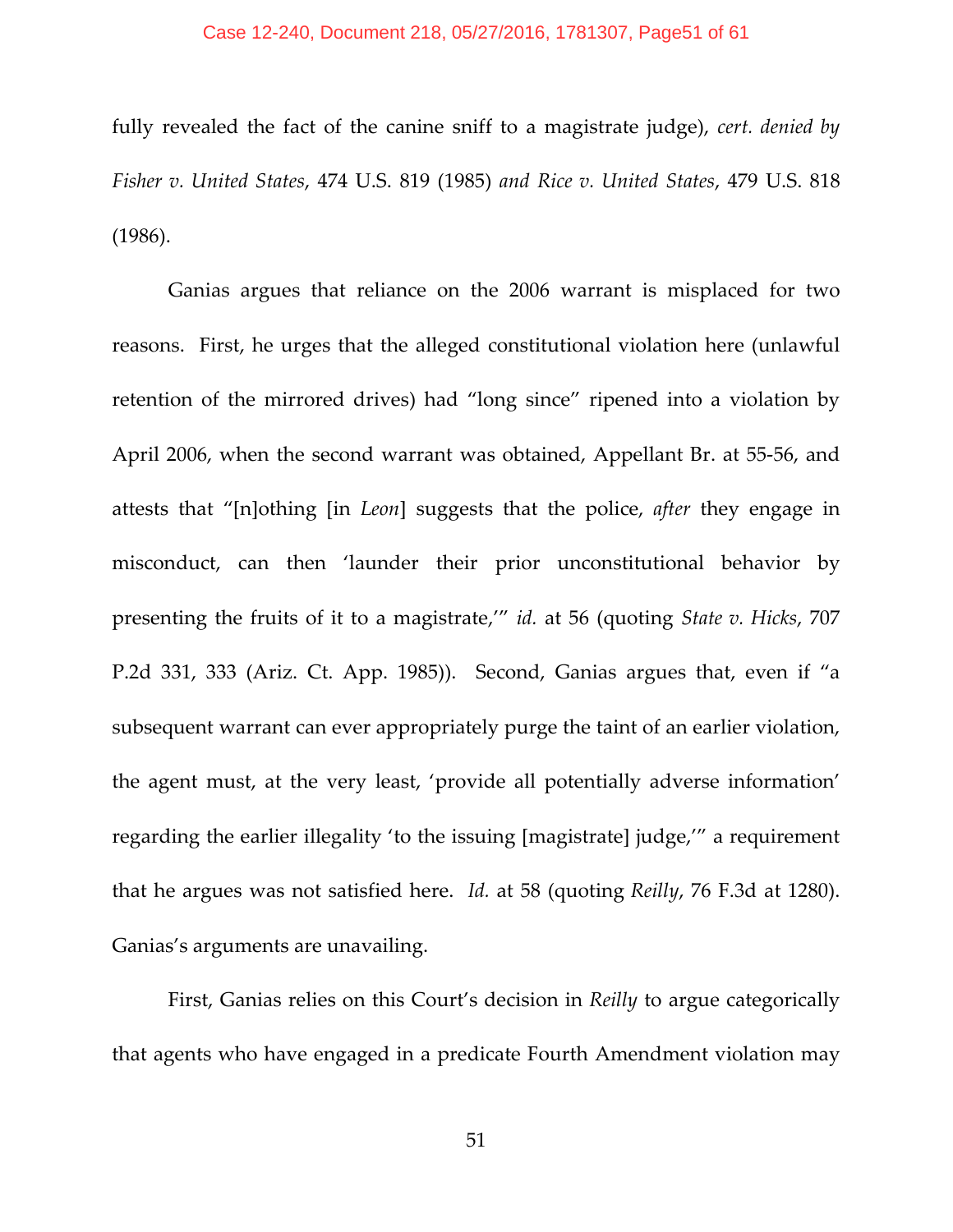#### Case 12-240, Document 218, 05/27/2016, 1781307, Page52 of 61

not rely on a subsequently issued warrant to establish good faith. *Reilly*, however, stands for no such thing. In *Reilly*, officers unlawfully intruded on the defendant's curtilage, discovering about twenty marijuana plants, before they departed and obtained a search warrant based on a "bare-bones" description of their intrusion and resulting observations which this Court found "almost calculated to mislead." *Reilly*, 76 F.3d at 1280; *see also id.* ("[The affidavit] simply . . . stated that [the officers] walked along Reilly's property until they found an area where marijuana plants were grown. It did not describe this area to the Judge[,] . . . [and it] gave no description of the cottage, pond, gazebo, or other characteristics of the area. . . . [The omitted information] was crucial. Without it, the issuing judge could not possibly make a valid assessment of the legality of the warrant that he was asked to issue."). We rejected the government's argument that the officers were entitled to rely on the warrant, noting that the officers had "undert[aken] a search that caused them to invade what they could not fail to have known was potentially . . . curtilage," and that they thereafter "failed to provide [the magistrate issuing the warrant] with an account of what they did," so that the magistrate was unable to ascertain whether the evidence on which the officers relied in seeking the warrant was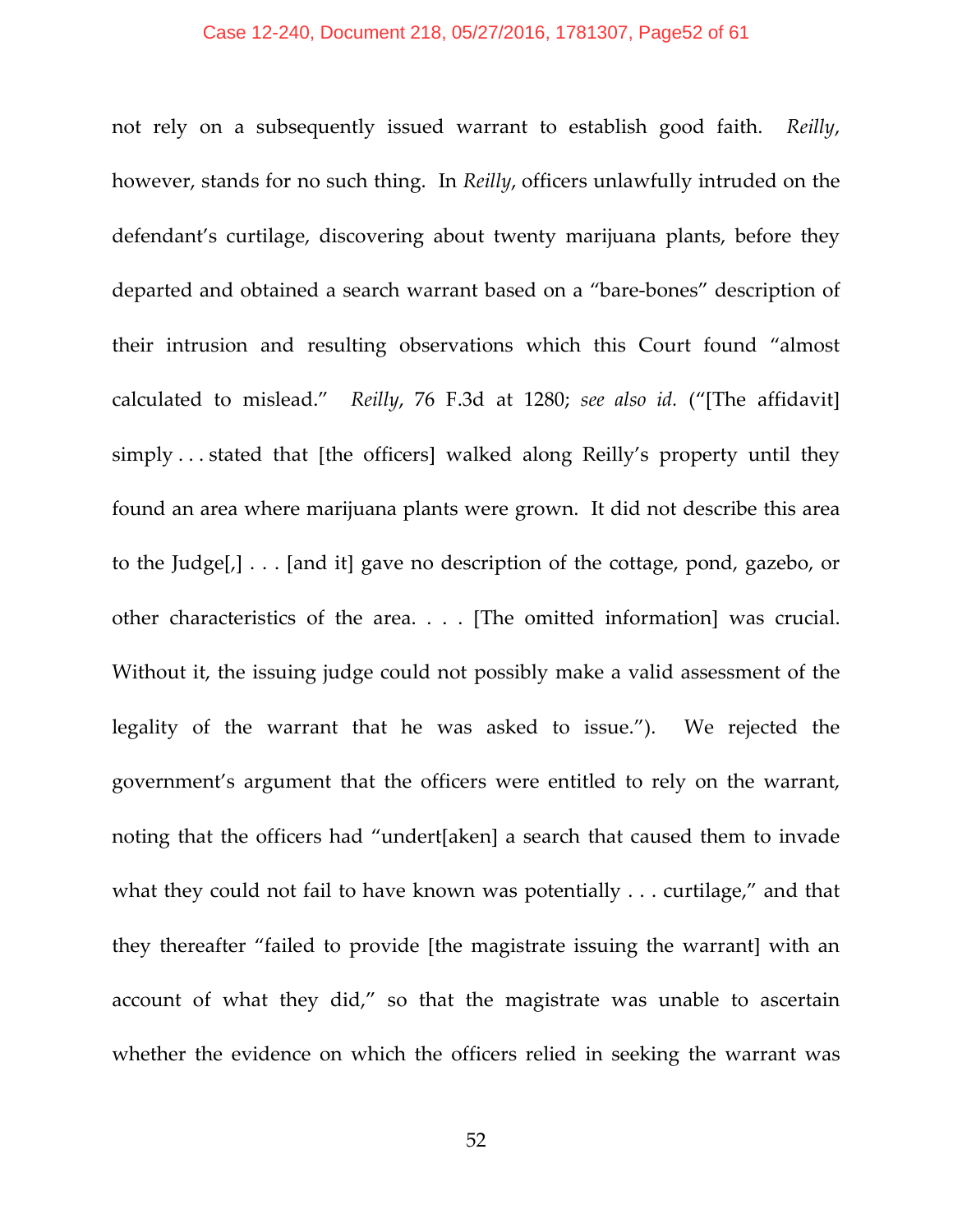#### Case 12-240, Document 218, 05/27/2016, 1781307, Page53 of 61

"itself obtained illegally and in bad faith." *Id.* at 1281. In such circumstances, *Leon* did not — and does not — permit good faith reliance on a warrant. *See Leon*, 468 U.S. at 923 (observing that an officer's reliance on a warrant is not *objectively reasonable* if he "misled [the magistrate with] information in an affidavit that [he] knew was false or would have known was false except for his reckless disregard of the truth").

The present case, however, is akin not to *Reilly*, but to this Court's decision in *Thomas*, which the *Reilly* panel carefully distinguished, while reaffirming. *See Reilly*, 76 F.3d at 1281-82. In *Thomas*, an agent, acting without a warrant, used a dog trained to detect narcotics to conduct a "canine sniff" at a dwelling. 757 F.2d at 1367. The agent presented evidence acquired as a result of the sniff to a "neutral and detached magistrate" who, on the basis of this and other evidence, determined that the officer had probable cause to conduct a subsequent search of the dwelling in question. *Id.* at 1368. The defendant moved to suppress the evidence found in executing the search warrant, arguing that the antecedent canine sniff constituted a warrantless, unconstitutional search and that the evidence acquired from that sniff was dispositive to the magistrate judge's finding of probable cause. *See id.* at 1366. This Court agreed on both counts: first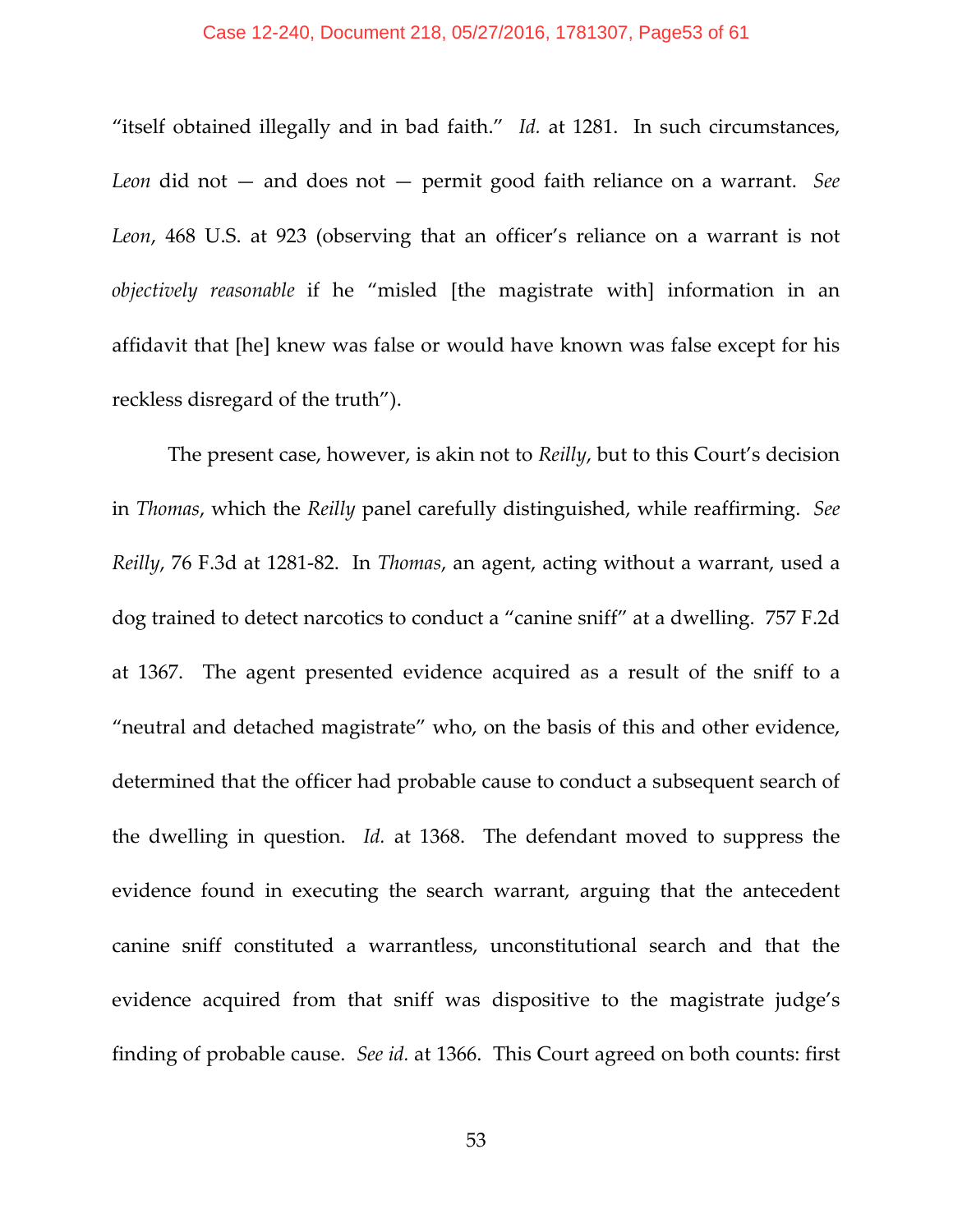#### Case 12-240, Document 218, 05/27/2016, 1781307, Page54 of 61

deciding, as a matter of first impression in our Circuit, that the canine sniff at issue constituted a search, *id.* at 1367, and second determining that, absent the evidence acquired from this search, the warrant was not supported by probable cause, *id.* at 1368. The *Thomas* panel nevertheless concluded that suppression was inappropriate because the agent's reliance on the warrant was objectively reasonable: "The . . . agent brought his evidence, including [a factual description of the canine sniff], to a neutral and detached magistrate. That magistrate determined that probable cause to search existed, and issued a search warrant. There is nothing more the officer could have or should have done under these circumstances to be sure his search would be legal." *Id.*

*Reilly* carefully distinguished *Thomas*, and in a manner that makes apparent that it is *Thomas* that is dispositive here. First, the *Reilly* panel noted that *Thomas* was unlike *Reilly*, in that the agent in *Thomas* disclosed all crucial facts for the legal determination in question to the magistrate judge. *Reilly*, 76 F.3d at 1281. Then, the *Reilly* panel articulated another difference: while in *Reilly*, "the officers undertook a search that caused them to invade what they could not fail to have known was potentially Reilly's curtilage," in *Thomas*, the agent "did not have any significant reason to believe that what he had done [conducting the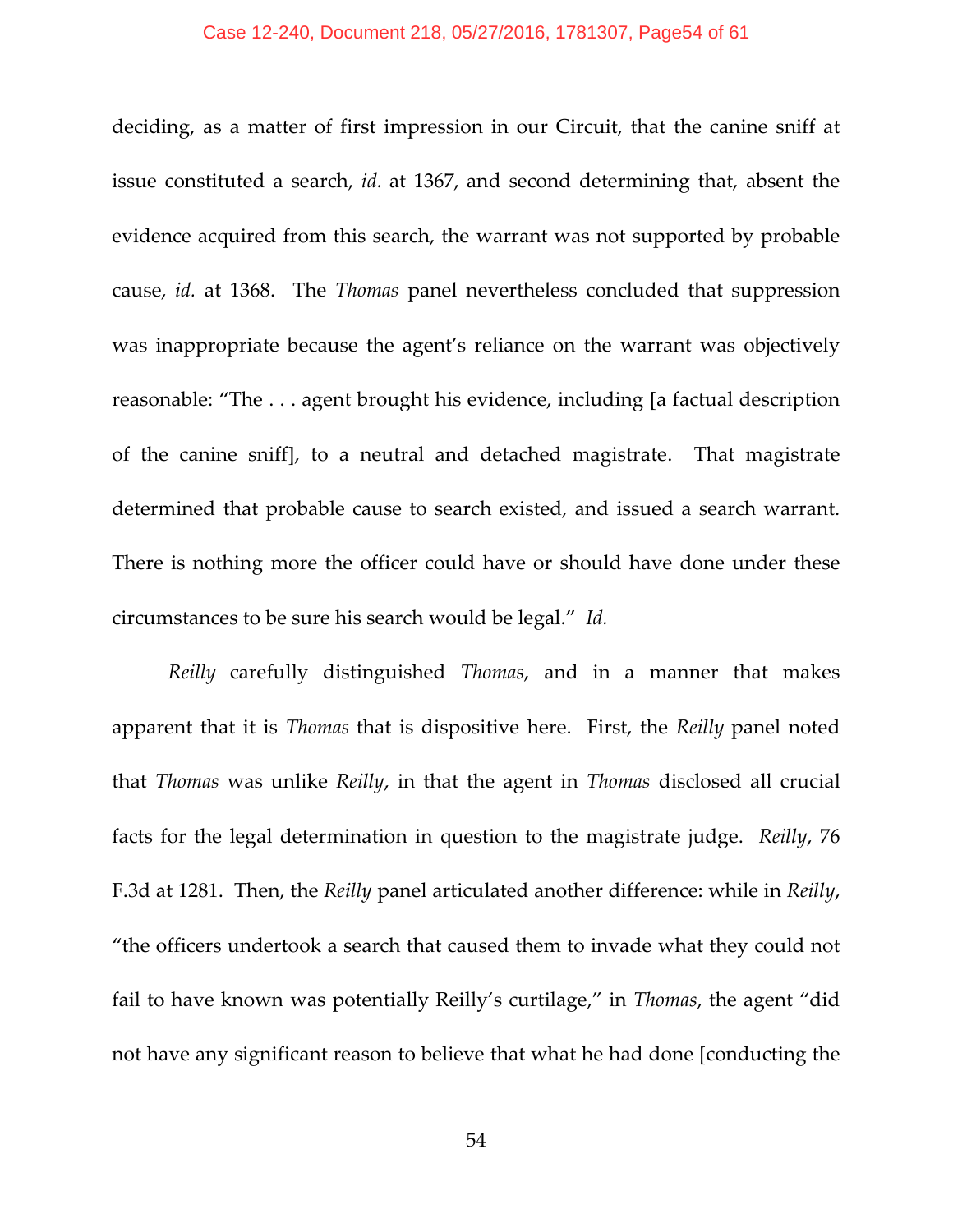#### Case 12-240, Document 218, 05/27/2016, 1781307, Page55 of 61

canine sniff] was unconstitutional." *Id*.; *see also id.* ("[U]ntil *Thomas* was decided, no court in this Circuit had held that canine sniffs violated the Fourth Amendment."). Thus, the predicate act in *Reilly* tainted the subsequent search warrant, whereas the predicate act in *Thomas* did not. The distinction did not turn on whether the violation found was *predicate*, or prior to, the subsequent search warrant on which the officers eventually relied, but on whether the officers' reliance on the warrant was reasonable.

Contrary to Ganias's argument, then, it is not the case that good faith reliance on a warrant is never possible in circumstances in which a predicate constitutional violation has occurred. The agents in *Thomas* committed such a violation, but they had no "significant reason to believe" that their predicate act was indeed unconstitutional, *Reilly*, 76 F.3d at 1281, and the issuing magistrate was apprised of the relevant conduct, so that the magistrate was able to determine whether any predicate illegality precluded issuance of the warrant. In such circumstances, invoking the good faith doctrine does not "launder [the agents'] prior unconstitutional behavior by presenting the fruits of it to a magistrate," as Ganias suggests. Appellant Br*.* at 56 (quoting *Hicks*, 707 P.2d at 333). In such cases, the good faith doctrine simply reaffirms *Leon*'s basic lesson: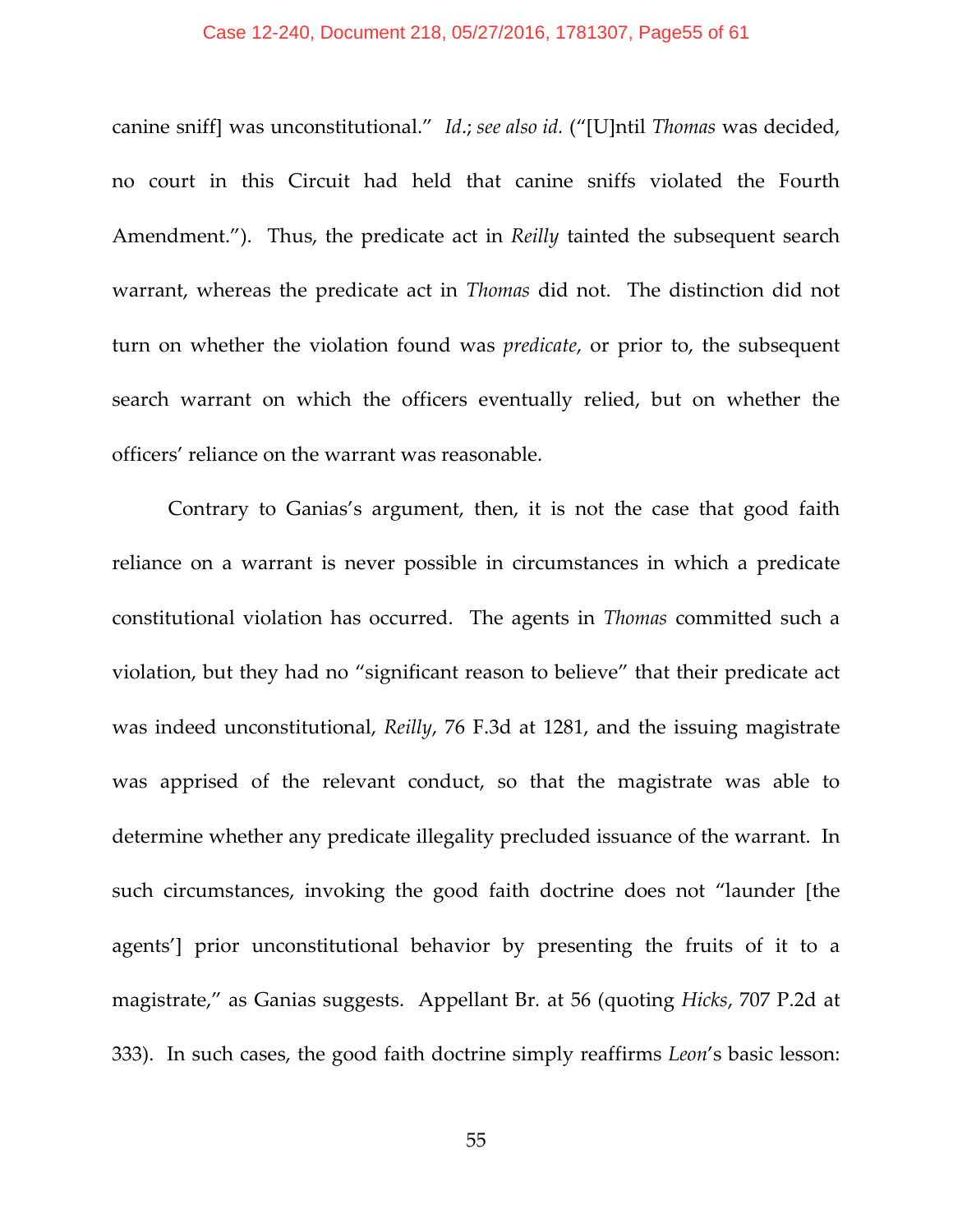#### Case 12-240, Document 218, 05/27/2016, 1781307, Page56 of 61

that suppression is inappropriate where reliance on a warrant was "objectively reasonable." *Leon*, 468 U.S. at 922.[44](#page-55-0)

Such is the case here. First, Agent Hosney provided sufficient information in her affidavit to apprise the magistrate judge of the pertinent facts regarding the retention of the mirrored copies of Ganias's hard drives — the alleged constitutional violation on which he relies. Agent Hosney explained that the mirror images in question had been "seized on November 19, 2003 from the offices of Taxes International," J.A. 461, ¶ 7; that information material to the initial investigation of a third party had been located on the mirrors and "analyzed in detail," J.A. 464, ¶ 15; that Ganias was not, at the time of the original seizure, under investigation, J.A. 461, ¶ 3; that, "[p]ursuant to [that initial warrant]," Agent Hosney could not search Ganias's personal or business files as

<span id="page-55-0"></span><sup>44</sup> Insofar as Ganias argues that *Thomas*'s and *Reilly*'s holdings are limited to when the alleged predicate violation is a *search* that taints the warrant, but do not extend to circumstances in which the alleged predicate violation is a seizure or unlawful retention, we discern no justification for this distinction. But for the canine search in *Thomas* — the predicate violation — there would have been no subsequent warrant pursuant to which the government searched the dwelling and on whose legality it relied in conducting that search. But for the retention in this case — the alleged predicate violation — there could have been no subsequent search warrant pursuant to which the Government searched the relevant evidence and on whose legality the Government relied in conducting that search. To credit Ganias's distinction would be to replace the underlying directive that reliance on a warrant be "objectively reasonable," *Leon*, 468 U.S. at 922, with an arbitrary formalism.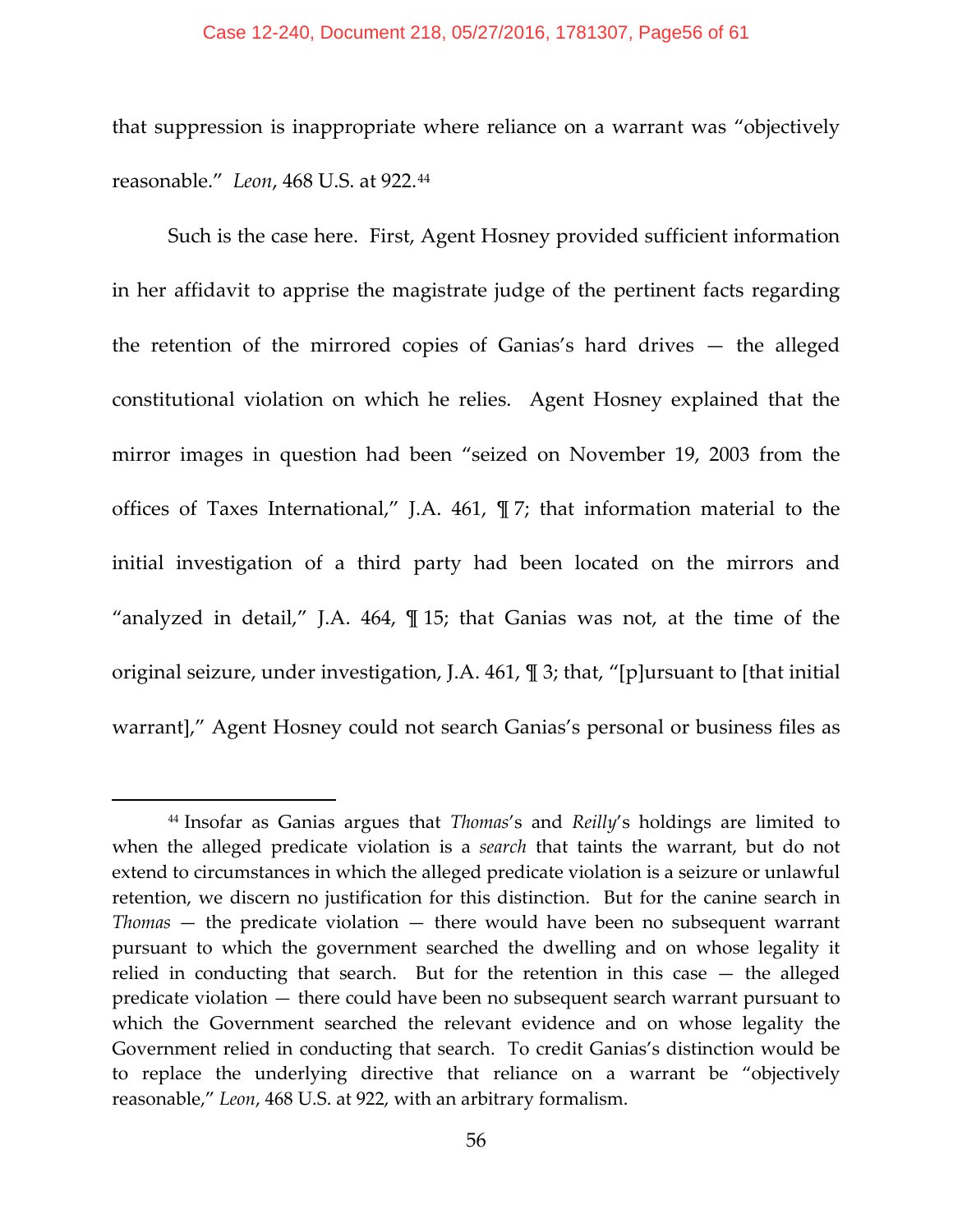the warrant authorized search only of "files for [AB] and IPM," J.A. 464, ¶ 14; and that Ganias's personal data — which Agent Hosney was not authorized to search — was *on those mirrored drives*, J.A. 467, ¶ 27, and thus, *a fortiori*, had been there for the past two and a half years. The magistrate judge was thus informed of the fact that mirrors containing data non-responsive to the 2003 warrant had been retained for several years past the initial execution of that warrant and, to the degree it was necessary, that data responsive to the 2003 warrant had been analyzed in detail. The magistrate therefore had sufficient information on which to determine whether such retention precluded issuance of the 2006 warrant. *Cf. Thomas*, 757 F.2d at 1368 ("The magistrate, whose duty it is to interpret the law, determined that the canine sniff could form the basis for probable cause . . . .").

Ganias disagrees, arguing, in particular, that, though Agent Hosney alerted the magistrate that the mirrors had been retained for several years; that data responsive to the original warrant had been both located and extensively analyzed; and that those of Ganias's QuickBooks files that Agent Hosney wanted to search were non-responsive to the original warrant, the Hosney affidavit did not go far enough in that it failed to disclose that the agents "had been retaining the non-responsive records for a full 16 months *after* the files within the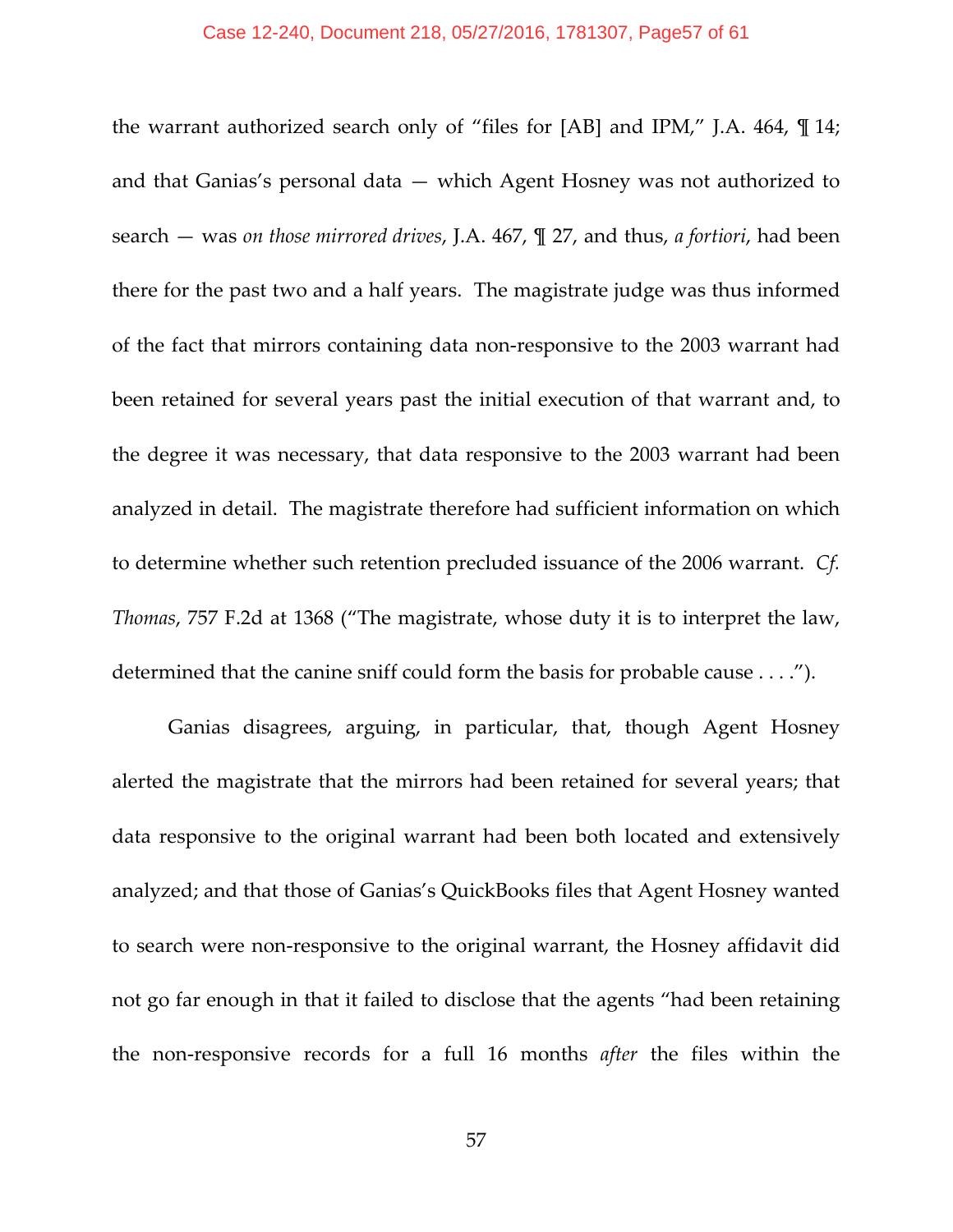November 2003 warrant's scope had been identified." Appellant Br. at 60. As an initial matter, the Government *did* alert the magistrate that it had located responsive data on the mirrors *and* conducted extensive analysis of that responsive material, and it is not clear what else the Government should have said: the district court did not determine — nor does the record show — that by January 2005, as Ganias contends, the Government had determined, as a forward-looking matter, that it had performed all forensic searches of data responsive to the 2003 warrant that might prove necessary over the course of its investigation. *Compare* J.A. 322 (Q: "So it's fair to say that as of mid-December [2004], your forensic analysis was completed at that time?" Agent Chowaniec: "That's correct, of the computers."), *with* J.A. 324 (Q: "Did you know you wouldn't require further analysis by Greg Norman or any other examiner at the Army lab in Georgia after December of 2004?" Agent Chowaniec: "No."); *see supra* note 12. Nor would it be reasonable to expect additional detail in the affidavit on this point, even assuming Ganias's contention to be correct that the Government had both finished its segregation *and* provided insufficient facts to alert the magistrate judge to that reality, given the dearth of precedent suggesting its relevance. *Cf. Clark*, 638 F.3d at 105 ("[W]here the need for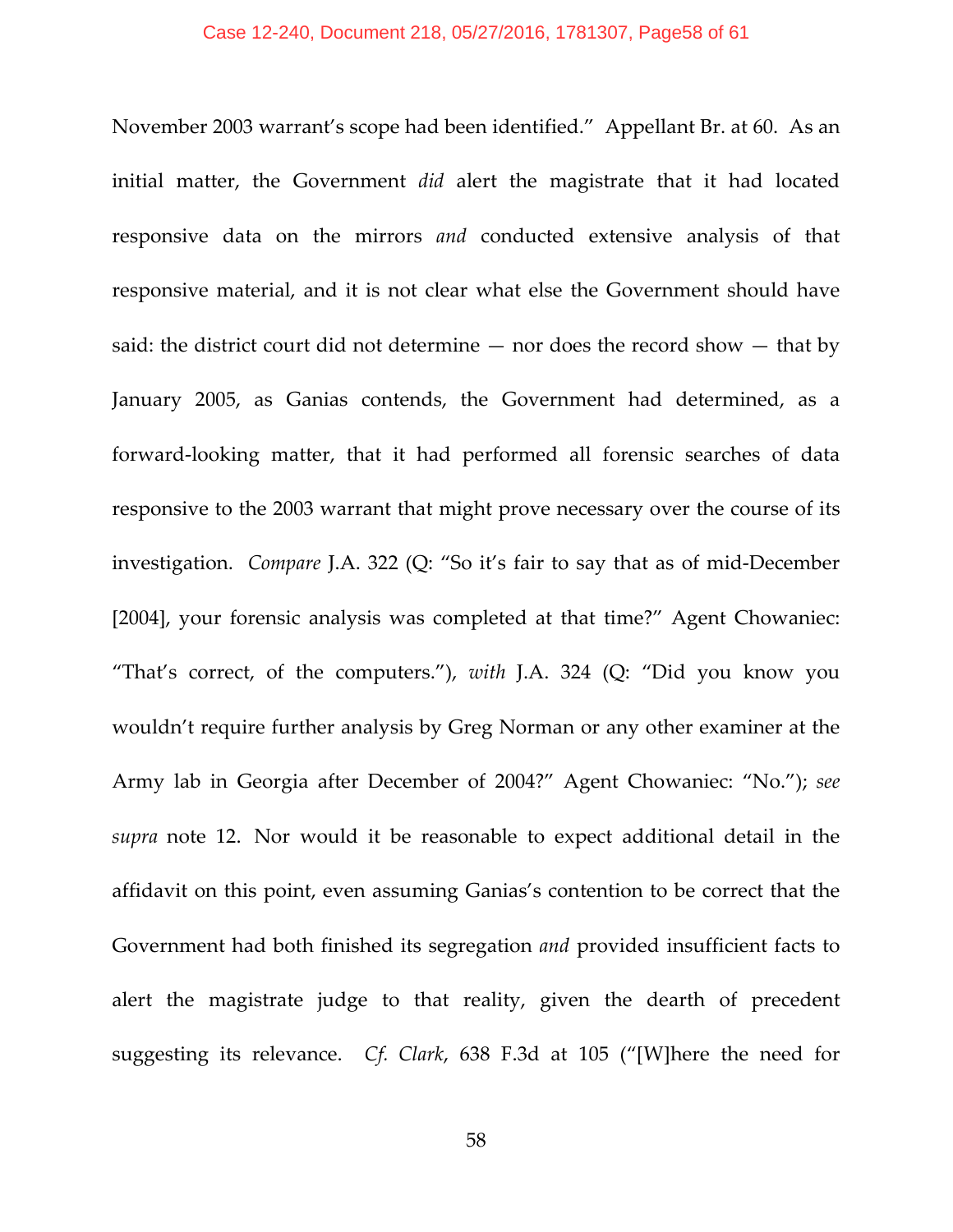#### Case 12-240, Document 218, 05/27/2016, 1781307, Page59 of 61

specificity in a warrant or warrant affidavit on a particular point was not yet settled or was otherwise ambiguous, we have declined to find that a well-trained officer could not reasonably rely on a warrant issued in the absence of such specificity."); *cf. Reilly*, 76 F.3d at 1280 (noting that the affidavit in that case, in clear contrast to the affidavit in this one, was "almost calculated to mislead").

Second, here, as in *Thomas*, it is also clear that the agents, as the panel put it in *Reilly*, "did not have any significant reason to believe that what [they] had done was unconstitutional," *Reilly*, 76 F.3d at 1281 — that their retention of the mirrored hard drives, while the investigation was ongoing, was anything but routine. At the time of the retention, no court in this Circuit had held that retention of a mirrored hard drive during the pendency of an investigation could violate the Fourth Amendment, much less that such retention would do so in the circumstances presented here. *See id.* (noting that suppression was inappropriate in *Thomas* in part because no relevant precedent established that canine sniffs of a dwelling "violated the Fourth Amendment").[45](#page-58-0) Moreover, as noted above, the

<span id="page-58-0"></span><sup>45</sup> The closest decision Ganias can locate is *United States v. Tamura*, 694 F.2d at 594-95, an out-of-circuit case that concerned intermingled paper files, the removal of which was unauthorized and the return of which had been vigorously sought by the affected parties. Whatever relevance that case may have by analogy, it is not sufficient to alert a reasonable agent to the existence of a serious Fourth Amendment problem: for to suggest that a holding applicable to retaining *intermingled paper files* specifically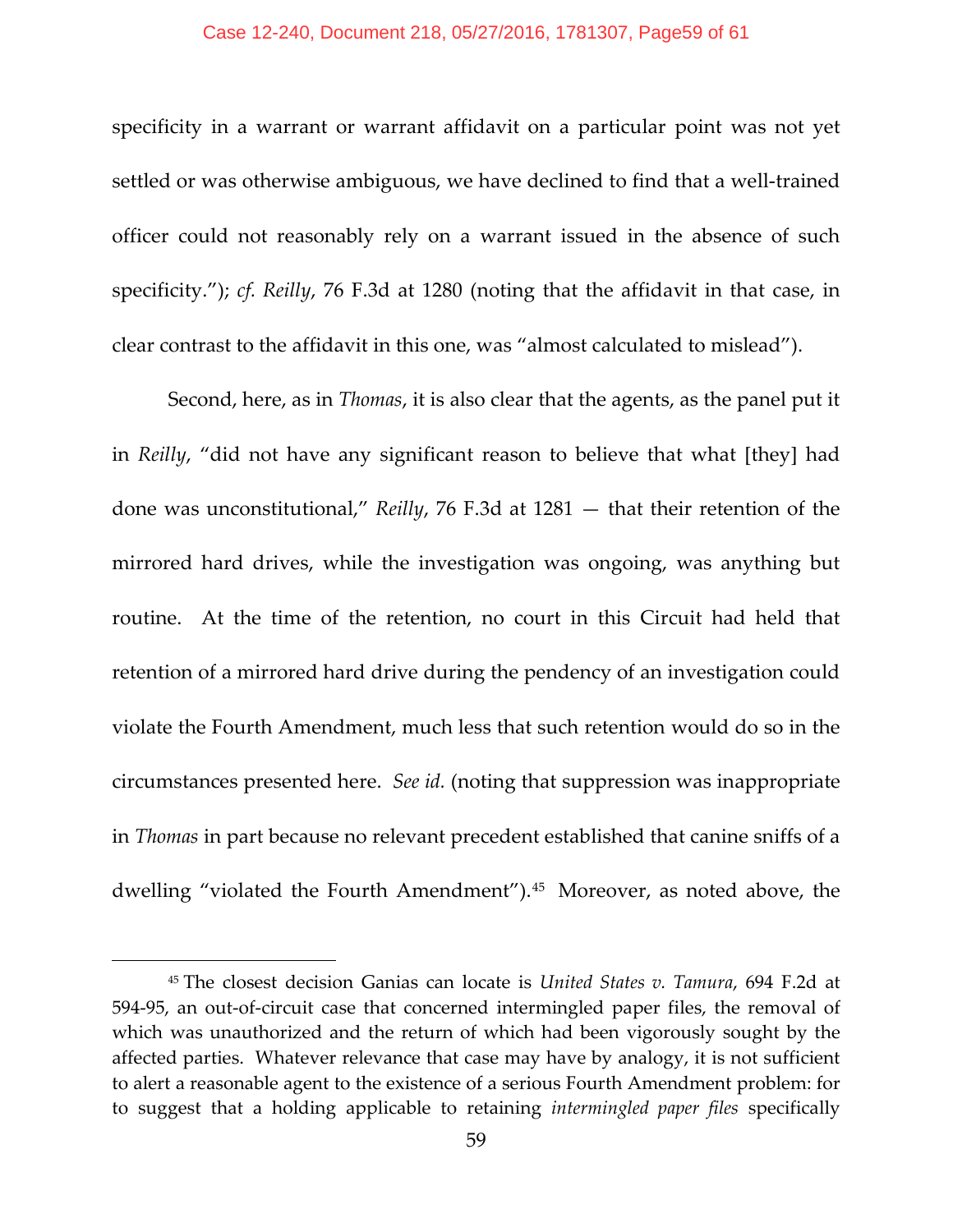#### Case 12-240, Document 218, 05/27/2016, 1781307, Page60 of 61

2003 warrant authorized the lawful seizure not merely of particular records or data, but of the hard drives themselves, or in the alternative the creation of mirror images of the drives to be removed from the premises for later forensic evaluation, and set no greater limit on the Government's retention of those materials than on any other evidence whose seizure it authorized.

Finally, the record here is clear that the agents acted reasonably throughout the investigation. They sought authorization in 2003 to seize the hard drives and search them off-site; they minimized the disruption to Ganias's business by taking full forensic mirrors; they searched the mirrors only to the extent authorized by, first, the 2003 warrant, and then the warrant issued in 2006; they were never alerted that Ganias sought the return of the mirrors; and they alerted the magistrate judge to these pertinent facts in applying for the second warrant. In short, the agents acted reasonably in relying on the 2006 warrant to search for evidence of Ganias's tax evasion. This case fits squarely within *Leon* so that, assuming, *arguendo*, that a Fourth Amendment violation occurred, suppression was not warranted.

demanded to be returned clearly resolves a question about retention of a *physical digital storage medium* (the return of which had been neither suggested nor requested) would be "like saying a ride on horseback is materially indistinguishable from a flight to the moon." *Riley*, 134 S. Ct. at 2488.